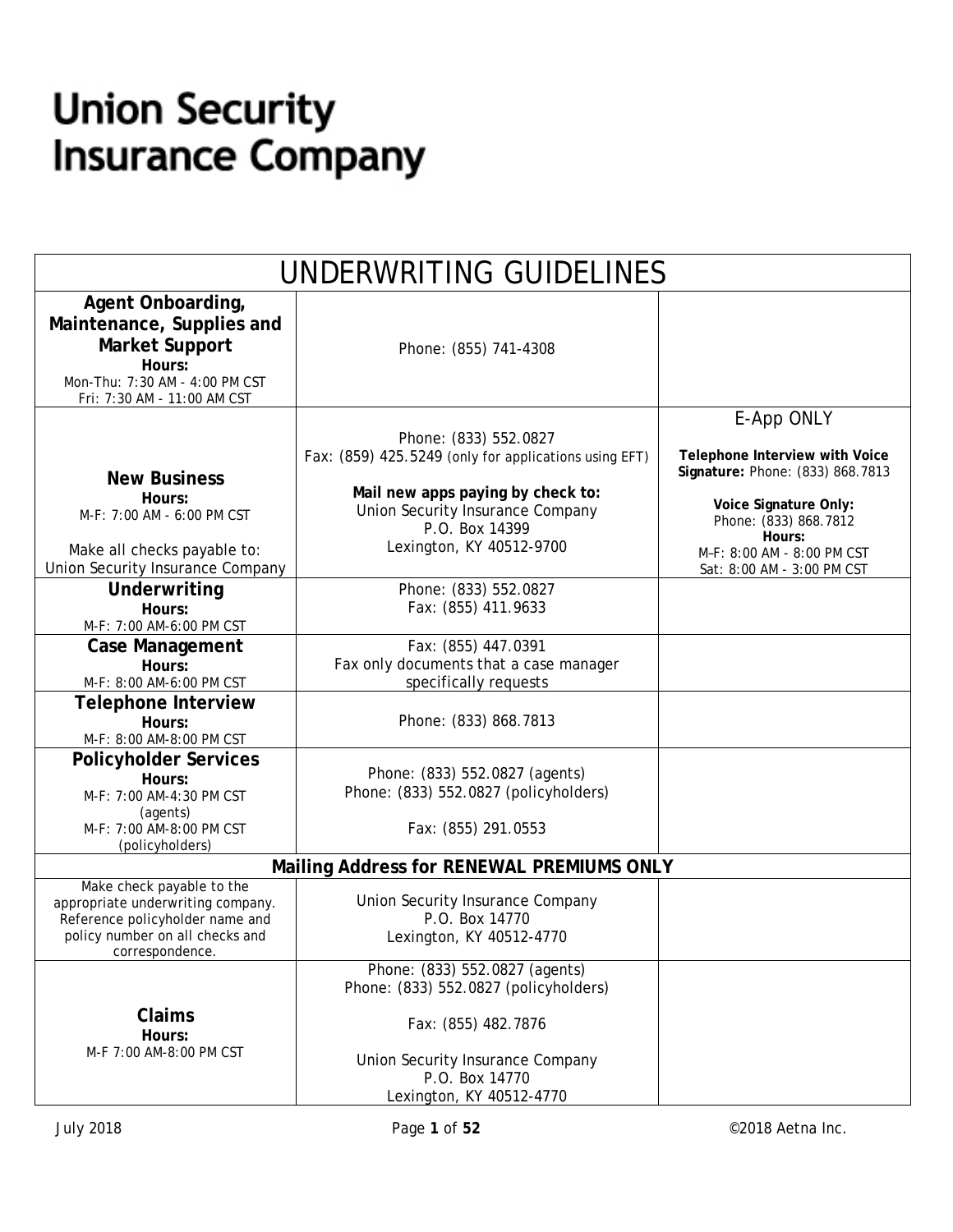## **Table of Contents**

| <b>June 2018</b> | Page 2 of 52 | ©2018 Aetna Inc. |
|------------------|--------------|------------------|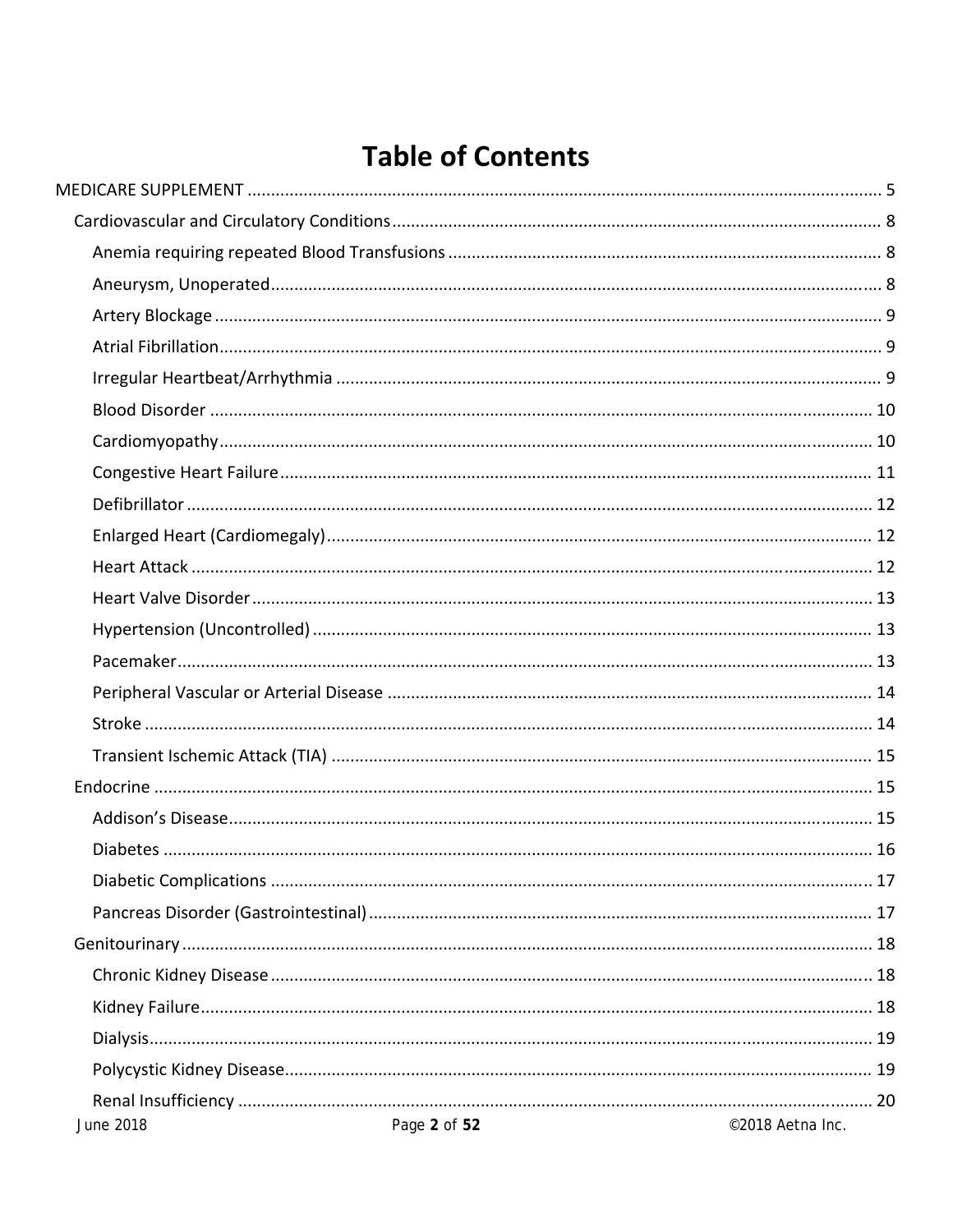| June 2018 | Page 3 of 52 | ©2018 Aetna Inc. |
|-----------|--------------|------------------|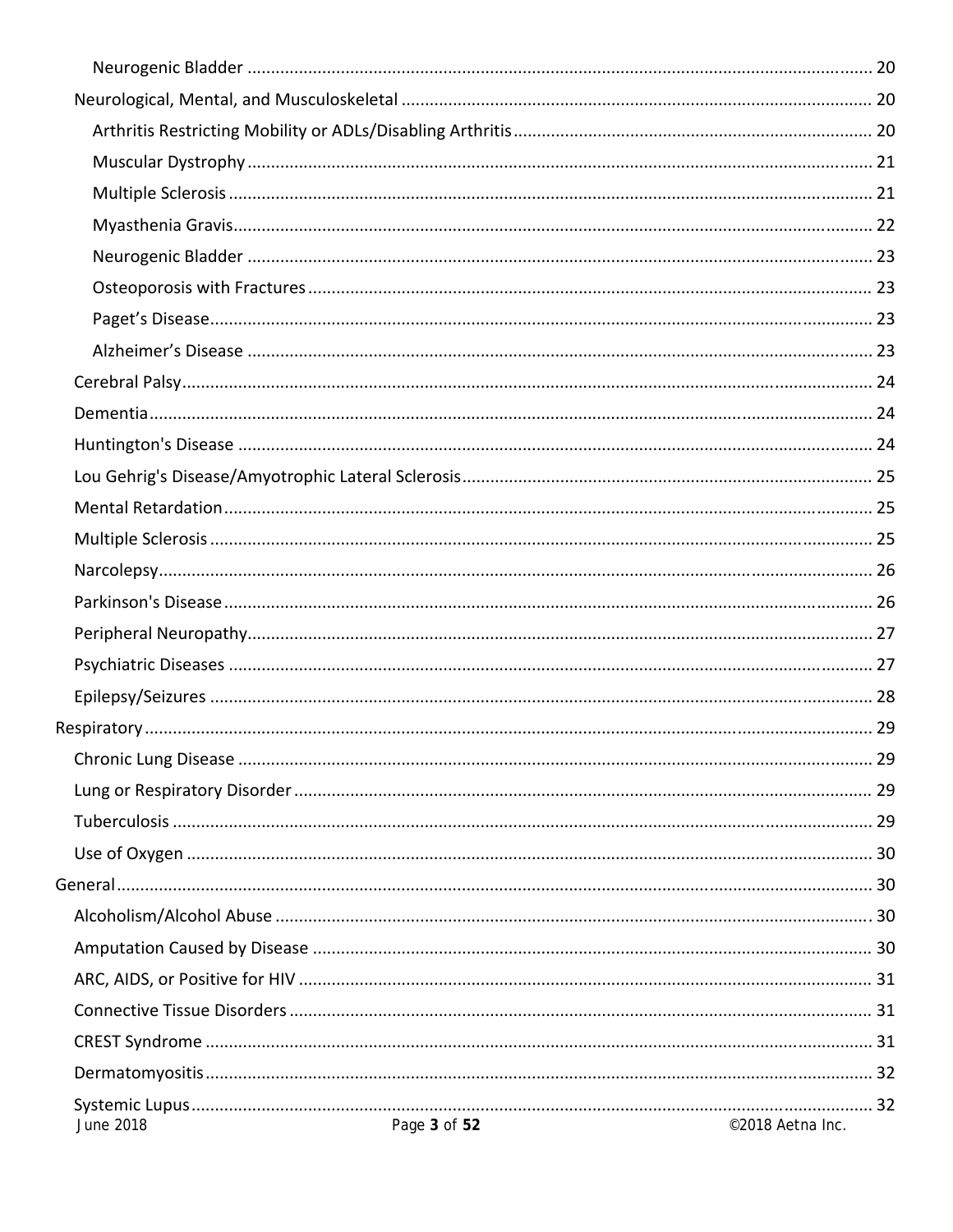| Underwriting Applicant Health History section of the Medicare Supplement Application  51 |  |
|------------------------------------------------------------------------------------------|--|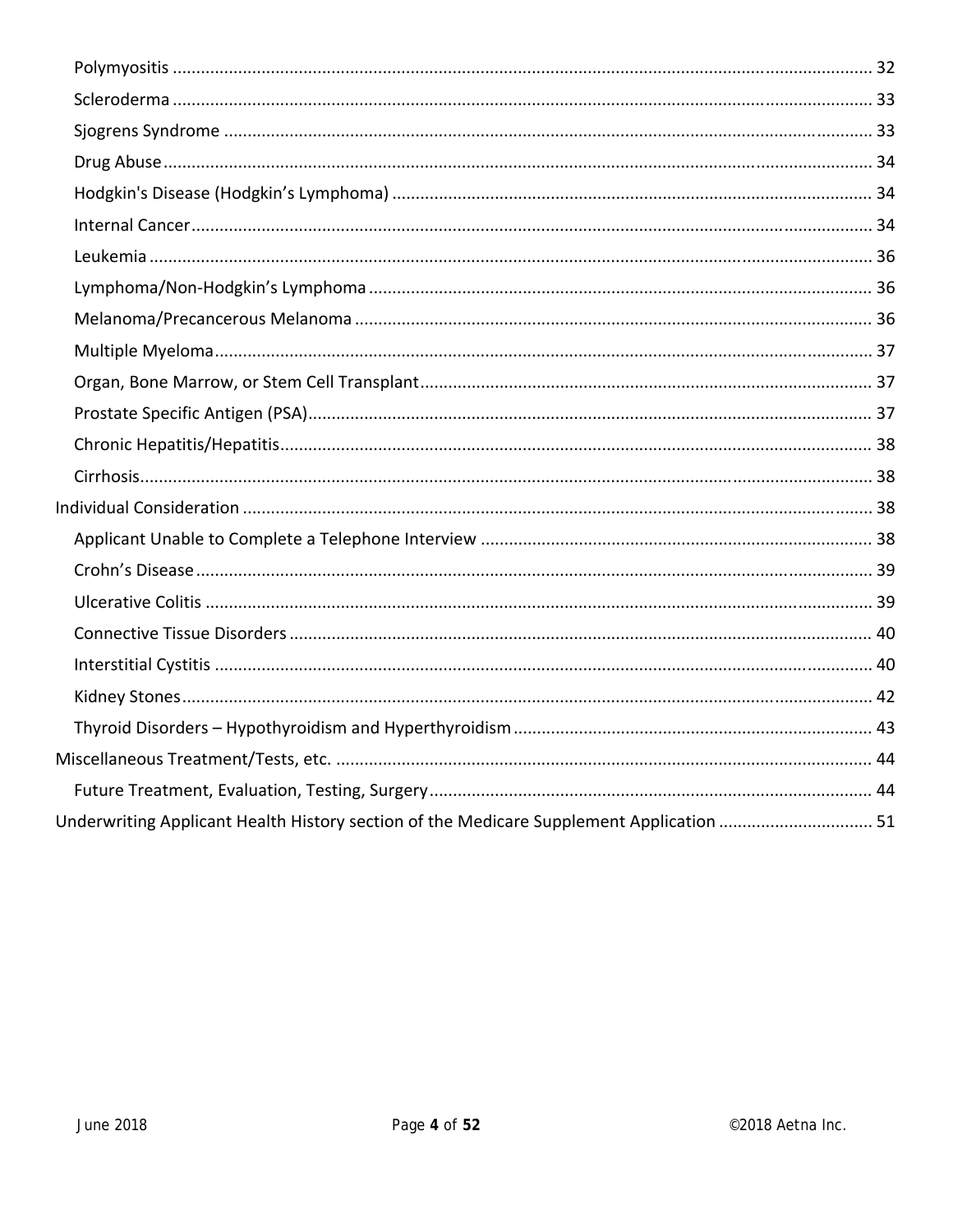## **MEDICARE SUPPLEMENT**

This Guide is designed to evaluate applicants for Medicare Supplement Insurance. While the Guide will be of help to the underwriter, it will not replace good underwriting judgment. The underwriting decision is made by the application of judgment based on knowledge acquired from prior experience and research into newly introduced medical information and technology.

This manual represents Medical Supplemental claims and underwriting experience. It is a valuable tool that should be used in combination with sound underwriting judgment.

An applicant who can answer all health questions "no" will be underwritten. A "yes" answer to these questions will be an automatic decline. Questions are sometimes answered incorrectly. The Telephone History Interview often reveals information that indicates one or more questions are incorrectly answered. If it is found that a question was answered "no" and the answer should have been "yes" the application will result in a decline.

In addition to the application and Telephone Personal History Interview, the "Drug Information List" is also used to determine the insurability of an applicant. Because of the nature of some medications, individuals taking them will be declined, regardless of the severity of the condition. When an applicant is prescribed one of these medications that have multiple uses, the applicant is required to provide the diagnosis for which the medication was prescribed. The application will be considered if it is found that the medication is prescribed for something other than an unacceptable condition.

Applications with explanations of conditions in the Applicant Health History section will be evaluated and may be issued.

In a small percentage of cases, information in the telephone interview and the application may be insufficient to make an appropriate decision. The case will be reviewed by a Senior Underwriter and the Underwriting Manager to make a decision. A declination or approval may be processed upon review. If a case is questionable after review, the submitting agent may be given the option to provide 3 years medical records for further consideration.

Information revealed in medical records is confidential and may be shared only with those who have a legitimate interest in the information. It will not be given to any Agency or Field personnel. Any request for information from medical records concerning our action on a file should be given first to the physician who provided it.

A second request for information regarding our action should be sent to the applicant.

For the purpose of this Guideline, the timeframes listed are based on the generic state applications. In states where timeframes differ from the generic application, the time frame listed on the application will override the timeframes in this guideline.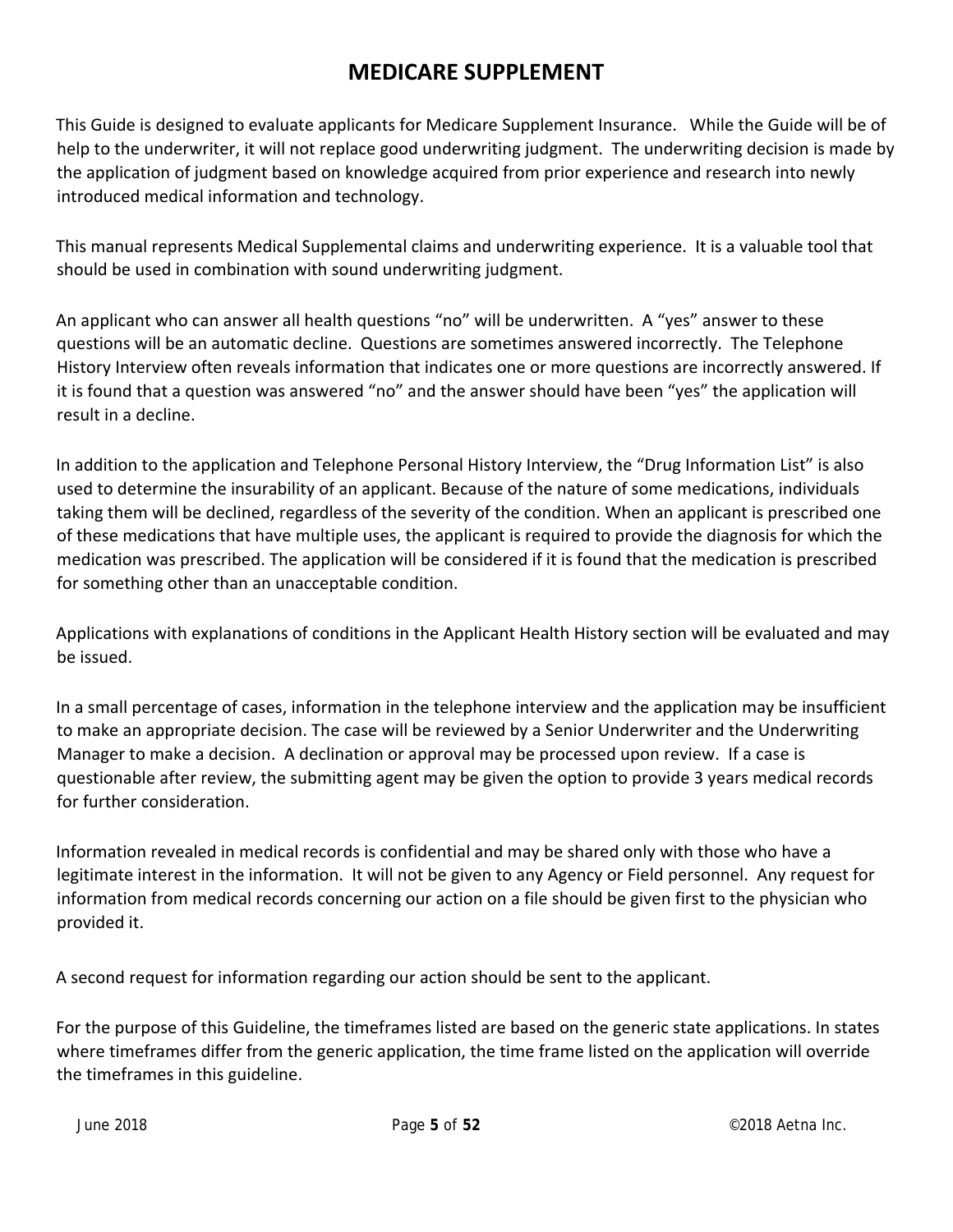| If any of the following diagnosis or situations apply the application will be declined. |                                                                                                                                             |  |
|-----------------------------------------------------------------------------------------|---------------------------------------------------------------------------------------------------------------------------------------------|--|
| <b>AT ANY TIME</b>                                                                      | <b>WITHIN THE PAST 24 MONTHS (cont)</b>                                                                                                     |  |
| <b>Addison's Disease</b>                                                                | <b>Connective Tissue Disorders</b>                                                                                                          |  |
| Alzheimer's Disease                                                                     | CREST Syndrome (Calcinosis, Raynaud's Phenomenon,<br>Esophageal Dysmotility, Sclerodactyly, Telangiectasia) (connective<br>tissue disorder) |  |
| Aneurysm, Unoperated                                                                    | Dermatomyositis (connective tissue disorder)                                                                                                |  |
| ARC, AIDS, or Positive for HIV                                                          | <b>Enlarged Heart</b>                                                                                                                       |  |
| <b>Cerebral Palsy</b>                                                                   | Myasthenia Gravis                                                                                                                           |  |
| Chronic Kidney Disease                                                                  | Osteoporosis with Fractures                                                                                                                 |  |
|                                                                                         | Paget's Disease                                                                                                                             |  |
| Cirrhosis                                                                               | Peripheral Neuropathy                                                                                                                       |  |
| <b>Congestive Heart Failure</b>                                                         | Peripheral Vascular or Arterial Disease                                                                                                     |  |
| Defibrillator                                                                           | Polymyositis (connective tissue disorder)                                                                                                   |  |
| Dementia                                                                                | Scleroderma (connective tissue disorder)                                                                                                    |  |
| Dialysis                                                                                | Sjogren's Syndrome (connective tissue disorder)                                                                                             |  |
| Huntington's Disease                                                                    | Stroke                                                                                                                                      |  |
| Kidney Failure                                                                          | <b>Systemic Lupus</b>                                                                                                                       |  |
| Leukemia                                                                                | Transient Ischemic Attack (TIA)                                                                                                             |  |
| Lou Gehrig's Disease/Amyotrophic Lateral Sclerosis                                      | Use of Oxygen                                                                                                                               |  |
| Lymphoma                                                                                | <b>WITHIN THE PAST 36 MONTHS</b>                                                                                                            |  |
| <b>Mental Retardation</b>                                                               | Alcoholism/Alcohol Abuse                                                                                                                    |  |
| Multiple Myeloma                                                                        | Anemia requiring repeated Blood Transfusions                                                                                                |  |
| <b>Multiple Sclerosis</b>                                                               | <b>Atrial Fibrillation</b>                                                                                                                  |  |
| Muscular Dystrophy                                                                      | <b>Blood Disorder</b>                                                                                                                       |  |
| Narcolepsy                                                                              | Cardiomyopathy                                                                                                                              |  |
| Organ, Bone Marrow, or Stem Cell Transplant                                             | Hodgkin's Disease                                                                                                                           |  |
| Parkinson's Disease                                                                     | Chronic Hepatitis/Hepatitis                                                                                                                 |  |
| Polycystic Kidney Disease                                                               | Drug Abuse                                                                                                                                  |  |
| Psychiatric Diseases (Bipolar Disorder, Major Depression,<br>Schizophrenia)             | <b>Internal Cancer</b>                                                                                                                      |  |
| Renal Insuffuciency                                                                     | Melanoma                                                                                                                                    |  |
| Tuberculosis (If currently active)                                                      | Pancreas Disorder (Gastrointestinal)                                                                                                        |  |
| Dependence on Supportive Devices (Motorized Mobility<br>Device, Wheelchair) (Currently) | <b>DIABETES</b>                                                                                                                             |  |
| <b>WITHIN THE PAST 12 MONTHS</b>                                                        | Complication including retinopathy, neuropathy, peripheral vascular<br>or arterial disease, heart artery blockage.                          |  |
| Artery Blockage                                                                         | Use of Insulin or Medication Changed Within 12 months to Control<br><b>Blood Sugar</b>                                                      |  |
| <b>Heart Attack</b>                                                                     | History of Heart Attack or Stroke                                                                                                           |  |
| <b>Heart Valve Disorder</b>                                                             | <b>INDIVIDUAL CONSIDERATION</b>                                                                                                             |  |
| Hypertension with Blood Pressure Reading Higher than<br>175 Systolic or 100 Diastolic   | <b>Colitis Ulcerative</b>                                                                                                                   |  |
| June 2018                                                                               | Page 6 of 52<br>©2018 Aetna Inc.                                                                                                            |  |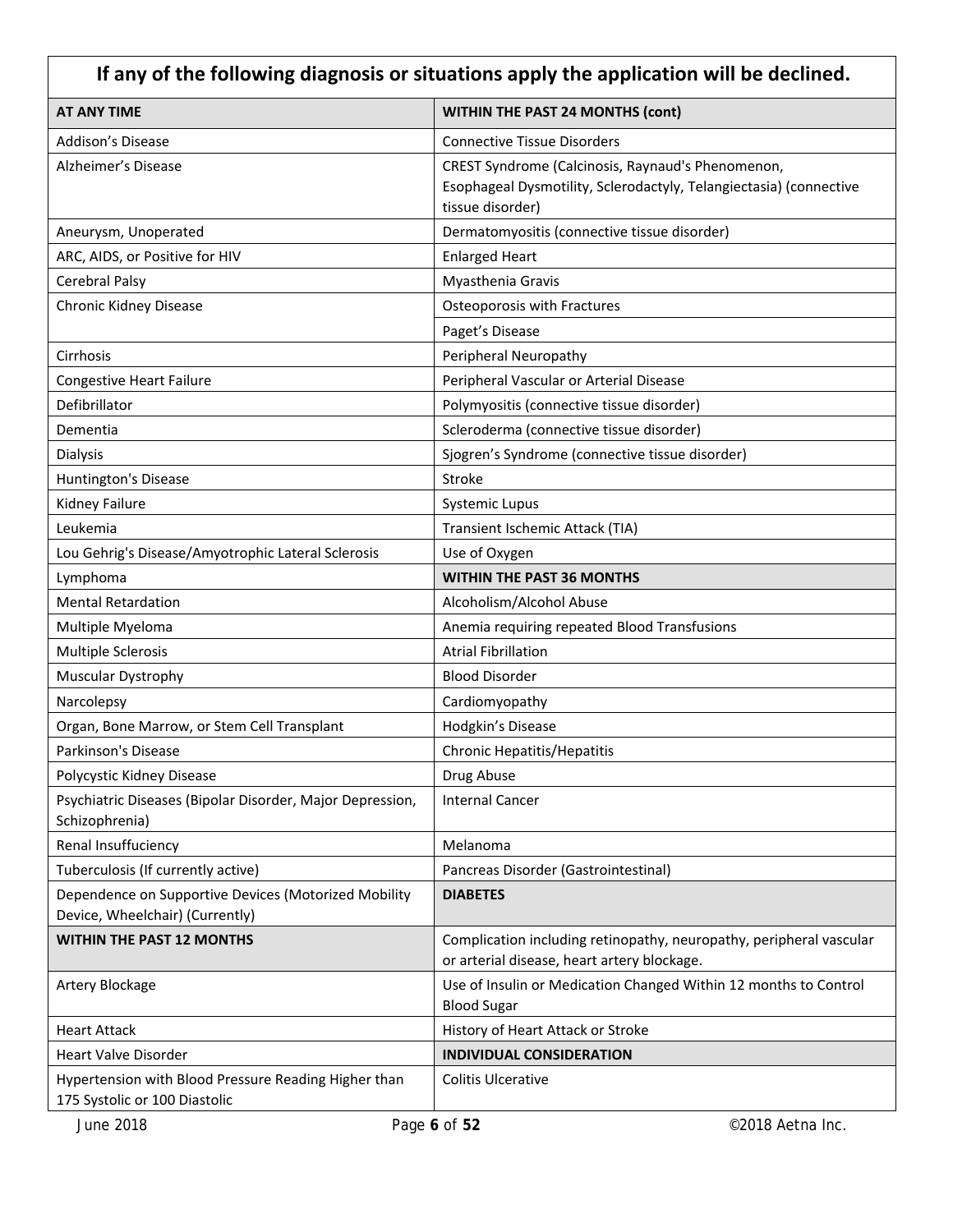| Pacemaker                                                                            | Crohn's Disease                                       |  |
|--------------------------------------------------------------------------------------|-------------------------------------------------------|--|
| Prostate Specific Antigen (PSA) Elevated                                             | Fibromyalgia                                          |  |
| Seizure                                                                              | Interstitial Cystitis                                 |  |
| <b>WITHIN THE PAST 24 MONTHS</b>                                                     | Kidney Stones                                         |  |
| Amputation Caused by Disease                                                         | Polymyalgia                                           |  |
| Arthritis Restricting Mobility or ADLs/Disabling Arthritis                           | <b>Rheumatoid Arthritis</b>                           |  |
| Lung or Respiratory Disorder Requiring 3 or More<br>Medications, Nebulizer or Oxygen | Thyroid Disorder – Hypothyroidism and Hyperthyroidism |  |
| Lung or Respiratory Disorder Currently Using Tobacco.                                | Use of Supportive Devices: Cane                       |  |
|                                                                                      | Medical Foods                                         |  |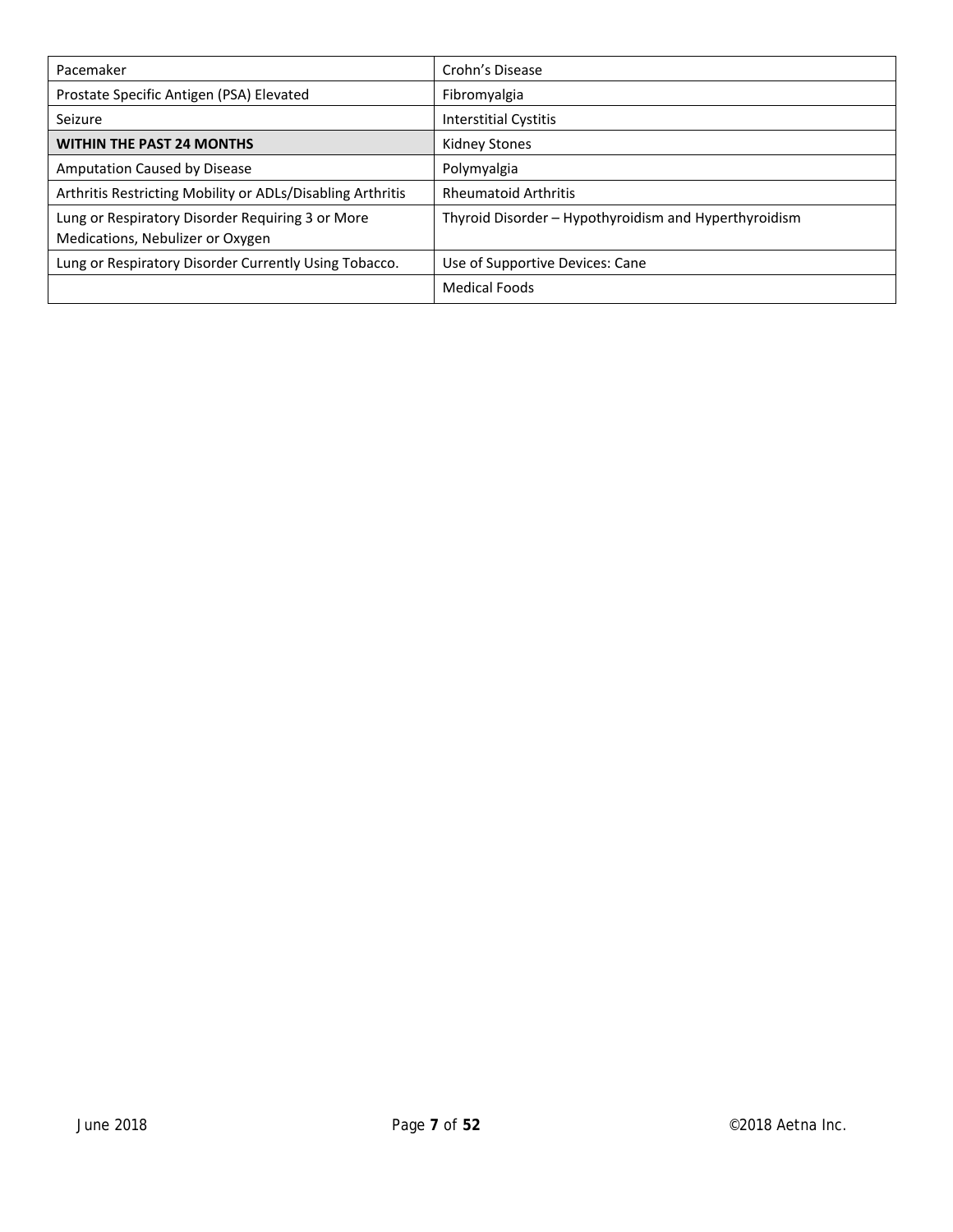#### **Cardiovascular and Circulatory Conditions**

#### **Anemia requiring repeated Blood Transfusions**

Anemia is a condition that develops when your blood lacks enough healthy red blood cells. These cells are the main transporters of oxygen to organs. If red blood cells are also deficient in hemoglobin, then your body isn't getting enough iron. Symptoms of anemia ‐‐ like fatigue ‐‐ occur because organs aren't getting enough oxygen.

Blood transfusions are required when the body loses excess blood. Multiple transfusions required would indicate a very serious issue. Multiple transfusions would be defined as more than one hospitalization/outpatient visit requiring blood transfusions within a 1‐year span.

**NOTE**: **Coverage is unacceptable if there are multiple transfusions within the last 36 months.**

## **Aneurysm, Unoperated**

An aneurysm is a permanent ballooning in the wall of an artery. The pressure of blood passing through can force part of the weakened artery to bulge outward, forming a thin‐skinned blister.

The only way to get rid of an aneurysm is to have it surgically removed -- often a risky procedure, but highly effective when successful. Sometimes, however, surgery is impossible, or it may pose more danger than the aneurysm. Careful monitoring and drug therapy may then be the best course.

Often surgical repairs are used in lieu of complete removal. These repairs include stents, glue, clipping and coiling.

Surgical Clipping is a procedure to close off a cerebral aneurysm. The neurosurgeon removes a section of your skull to access the aneurysm and locates the blood vessel that feeds the aneurysm. Then he or she places a tiny metal clip on the neck of the aneurysm to stop blood flow to it.

With endovascular coiling, the surgeon feeds a soft, flexible wire into the aneurysm via a catheter in an artery (usually the groin). The wire coils inside the aneurysm, disrupts the blood flow causing a blood clot. This clot essentially seals off the aneurysm from the artery.

Both clipping and coiling pose risks, particularly bleeding in the brain or loss of blood flow to the brain. The endovascular coil is less invasive and may be initially safer, but it also has a higher risk of subsequent re‐ bleeding, and additional procedures may be necessary.

There are new treatments available for brain aneurysm, including those called flow diverters. These may be particularly useful in larger aneurysms which cannot be safely treated with other options.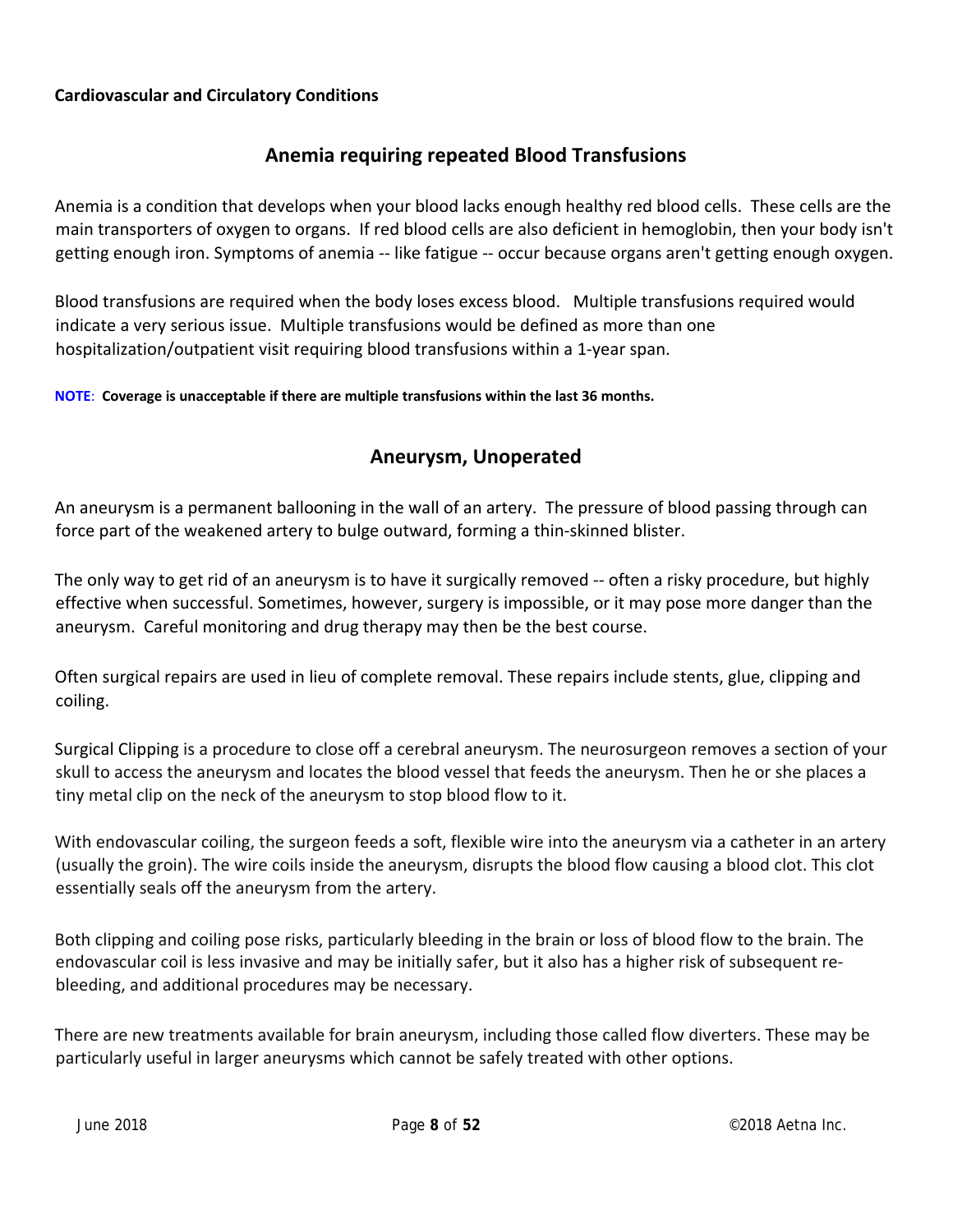NOTE: Coverage is unacceptable if the aneurysm has not been surgically removed or repaired. In cases where the aneurysm has been surgically repaired, applicants may be considered if the treatment consisted of stents or coiling and took place more than 5 years ago. Coverage is unacceptable if aneurysm was surgically repaired using glue, clipping or flow diverters. Applicants with **diabetes and history of aneurysm are unacceptable at any time.**

## **Artery Blockage**

Your body uses cholesterol to produce many hormones, vitamin D, and the bile acids that help to digest fat. It takes only a small amount of cholesterol in the blood to meet these needs. If you have too much cholesterol in your bloodstream, the excess may be deposited in arteries, including the coronary (heart) arteries, where it contributes to the narrowing and blockages that cause the signs and symptoms of heart disease.

If the blockage is in excess of 50%, it could lead to coronary artery disease or a heart attack. Generally speaking, physicians will only advise clients of artery blockage if the blockage is more than 50%.

NOTE: Coverage is unacceptable if diagnosed with or surgically treated within the 12 months or an artery blockage greater than 50%. Blockage medically treated less than 50% are acceptable after 12 months. Applicants with diabetes and history of artery **blockage are unacceptable.**

## **Atrial Fibrillation**

During atrial fibrillation, the heart's two small upper chambers (the atria) quiver instead of beating effectively. Blood isn't pumped completely out of them, so it may pool and clot. If a piece of a blood clot in the atria leaves the heart and becomes lodged in an artery in the brain, a stroke results. About 15 percent of strokes occur in people with atrial fibrillation. The main goals of treatment for atrial fibrillation are to prevent temporary circulatory instability and to prevent stroke.

Maze Procedure is used to treat Atrial Fibrillation. Treatment with this procedure within 36 months is unacceptable.

A diagnosis of atrial fibrillation is unacceptable regardless of the drugs being given. However, the use of any medication is an indication of atrial fibrillation or another severe arrhythmic condition. Individuals prescribed medications would be unacceptable.

NOTE: For the purpose of this guideline, Atrial Flutter will be viewed the same as Atrial Fibrillation. Coverage is unacceptable if the applicant has been treated for this condition within the past 36 months. For the purpose of this guideline, medication is considered treatment and should be declined. Coverage may be considered if applicant experienced an **acute episode of Atrial Fibrillation due to surgery and are no longer taking medication.**

## **Irregular Heartbeat/Arrhythmia**

An applicant who has an irregular heartbeat or an arrhythmia and is treated within 12 months with a Blood Thinner is unacceptable.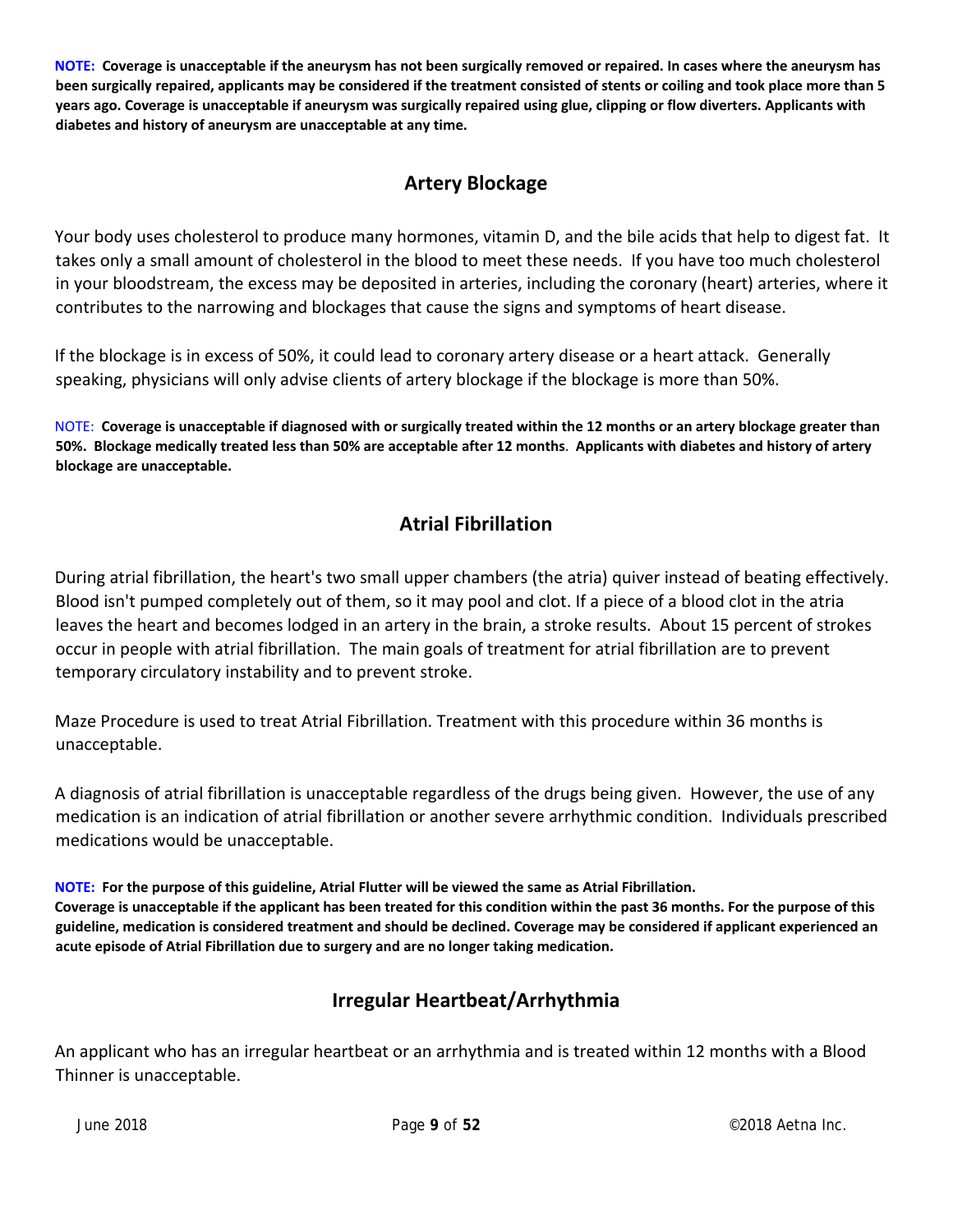Treatment within 12 months with a medication in combination with a blood thinner and with an admitted diagnosis of irregular heartbeat/arrhythmia, the applicant is unacceptable.

Refer to Drug List for current list for most common drugs (there are numerous others) prescribed for irregular heartbeat or arrhythmia. Some drugs may also be prescribed for other conditions such as hypertension.

NOTE: Coverage is unacceptable if the applicant has been treated for this condition within the past 12 months. Ablation can be used to treat irregular heartbeat/arrhythmia. Coverage is unacceptable if the applicant has been treated with ablation within the past 12 months. Applicants may be considered after 12 months if they are not still being treated with a blood thinner or other **medications.**

## **Blood Disorder**

Blood disorders, also referred to as blood conditions or hematologic diseases, are problems, symptoms, and even malformations that affect the production or behavior of three major components of the blood: white blood cells (which are responsible for the immune system), red blood cells (which are responsible for the body's oxygenation) and platelets (which are responsible for the blood's ability to clot and heal over wounds). Problems range from a discrepancy between normal blood cell counts and apparent blood cell counts to structural issues with regards to the cells.

Declinable blood disorders include, but not limited to: aplastic anemia, hemochromatosis, hemolytic anemia, polycythemia, sickle cell disease, thalassemia, thrombocytopenia, Factor V (Protein V).

Applicants with anemia requiring monthly B12 injections may be considered.

Applicants with anemia requiring Iron Infusions more frequently than twice per year are unacceptable.

Applicants with history of Blood Clotting and require monthly protime level checks may be considered. This is considered maintenance.

NOTE: Coverage is unacceptable if the applicant has been diagnosed, treated or had surgery for this condition any time within **the past 36 months.**

## **Cardiomyopathy**

Cardiomyopathy is a serious disease in which the heart muscle becomes inflamed and doesn't work as well as it should. There may be multiple causes including viral infections.

Cardiomyopathy can be classified as primary or secondary. Primary cardiomyopathy can't be attributed to a specific cause, such as high blood pressure, heart valve disease, artery diseases or congenital heart defects. Secondary cardiomyopathy is due to specific causes. It's often associated with diseases involving other organs as well as the heart.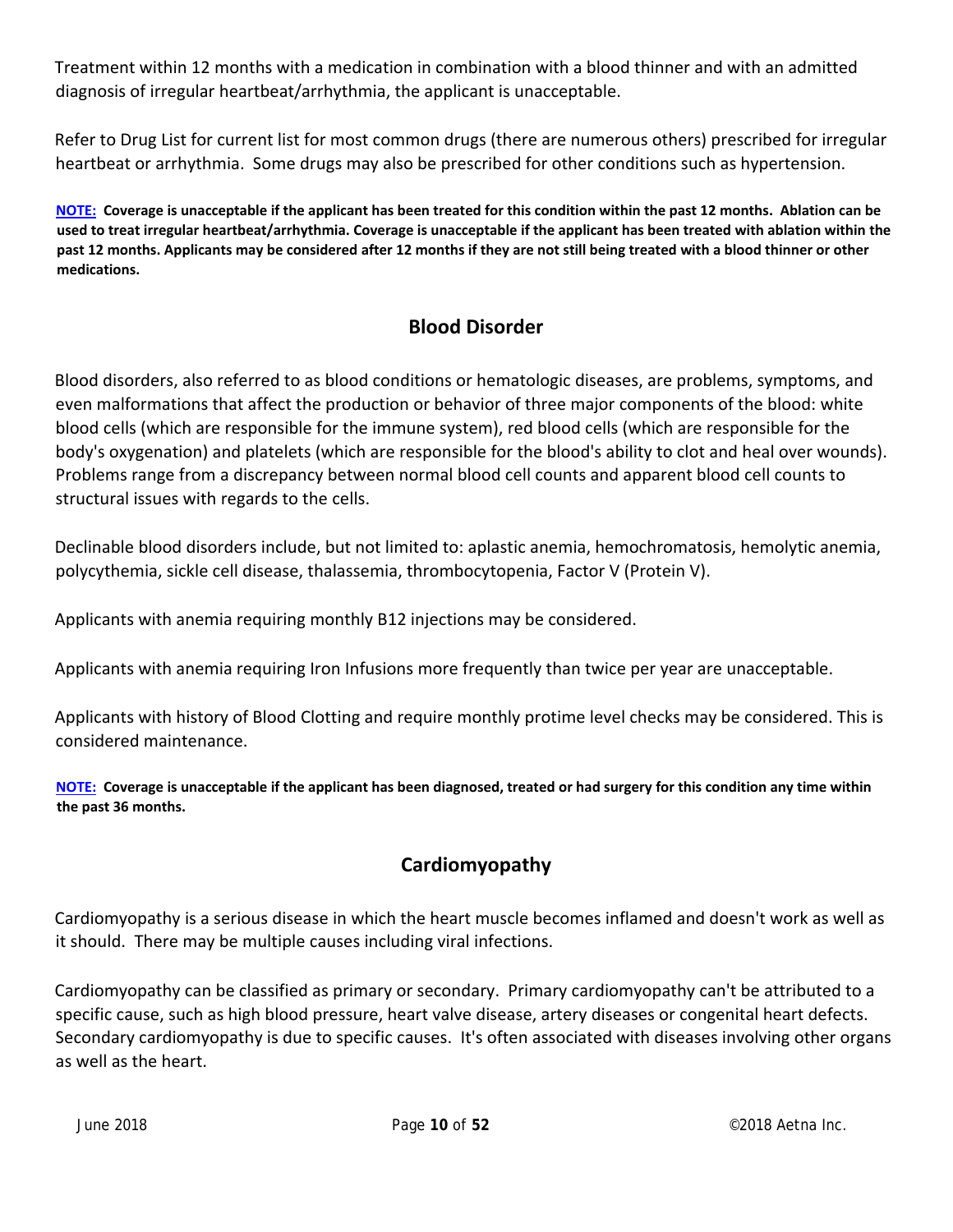#### **There are three main types of Cardiomyopathy:**

- 1. dilated
- 2. hypertrophic
- 3. restrictive

Dilated is the most common form. In it, the heart cavity is enlarged and stretched (cardiac dilation). The heart is weak and doesn't pump normally, and most patients develop heart failure. Abnormal heart rhythms called arrhythmias and disturbances in the heart's electrical conduction also may occur.

Treatment depends on the type of cardiomyopathy, but may include medication, implanted pacemakers, defibrillators or ventricular assist devices (LVADs), or ablation.

The goal of treatment is often symptom relief, and some patients may eventually require a heart transplant.

NOTE: Coverage is unacceptable if the applicant has been diagnosed treated or had surgery for this condition within the past 36 **months.**

## **Congestive Heart Failure**

Congestive heart failure (CHF) is a condition in which the heart's function as a pump to deliver oxygen rich blood to the body is inadequate to meet the body's needs. Congestive heart failure can be caused by: diseases that weaken the heart muscle, diseases that cause stiffening of the heart muscles, or diseases that increase oxygen demand by the body tissue beyond the capability of the heart to deliver.

After congestive heart failure is diagnosed, treatment should be started immediately. Perhaps the most important and yet most neglected aspect of treatment involves lifestyle modifications. Sodium causes an increase in fluid accumulation in the body's tissues. Because the body is often congested with excess fluid, patients become very sensitive to the levels of intake of sodium and water. Restricting salt and fluid intake is often recommended because of the tendency of fluid to accumulate in the lungs and surrounding tissues.

Treatment focuses on improving the symptoms and preventing the progression of the disease. Reversible causes of heart failure also need to be addressed: (e.g. infection, alcohol ingestion, anemia, arrhythmia and hypertension). Treatments include lifestyle and pharmacological modalities.

Not Insurable diuretics commonly prescribed for cardiomyopathy and congestive heart failure: \*Lasix (furosemide) at 40 mg in the absence of any heart history or cardiology treatment could be given for other conditions. These would need to be evaluated based on the condition for which the medication is given. Lasix (furosemide) over 40 mg should be declined.

These diuretics are sometimes given alone or can be given in combination with other cardiovascular medications for congestive heart failure and cardiomyopathy.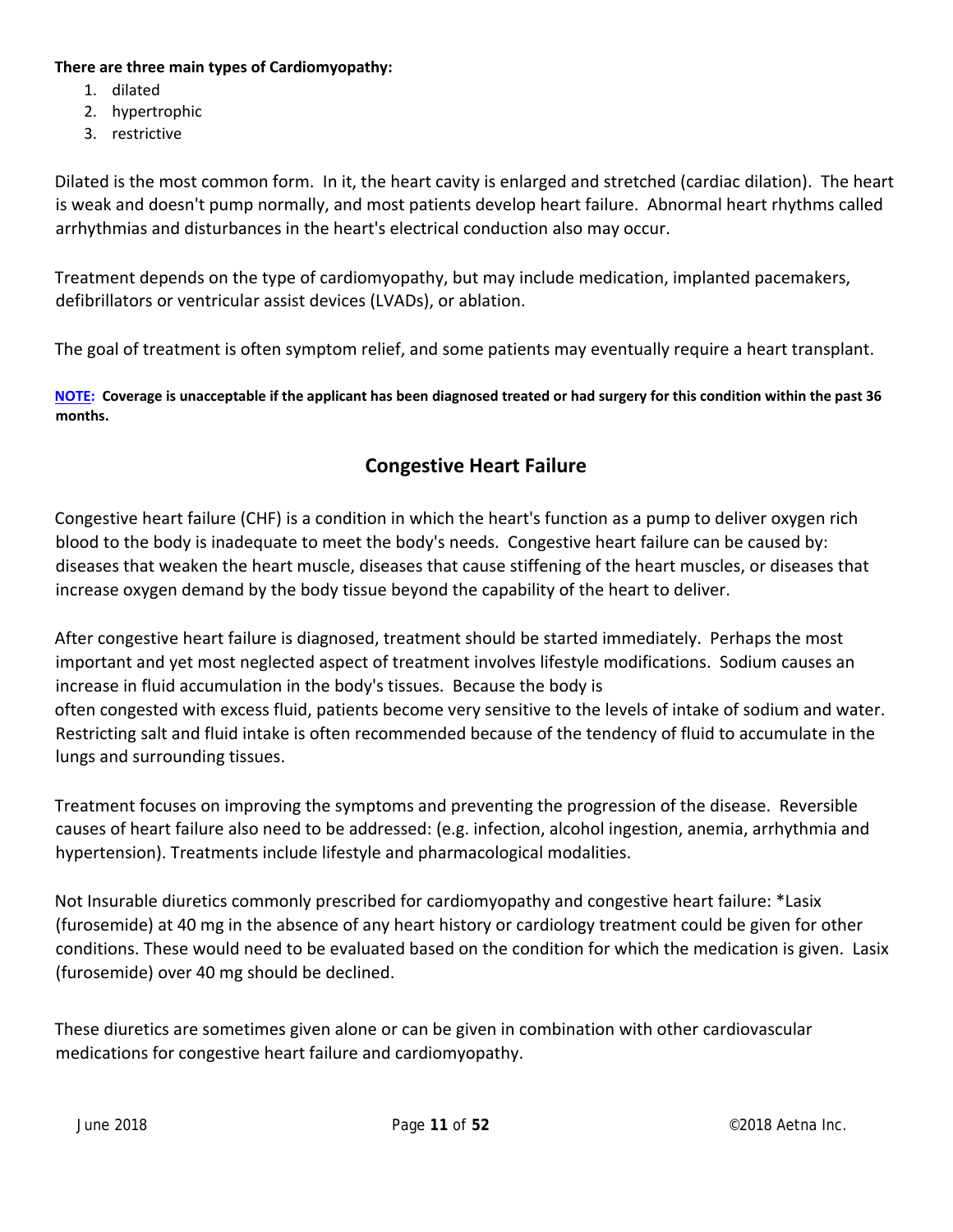NOTE: Coverage is unacceptable if the applicant has ever been diagnosed with this condition. Coverage is also unacceptable if the applicant is seeing a cardiologist, and/or has been prescribed medications listed in the Field and Drug Guide." For the purposes of this guideline, hypertensive heart failure is underwritten the same as Congestive Heart Failure.

## **Defibrillator**

A defibrillator is a medical device that is used to defibrillate the heart. It does this by shocking the heart with an electric current to stop ventricular fibrillation or pulseless ventricular tachycardia. The current is sent through two electrodes. These electrodes are normally either paddles or sticky pads. Each electrode is placed on one side of the heart.

Ventricular fibrillation is a situation of electrical chaos in the heart's conduction system. It changes the normal contractions of cardiac muscular tissue. This causes the heart to stop pumping blood around the body properly. It causes circulatory arrest and death within minutes from hypoxic brain damage. The electric current from a defibrillator stops all electrical activity in the heart by depolarizing its electrical system. This lets the hearts normal impulses regain control of the muscular tissue of the heart.

**NOTE: Coverage is unacceptable if the applicant has had this device implanted at any time.**

## **Enlarged Heart (Cardiomegaly)**

An enlarged heart may be caused by a thickening of the heart muscle because of increased workload. (This increased workload can be due to heart valve disease or high blood pressure, for example.) This is called hypertrophy, which refers to enlargement of an organ or tissue due to an increase in cell size.

Left ventricular hypertrophy (LVH) is the medical term for enlargement of the left ventricle. (The left ventricle is the heart's main pumping chamber.) Hypertrophy also occurs in hypertrophic cardiomyopathy. Enlarged heart may also be dilation (expansion) of the heart due to damage that weakens the heart muscle. Examples include heart attack, congestive heart failure and dilated cardiomyopathy.

#### NOTE: Coverage is unacceptable if the applicant has been diagnosed, treated or had surgery for this condition within the past 24 **months.**

## **Heart Attack**

Heart attacks happen when blood flow to the heart is blocked. This usually occurs because fatty deposits called plaque have built up inside the coronary arteries, which supply blood to the heart. If a plaque breaks open, the body tries to fix it by forming a clot around it. The clot can block the artery, preventing the flow of blood and oxygen to the heart.

This process of plaque buildup in the coronary arteries is called coronary artery disease or CAD. In many people, plaque begins to form in childhood and gradually builds up over a lifetime. Plaque deposits may limit blood flow to the heart and cause angina. But too often, a heart attack is the first sign of coronary artery disease.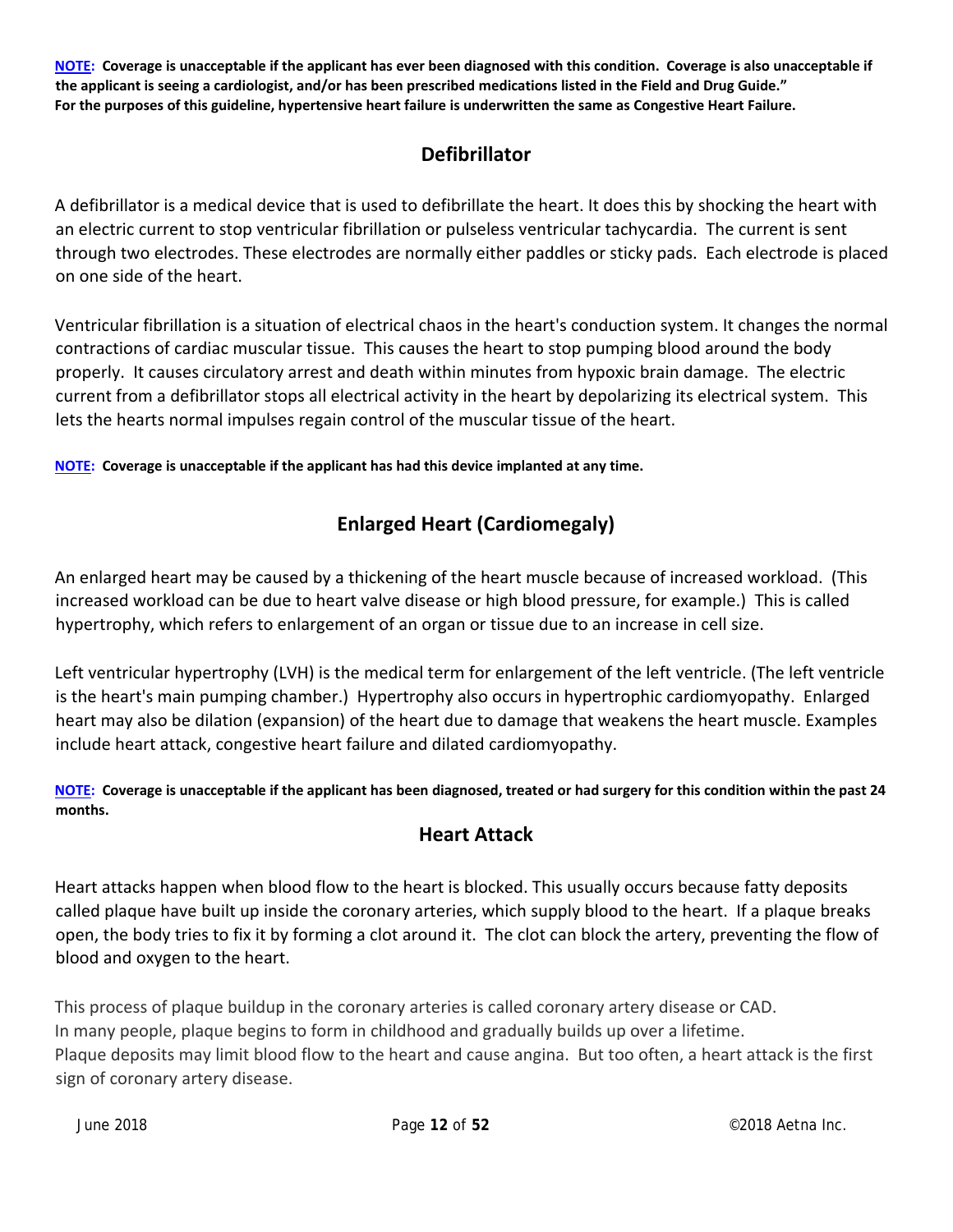A heart attack is a medical emergency which demands both immediate attention and activation of the emergency medical services. The ultimate goal of the management in the acute phase of the disease is to salvage as much myocardium as possible and prevent further complications.

NOTE: Coverage is unacceptable if the applicant has been diagnosed, treated or had surgery for this condition within the past 12 months. Medications outside 12 months may be considered maintenance. This condition in combination with Diabetes is **unacceptable at any time. \*See Diabetes section for additional information.**

## **Heart Valve Disorder**

Valvular problems may be caused by infection, heart disease, trauma or congenital valvular conditions and may be isolated to a single valve or affect multiple valves. Right sided (tricuspid, pulmonary) valvular disease is much less common than left sided (aortic, mitral) valvular disease. Roughly 90% of valvular disease is chronic, having developed gradually over many years. Complications of rheumatic fever, congenital disorders and aging cause the vast majority of chronic valvular disease. The remaining 10% of valvular disease that develops acutely (over days to weeks) is often due to complications of recent heart attack or infections.

#### NOTE: Coverage is unacceptable if the applicant has been diagnosed, treated or had surgery for this condition within the past 12 **months.**

## **Hypertension (Uncontrolled)**

Hypertension, or high blood pressure, is a medical condition in which constricted arterial blood vessels increase the resistance to blood flow, causing blood to exert excessive pressure against the walls of the arteries. This causes the heart to work harder to pump blood through the narrowed arteries and can lead to long term damage to the heart and blood vessels.

Hypertension affects over 72 million people in the United States and is estimated to cause one in every eight deaths worldwide. Each increase in 20 mmHg in systolic blood pressure or 10 mmHg in diastolic blood pressure is associated with a two‐fold increase in death rates from stroke, coronary heart disease and other vascular causes. It is a costly disease and yearly costs to treat hypertension in the United States are estimated to be \$69.4 billion. Approximately 25 percent of people with hypertension cannot adequately control their hypertension with medications and lifestyle modifications. It is a disease that needs new treatment solutions.

NOTE: Coverage is unacceptable if the applicant's the last reading was higher than 175 systolic or 100 diastolic.

#### **Pacemaker**

A pacemaker is a small device that is placed under the skin of the chest or abdomen to help control abnormal heart rhythms. This device uses electrical pulses to prompt the heart to beat at a normal rate.

Pacemakers are used to treat heart rhythms that are too slow, fast, or irregular. These abnormal heart rhythms are called arrhythmias. Pacemakers can relieve some symptoms related to arrhythmias, such as fatigue (tiredness) and fainting.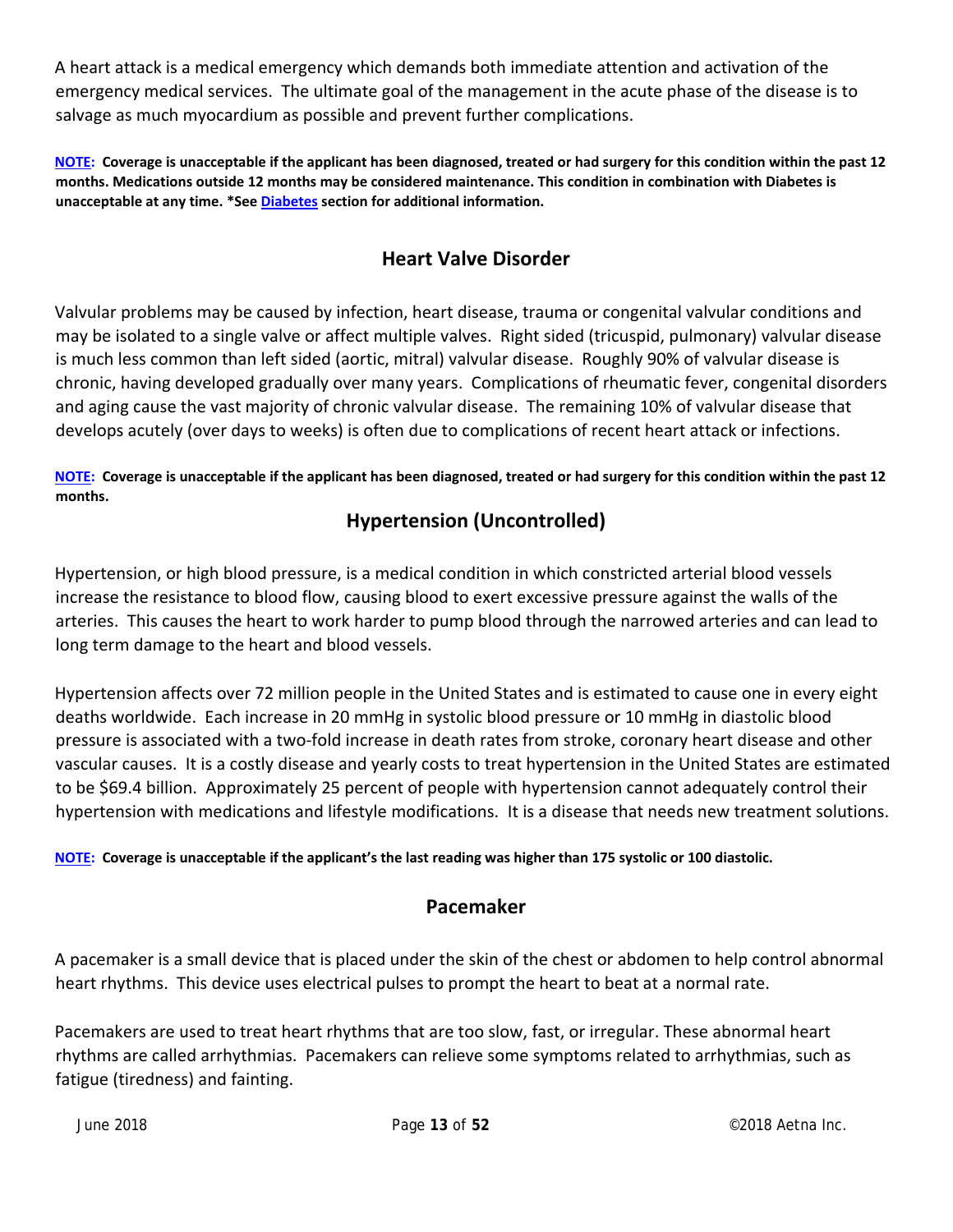A pacemaker can help a person who has an abnormal heart rhythm resume a more active lifestyle.

Pacemakers also can monitor and record the heart's electrical activity and the rhythm of the heartbeat. Newer pacemakers can monitor the blood temperature, breathing rate, and other factors and adjust the heart rate to changes in your activity.

NOTE: Coverage is unacceptable if the applicant has had this device implanted within the past 12 months. If battery replacement **only, coverage is acceptable. If replacement pacemaker, coverage is acceptable regardless of time frame.**

If individual has a Pacemaker and takes Warfarin (or other blood thinner), associated with blood thinner is required. If blood thinner is treating Atrial Fibrillation the applicant should be declined for Atrial Fibrillation treatment. If no information provided with warfarin diagnosis, decline until which time applicant can provide proof of diagnosis associate with the blood thinner.

## **Peripheral Vascular or Arterial Disease**

Peripheral vascular (PVD) refers to diseases of blood vessels outside the heart and brain. It is a narrowing of vessels that carry blood to the legs, arms, stomach or kidneys. Eventually the narrowed artery causes less blood to flow, and a condition called ischemia can occur. Ischemia is inadequate blood flow to the body's tissue. Peripheral artery disease (PAD) is a type of PVD. It is usually caused by a build‐up of plaque in the arteries. The main forms that PVD may take include blood clots, swelling (inflammation), or narrowing and blockage of the blood vessels.

Stent placement within 24 months is considered treatment for PVD/PAD. Coverage is acceptable if stent placement is outside 24 months and not taking medications listed in Field and Drug Guide for PVD/PAD.

NOTES: Coverage is unacceptable if the applicant has been diagnosed, treated or had surgery for this condition within the past 24 months. A diagnosis of varicose veins is not considered PVD, PAD or PVA. Medications after 24 months from diagnosis is **considered maintenance with the exception of medication listed in the Field and Drug Guide.**

## **Stroke**

A stroke also known as cerebrovascular accident (CVA) or "brain attack" occurs when the blood supply to a part of the brain is interrupted or severely reduced, depriving the brain tissue of oxygen and nutrients. Interruption of blood flow is caused by a blood clot blocking an artery or by a break in a blood vessel causing hemorrhage in an area of the brain. When either of these things happens, brain cells begin to die and brain damage occurs.

When brain cells die during a stroke, abilities controlled by that area of the brain are lost. These abilities include speech, movement and memory. How a stroke patient is affected depends on where the stroke occurs in the brain and how much the brain is damaged.

For example, someone who has a small stroke may experience only minor problems such as weakness of an arm or leg. People who have larger strokes may be paralyzed on one side or lose their ability to speak. Some people recover completely from strokes, but more than 2/3 of survivors will have some type of disability.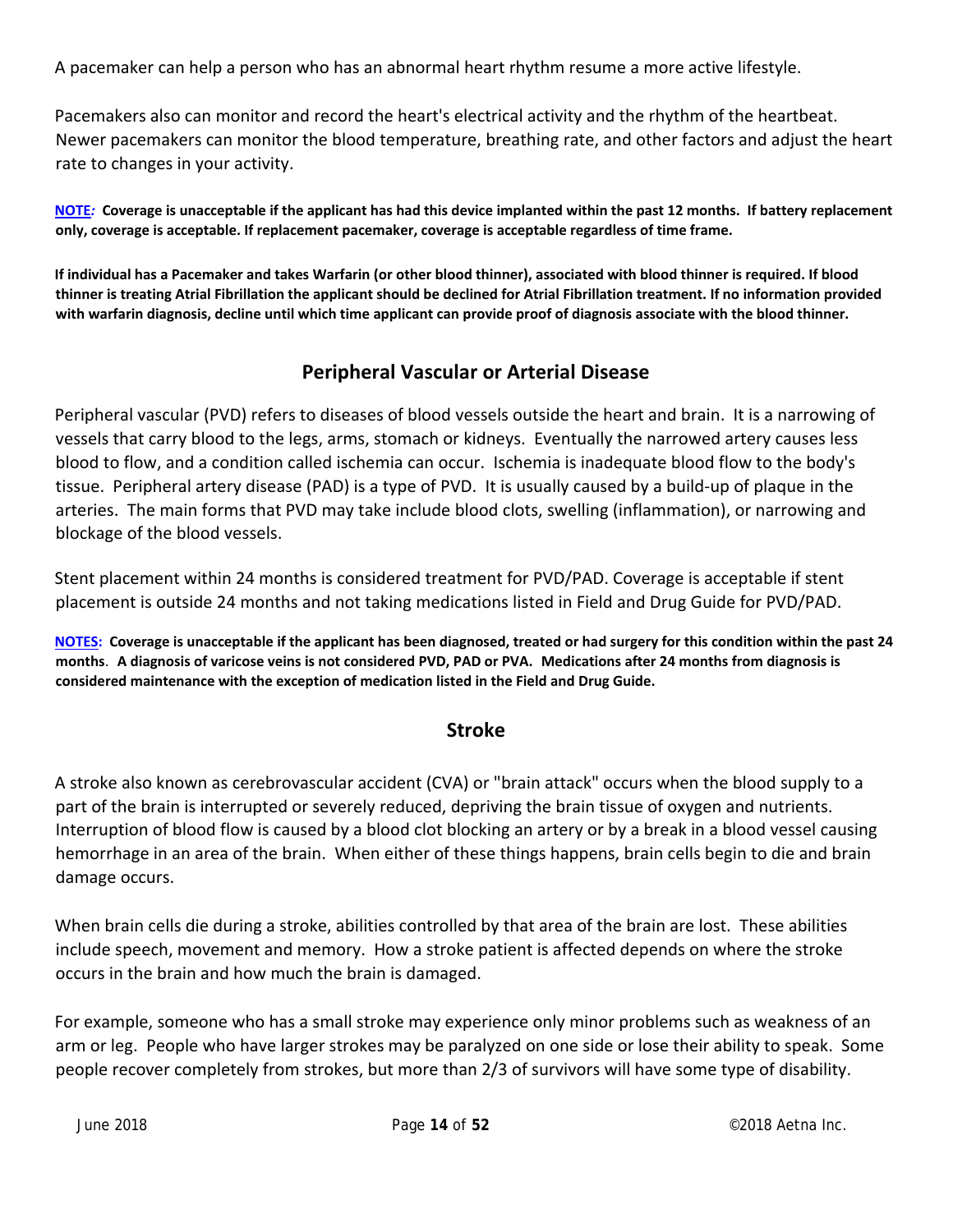When an acute stroke is suspected by history and physical examination, the goal of early assessment is to determine the cause. Treatment varies according to the underlying cause of the stroke, thromboembolic (ischemic) or hemorrhagic. A non‐contrast head CT Scan can rapidly identify a hemorrhagic stroke by imaging bleeding in or around the brain. If no bleeding is seen, a presumptive diagnosis of ischemic stroke is made.

For purposes of this guideline, Optic Nerve Stroke/Tributary (branch) Retinal Vein Occlusion is considered a stroke and coverage is unacceptable if diagnosed, treated or had surgery within the past 24 months.

NOTE: Coverage is unacceptable if the applicant has been diagnosed, treated or had surgery for this condition within the past 24 months. Medication outside 24 months is considered maintenance and coverage is acceptable. This condition in combination **with Diabetes is unacceptable at any time.**

## **Transient Ischemic Attack (TIA)**

A transient ischemic attack (TIA, mini stroke) is a transient stroke that lasts only a few minutes. It occurs when the blood supply to part of the brain is briefly interrupted. TIA symptoms, which usually occur suddenly, are similar to those of stroke but do not last as long. Most symptoms of a TIA disappear within an hour, although they may persist for up to 24 hours. Symptoms can include: numbness or weakness in the face, arm, or leg, especially on one side of the body; confusion or difficulty in talking or understanding speech; trouble seeing in one or both eyes; sometimes called amaurosis fugax, and difficulty with walking, dizziness, or loss of balance and coordination.

Because there is no way to tell whether symptoms are from a TIA or an acute stroke, patients should assume that all stroke‐like symptoms signal an emergency and should not wait to see if they go away. A prompt evaluation (within 60 minutes) is necessary to identify the cause of the TIA and determine appropriate therapy. Depending on a patient's medical history and the results of a medical examination, the doctor may recommend drug therapy or surgery to reduce the risk of stroke in people who have had a TIA. The use of antiplatelet agents, particularly aspirin, is a standard treatment for patients at risk for stroke. People with atrial fibrillation (irregular beating of the heart) may be prescribed anticoagulants (blood thinners). For the purposes of this guideline, *Transient Global Amnesia* is considered a TIA.

NOTE: Coverage is unacceptable if the applicant has been treated, diagnosed or had surgery for this condition within the past 24 months. Medication outside 24 months is considered maintenance and coverage is acceptable. This condition in combination **with Diabetes is unacceptable at any time.**

#### **Endocrine**

## **Addison's Disease**

Addison's disease occurs when the body's adrenal glands do not produce enough hormones. The adrenal glands are part of the body's endocrine system, a group of glands that produce and secrete hormones to regulate the body's processes. The adrenal glands are located just above the kidneys and produce various hormones including cortisol, aldosterone, androgen and adrenaline. It interacts with other glands in controlling various functions of the body.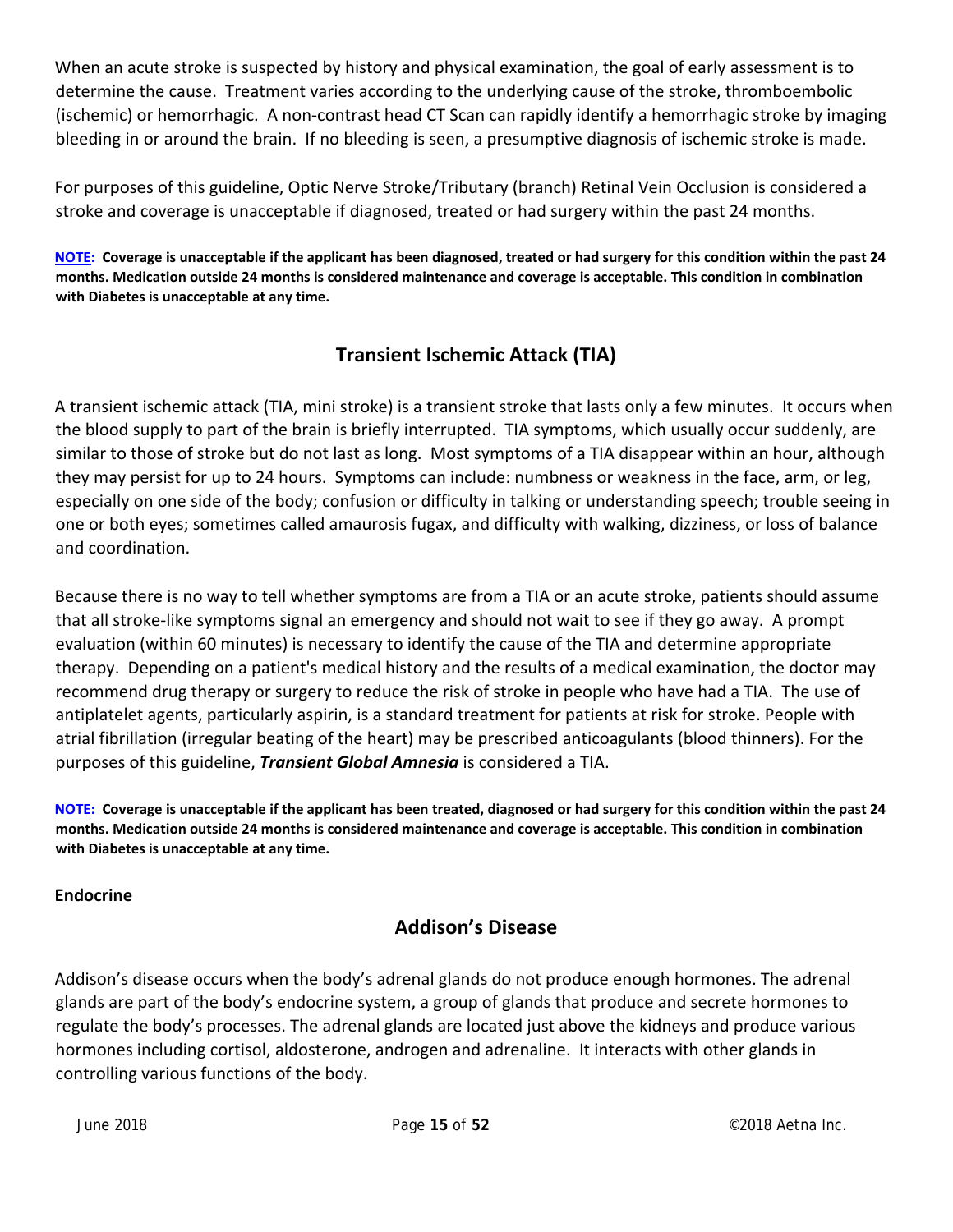Cortisol is a vital hormone, sometimes called the "stress hormone". It affects almost every organ in the body.

Treating Addison's disease usually involves taking prescription corticosteroids to replace the hormones the body is not making. Cortisol is supplemented by a synthetic glucocorticoid like hydrocortisone, prednisone or cortisone. Aldosterone is replaced by a mineralocorticoid called fludrocortisone (Florinef).

NOTE: Coverage is unacceptable if the applicant has been diagnosed, treated or had surgery for this condition at any time.

#### **Diabetes**

**Type I** - This type diabetes (insulin-dependent diabetes or juvenile diabetes) results when the pancreas loses its ability to make the hormone insulin. In Type I diabetes, the person's own immune system attacks and destroys the cells in the pancreas that produce insulin. Once those cells are destroyed, they won't ever make insulin again.

Daily injections of insulin are required to help patients use glucose. The amount and type of insulin required depends on the patient's height, weight, age, food intake, and activity level. Insulin may be given as an injection of a single dose of one type of insulin once a day. Patients who require multiple injections over the course of a day may be able to use an insulin pump that administers small doses of insulin on demand. The small battery‐operated pump is worn outside the body and is connected to a needle that is inserted into the abdomen.

NOTE: Coverage is unacceptable if the applicant has had or been treated for this condition at any time.

**Type II ‐** This type diabetes (non‐insulin dependent diabetes or adult onset diabetes) occurs when the body cannot use the insulin it makes or the body does not make enough insulin. This usually occurs in adults over 40 who are overweight, do not exercise, and have a family history of diabetes. With the increasing rate of overweight people, including children, Type II is becoming more common children and young adults.

This type diabetes is sometimes controlled by losing weight; making dietary changes; and beginning to exercise. Some people may need to take pills or insulin shots or both.

It is important to work closely with a healthcare provider to develop a treatment plan that focuses on weight, diet, exercise, and blood sugar control.

NOTE: Coverage is unacceptable if the applicant has a blood sugar reading over 180 or a hemoglobin A1C reading over 7.5. Type Il diabetes requiring insulin for control is also unacceptable. Injectable, non-insulin medication is an acceptable treatment for Type II diabetes. If applicant has discontinued the use of insulin at the order of a physician, they may be considered after last use is more than 12 months ago. Coverage is unacceptable if applicant has discontinued use of insulin against medical advice.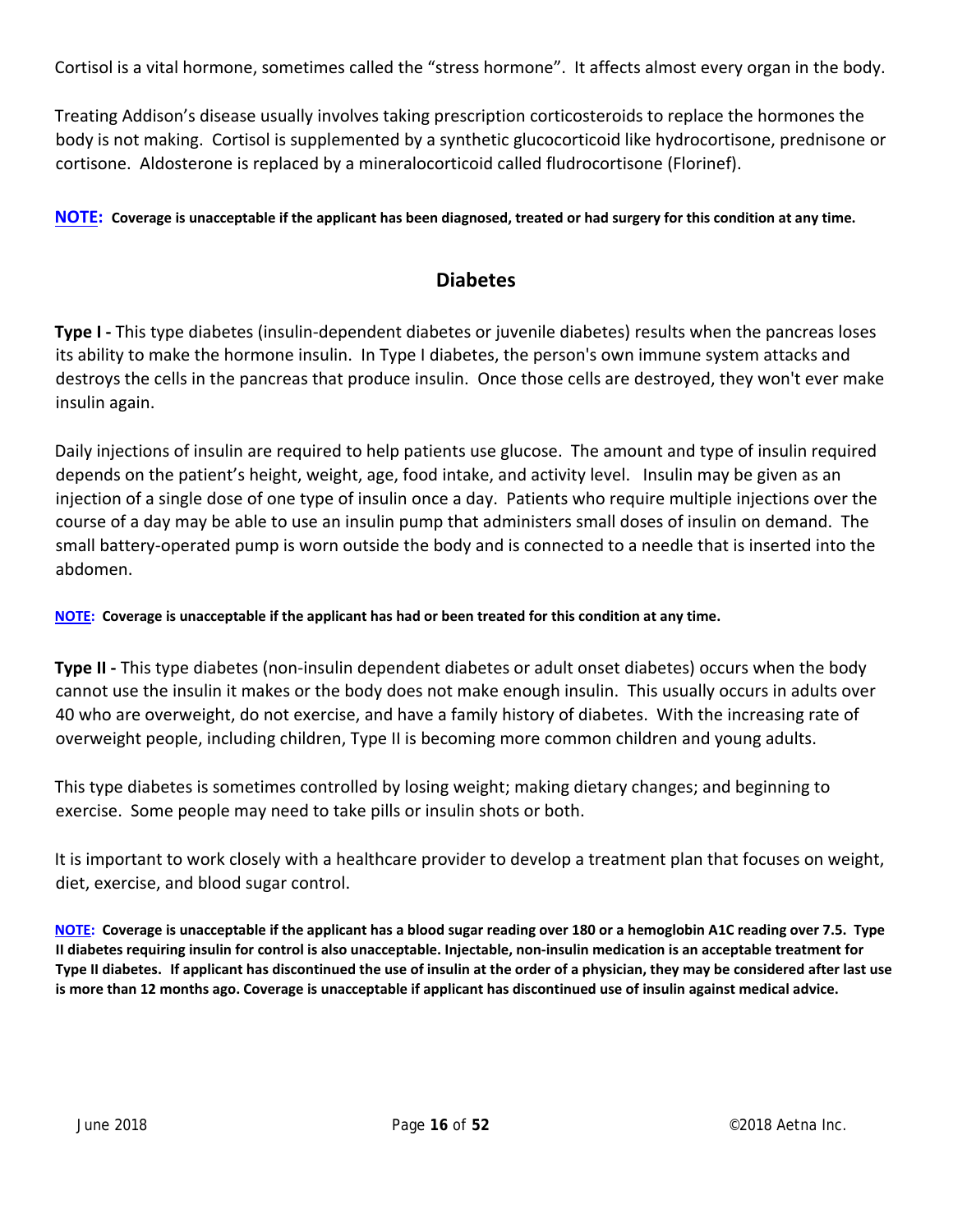## **Diabetic Complications**

Complications in combination with diabetes include but are not limited to: retinopathy, nephropathy, neuropathy, and cardiovascular conditions including coronary artery disease, carotid artery disease, aneurysm, and peripheral vascular or arterial disease.

For purposes of this guideline, if diabetes in combination with a medication generally prescribed for neuropathy, diagnosis associated with that medication in order to determine eligibility. If no diagnosis provided, coverage is unacceptable until which time we are provided with the diagnosis.

 $\overline{\text{NOTE}}$ : Coverage is unacceptable if the applicant has experienced any complications, including heart attack or stroke, or artery **blockage at any time.**

If medication has been changed for uncontrolled blood sugar within the past 12 months, coverage is unacceptable. If premedication change values are known and blood sugar reading was less than 180 and A1C was less than 7.5, coverage may be acceptable. Decrease in medications would indicate blood sugar is controlled and applicants may be considered for coverage.

Diabetes in combination with benign arrhythmia or heart valve disorders is acceptable. See also, Pacemaker Section of this **guideline.**

## **Pancreas Disorder (Gastrointestinal)**

Pancreas disorders can cause many problems (most commonly Type I diabetes) including but not limited to:

Pseudocysts of the pancreas are abnormal collections of fluid, dead tissue, pancreatic enzymes, and blood that can lead to a painful mass in the pancreas. Pseudocysts usually develop several weeks after an episode of acute pancreatitis (a sudden, painful inflammation of the pancreas). Alcoholism also contributes to the risk of pseudocysts of the pancreas. Other, rarer causes include abdominal trauma and gallbladder disease, pancreatitis.

Pancreatitis is an inflammatory condition of the pancreas with varied causes including congenital abnormalities, hereditary conditions, medications, infections, and trauma. This disease is painful and can be deadly.

NOTE: Coverage is unacceptable if the applicant has been diagnosed, treated or had surgery for this condition within the past 36 **months.**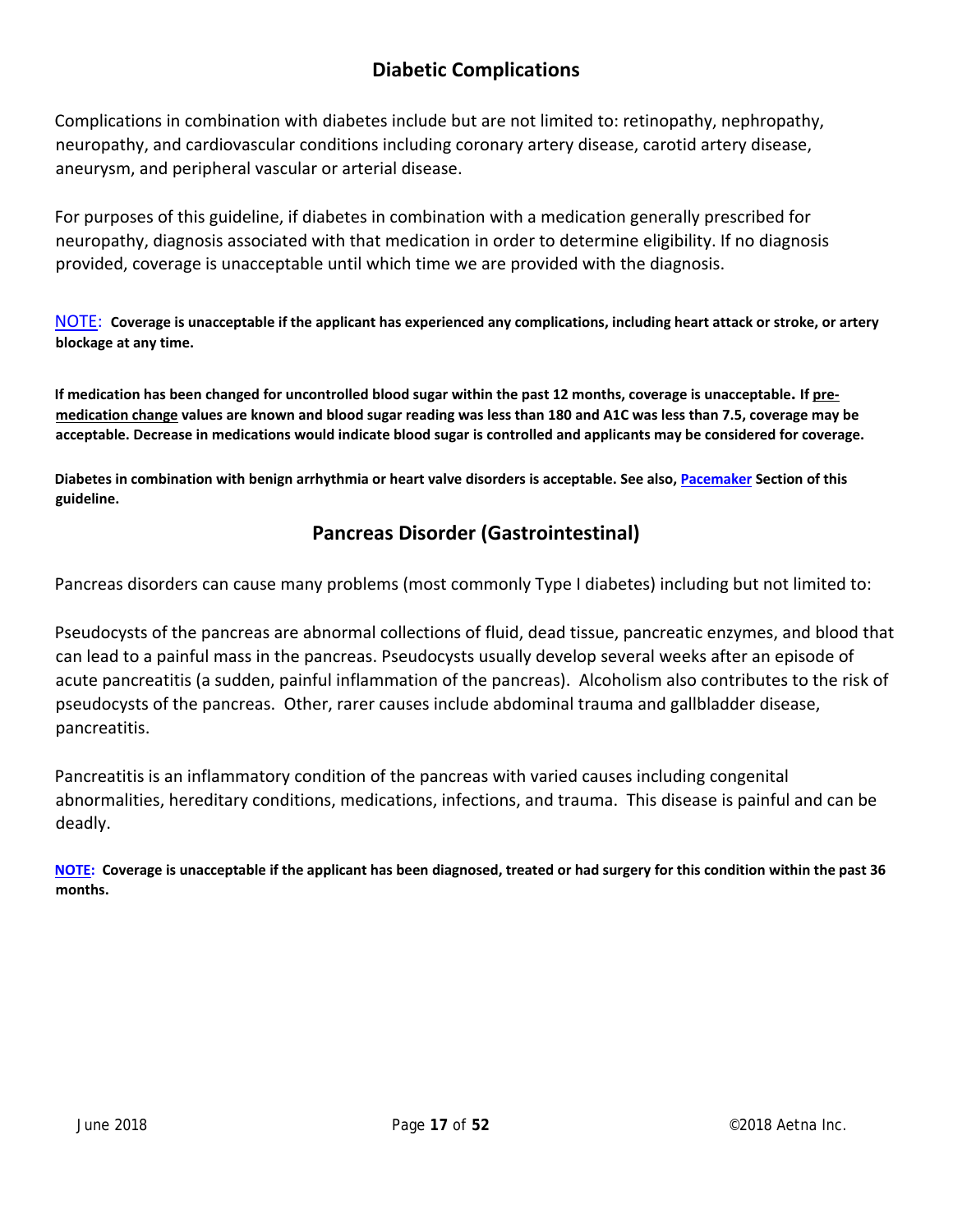#### **Chronic Kidney Disease**

Chronic kidney disease (CKD), also known as chronic renal disease, is a progressive loss of renal function over a period of months or years, The symptoms of worsening kidney function are nonspecific, and might include feeling generally unwell and experiencing a reduced appetite. Often, chronic kidney disease is diagnosed as a result of screening of people known to be at risk of kidney problems, such as those with high blood pressure or diabetes and those with a blood relative with chronic kidney disease. Chronic kidney disease may also be identified when it leads to one of its recognized complications, such as cardiovascular disease, anemia or pericarditis.

Chronic kidney disease is identified by a blood test for creatinine. Higher levels of creatinine indicate a falling glomerular filtration rate (rate at which the kidneys filter blood) and as a result a decreased capability of the kidneys to excrete waste products. Creatinine levels may be normal in the early stages of CKD, and the condition is discovered if urinalysis (testing of a urine sample) shows that the kidney is allowing the loss of protein or red blood cells into the urine. To fully investigate the underlying cause of kidney damage, various forms of medical imaging, blood tests and often renal biopsy (removing a small sample of kidney tissue) are employed to find out if there is a reversible cause for the kidney malfunction.

Control of blood pressure and treatment of the original disease, whenever feasible, are the broad principles of management. Replacement of erythropoietin and vitamin D3, two hormones processed by the kidney, is usually necessary, as is calcium. Phosphate binders are used to control the serum phosphate levels, which are usually elevated in chronic kidney disease.

NOTE: Coverage is unacceptable if the applicant has had or been treated for this condition at any time. If regular visits for kidney function tests may be declined for further evaluation. Applicants may be reconsidered with 3 years medical records.

## **Kidney Failure**

Renal failure or kidney failure is a situation in which the kidneys fail to function adequately. It is divided in acute and chronic forms; either form may be due to a large number of other medical problems.

Biochemically, it is typically detected by an elevated serum creatinine. In the science of physiology, renal failure is described as a decrease in the glomerular filtration rate. When the kidneys malfunction, problems frequently encountered are abnormal fluid levels in the body, deranged acid levels, abnormal levels of potassium, calcium, phosphate, hematuria (blood in the urine) and (in the longer term) anemia. Long‐term kidney problems have significant repercussions on other diseases, such as cardiovascular disease.

NOTE: Coverage is unacceptable if the applicant has had or been treated for this condition at any time. Exception: An acute episode of kidney failure that has resolved may be acceptable after six months with a review of medical records.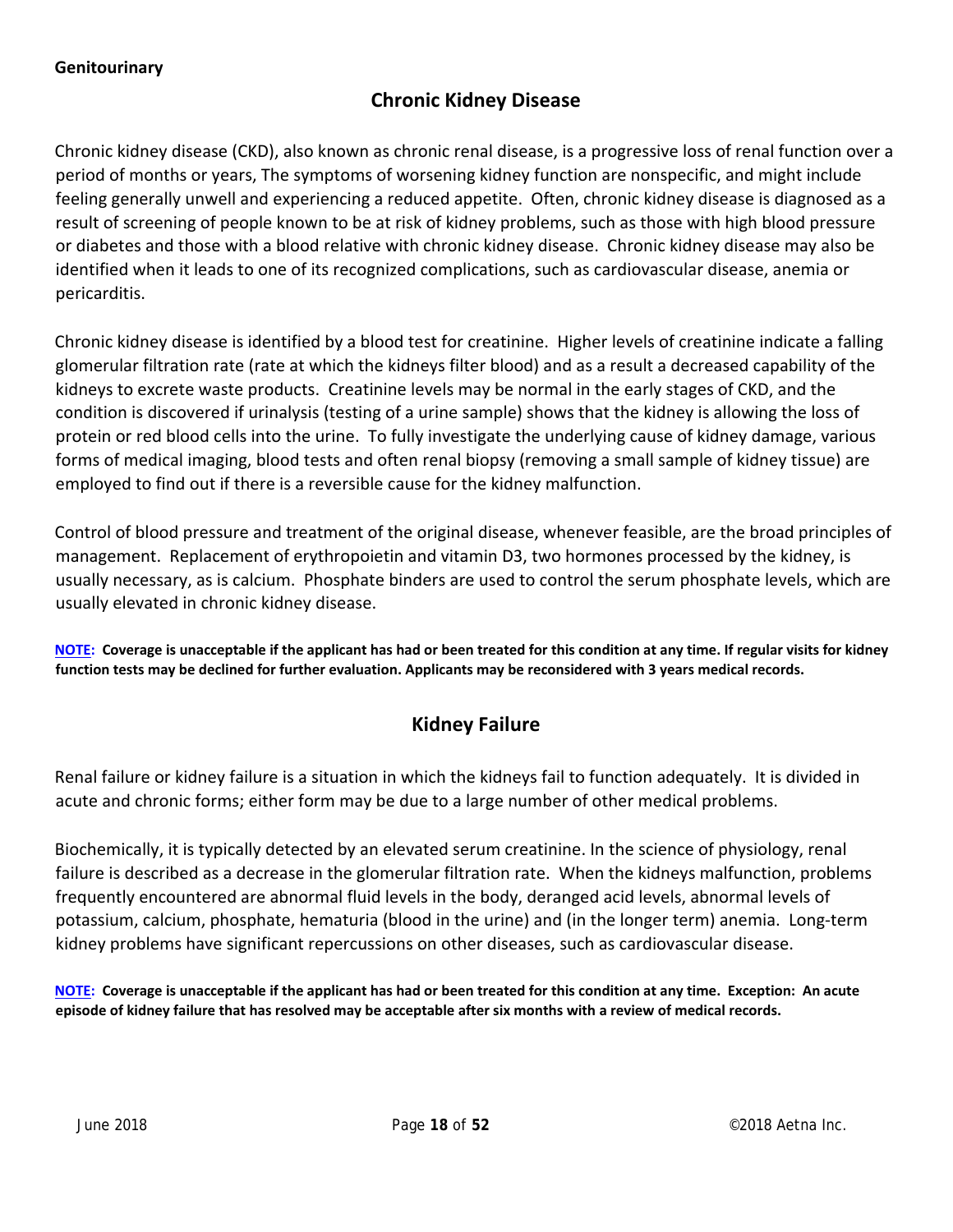## **Dialysis**

Dialysis is primarily used to provide an artificial replacement for lost kidney function (renal replacement therapy) due to renal failure. Dialysis may be used for very sick patients who have suddenly but temporarily, lost their kidney function (acute renal failure) or for quite stable patients who have permanently lost their kidney function (stage 5 chronic kidney disease). When healthy, the kidneys maintain the body's internal equilibrium of water and minerals (sodium, potassium, chloride, calcium, phosphorus, magnesium, sulfate) and the kidneys remove from the blood the daily metabolic load of fixed hydrogen ions. The kidneys also function as a part of the endocrine system producing erythropoietin and 1.25dihydroxycholecalciferol (calcitriol). Dialysis is an imperfect treatment to replace kidney function because it does not correct the endocrine functions of the kidney. Dialysis treatments replace some of these functions through diffusion (waste removal) and ultra‐filtration (fluid removal).

NOTE: Coverage is unacceptable if the applicant has undergone this treatment at any time. Exception: An acute episode of kidney failure requiring only a few dialysis treatments that have been discontinued may be acceptable after six months with a **review of medical records.**

## **Polycystic Kidney Disease**

Polycystic kidney disease (PKD or PCKD, also known as polycystic kidney syndrome) is a chronic kidney disease that is a cystic genetic disorder of the kidneys.

It occurs in humans and other animals. PKD is characterized by the presence of multiple cysts (hence, "polycystic") in both kidneys. The disease can also damage the liver, pancreas, and rarely, the heart and brain. The two major forms of polycystic kidney disease are distinguished by their patterns of inheritance.

Autosomal dominant polycystic kidney disease (ADPKD) is generally a late‐onset disorder characterized by progressive cyst development and bilaterally enlarged kidneys with multiple cysts. Kidney manifestations in this disorder include renal function abnormalities, hypertension, renal pain, and renal insufficiency. Approximately 50% of patients with ADPKD have end‐stage renal disease (ESRD) by the age of 60. ADPKD is a systemic disease with cysts in other organs such as the liver (which may lead to cirrhosis), seminal vesicles, pancreas, and arachnoid mater and non‐cystic abnormalities such as intracranial aneurysms and dolichoectasias, dilation of the aortic root and dissection of the thoracic aorta, mitral valve prolapse and abdominal wall hernias.

Initial symptoms are hypertension, fatigue, and mild to severe back or flank pain and urinary tract infections. The disease often leads to chronic renal failure and may result in total loss of kidney function, known as end stage renal disease (ESRD), which requires some form of renal replacement therapy (e.g. dialysis).

Autosomal recessive polycystic kidney disease (ARPKD) is much rarer than ADPKD and is often fatal in utero or during the first month of life. The signs and symptoms of the condition are usually apparent at birth or in early infancy.

June 2018 Page **19** of **52**  ©2018 Aetna Inc.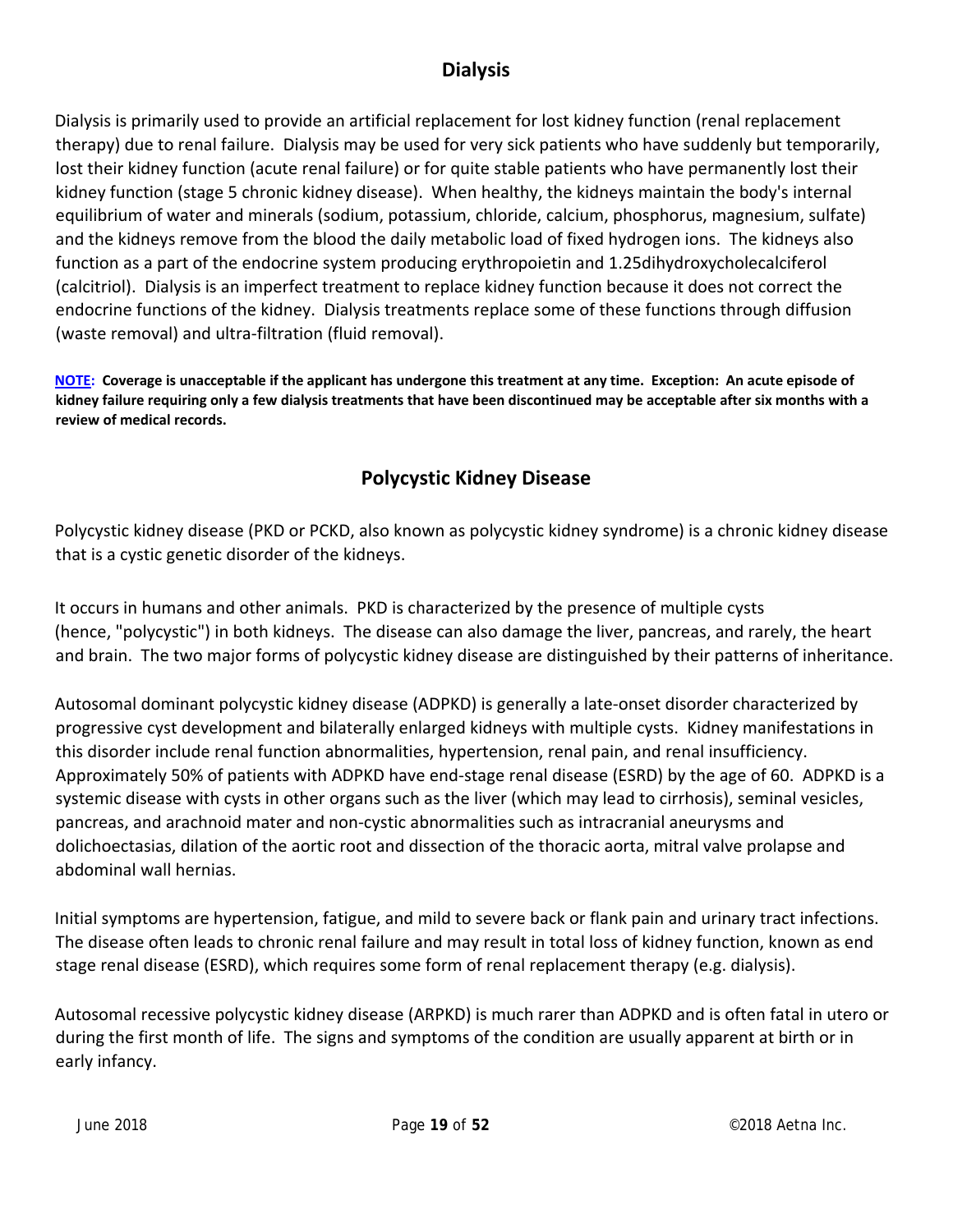There is no cure for the disease. The option of a transplant generally only arises after the patient reaches end stage renal disease.

NOTE: Coverage is unacceptable if the applicant has had or been treated for this condition at any time.

## **Renal Insufficiency**

See Kidney Failure

## **Neurogenic Bladder**

(Also Called Atonic, Hypertonic, Flaccid, Spastic Bladder)

Neurogenic bladder is a dysfunctional bladder caused by a neurological condition such as diabetic neuropathy, multiple sclerosis, etc. or a spinal cord injury.

- **Medications.** Your doctor may prescribe medications to improve bladder function, such as reduce bladder contractions, lower urinary frequency, improve loss of bladder control (incontinence), increase bladder storage or empty the bladder.
- **Clean technique intermittent catheterization (CIC).** In CIC, you or a health care professional inserts a thin tube (catheter) through the urethra and into your bladder several times during the day to empty your bladder. \*Also referred to as selfcatheterization.
- **Continuous catheter drainage.** A health care professional may insert a catheter through your urethra or abdominal wall and into your bladder to continuously empty your bladder.
- **Surgical intervention.** Doctors trained in bladder management (urologists) may perform bladder reconstructive surgery that may resolve or improve bladder symptoms and management.

Treatment may also include a bladder stimulator.

**NOTE: Coverage is unacceptable if the applicant has this condition.**

#### **Neurological, Mental, and Musculoskeletal**

#### **Arthritis Restricting Mobility or ADLs/Disabling Arthritis**

See also – Connective Tissue Disorders

Arthritis is a group of conditions involving damage to the joints of the body. Arthritis is the leading cause of disability in people older than 55 years of age.

There are different forms of arthritis; each has a different cause. The most common form of arthritis, osteoarthritis (degenerative joint disease) is a result of trauma to the joint, infection of the joint, or age. Emerging evidence suggests that abnormal anatomy might contribute to the early development of osteoarthritis.

June 2018 Page **20** of **52**  ©2018 Aetna Inc. Other arthritis forms are rheumatoid arthritis and psoriatic arthritis, autoimmune diseases in which the body attacks itself. Septic arthritis is caused by joint infection. Gouty arthritis is caused by deposition of uric acid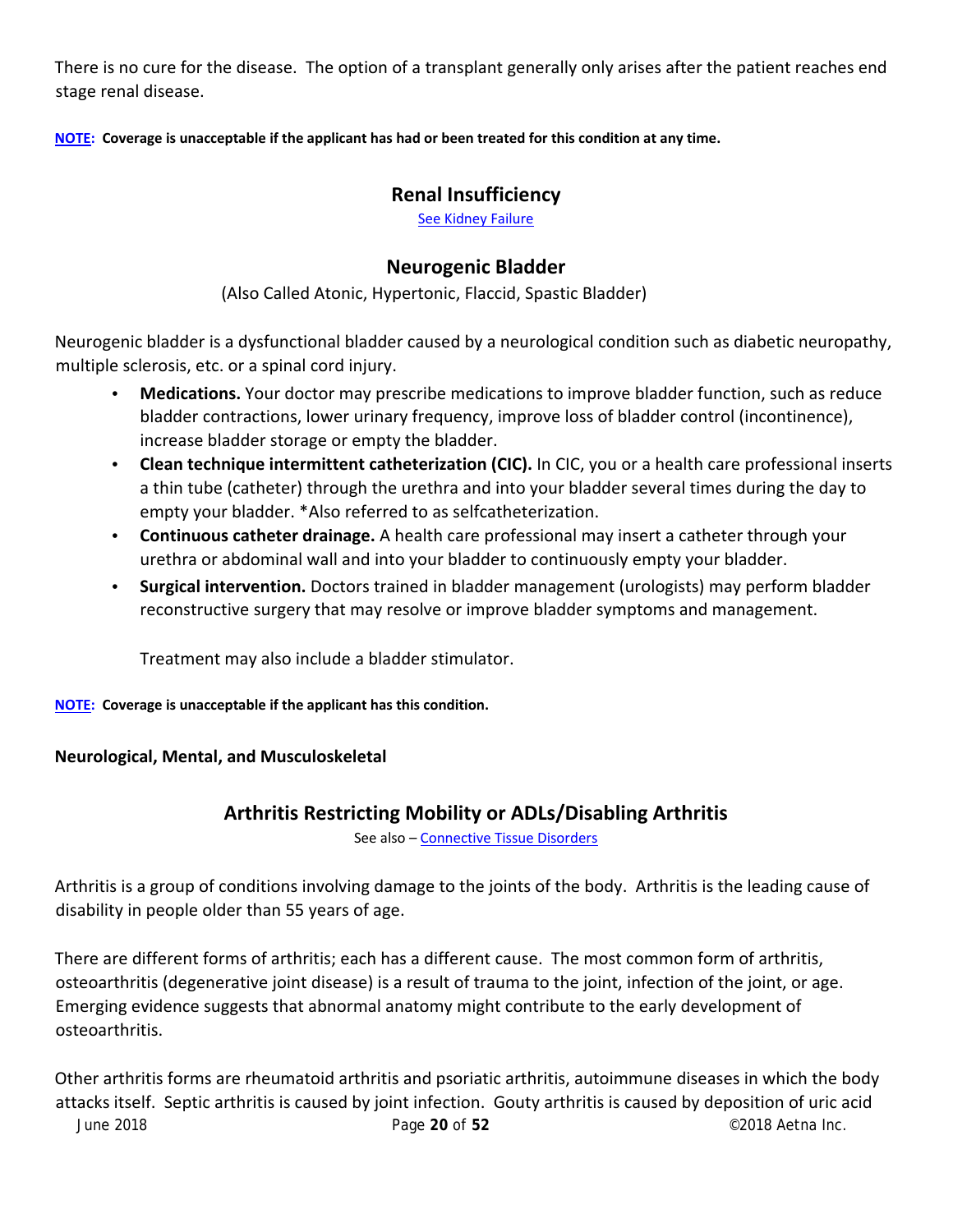crystals in the joint, causing inflammation. There is also an uncommon form of gout caused by the formation of rhomboid crystals of calcium pyrophosphate. This gout is known as Pseudogout.

Treatment options vary depending on the type of arthritis and include physical and occupational therapy, lifestyle changes (including exercise and weight control), medications and dietary supplements (symptomatic or targeted at the disease process causing the arthritis). Arthroplasty (joint replacement surgery) may be required in eroding forms of arthritis.

NOTE: Coverage is unacceptable if the applicant has been diagnosed, treated or had surgery for this condition within the past 24 **months.**

## **Muscular Dystrophy**

Muscular dystrophy (MD) refers to a group of genetic, hereditary muscle diseases that cause progressive muscle weakness. Muscular dystrophies are characterized by progressive skeletal muscle weakness, defects in muscle proteins, and the death of muscle cells and tissue. Nine diseases including Duchenne, Becker, limb‐ girdle, congenital, facioscapulohumeral, myotonic, oculopharyngeal, distal and Emery‐Dreifuss are always classified as muscular dystrophy but there are more than 100 diseases in total with similarities to muscular dystrophy. Most types of MD are multi‐system disorders with manifestations in body systems including the heart, gastrointestinal and nervous systems, endocrine glands, skin, eyes and other organs.

There is no known cure for muscular dystrophy. Inactivity (such as bed‐rest and even sitting for long periods) can worsen the disease. Physical therapy, occupational therapy, speech therapy and orthopedic instruments (*e.g.,* wheelchairs, standing frames) may be helpful.

Fuch's Dystrophy may be considered if only treatment is use of eye drops. Any other treatments may be considered on an individual basis.

Polio or Post‐Polio Syndrome may be considered if no ongoing treatment.

NOTE: Coverage is unacceptable if the applicant has had or been treated for this condition at any time.

## **Multiple Sclerosis**

Multiple sclerosis (abbreviated MS, also known as *disseminated sclerosis* or *encephalomyelitis disseminate*) is an autoimmune condition in which the immune system attacks the central nervous system, leading to demyelination. Disease onset usually occurs in young adults, and it is more common in females.

Almost any neurological symptom can appear with the disease, and often progresses to physical and cognitive disability. MS takes several forms, with new symptoms occurring either in discrete attacks (relapsing forms) or slowly accumulating over time (progressive forms). Between attacks, symptoms may go away completely, but permanent neurological problems often occur, especially as the disease advances.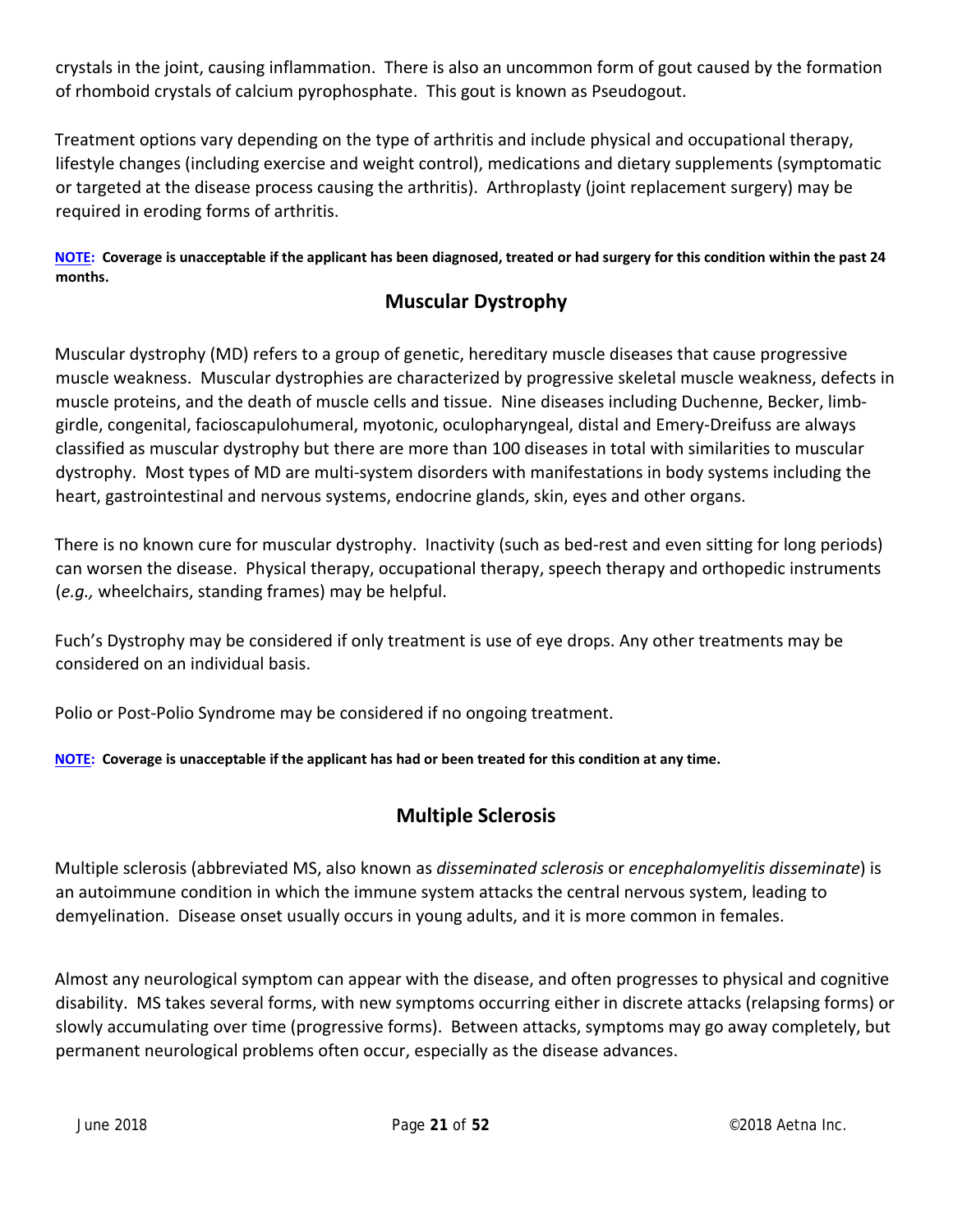There is no known cure for MS. Treatments attempt to return function after an attack, prevent new attacks, and prevent disability. MS medications can have adverse effects or be poorly tolerated, and many patients pursue alternative treatments, despite the lack of supporting scientific study. The prognosis is difficult to predict; it depends on the subtype of the disease, the individual patient's disease characteristics, the initial symptoms and the degree of disability the person experiences as time advances. Life expectancy of patients is nearly the same as that of the unaffected population.

NOTE: Coverage is unacceptable if the applicant has had or been treated for this condition at any time.

## **Myasthenia Gravis**

Myasthenia gravis is characterized by weakness and rapid fatigue of any of the muscles under voluntary control. The cause of myasthenia gravis is a breakdown in the normal communication between nerves and muscles.

This condition affects muscle groups controlled voluntarily, most commonly, eye muscles (drooping eyelids or double vision), face and throat muscles (speech, swallowing, chewing), arm and leg muscles (weakness). There is no cure for myasthenia gravis, but treatment can help relieve signs and symptoms.

Muscle weakness caused by myasthenia gravis worsens as the affected muscle is used repeatedly. Since symptoms typically improve with rest, muscle weakness may come and go.

#### **Causes:**

The thymus gland, a part of the immune system located in the upper chest beneath the breastbone, may trigger or maintain the production of antibodies that result in the muscle weakness common in myasthenia gravis.

The nerves communicate with muscles by releasing chemicals, called neurotransmitters, which fit precisely into receptor sites on the muscle cells. In myasthenia gravis, the immune system produces antibodies that block or destroy many of the muscles' receptor sites for a neurotransmitter called acetylcholine. With fewer receptor sites available, the muscles receive fewer nerve signals, resulting in weakness.

It is believed that the thymus gland, a part of the immune system located in the upper chest beneath the breastbone, may trigger or maintain the production of these antibodies. Large in infancy, the thymus is small in healthy adults.

But, in some adults with myasthenia gravis, the thymus is abnormally large. Some people also have tumors of the thymus. Usually, thymus gland tumors are noncancerous.

#### **Myasthenic Crisis**:

Myasthenic crisis is a life‐threatening condition, which occurs when the muscles that control breathing become too weak to do their jobs. Emergency treatment is needed to provide mechanical assistance with breathing. Medications and blood‐filtering therapies help people recover from myasthenic crisis, so they can again breathe on their own.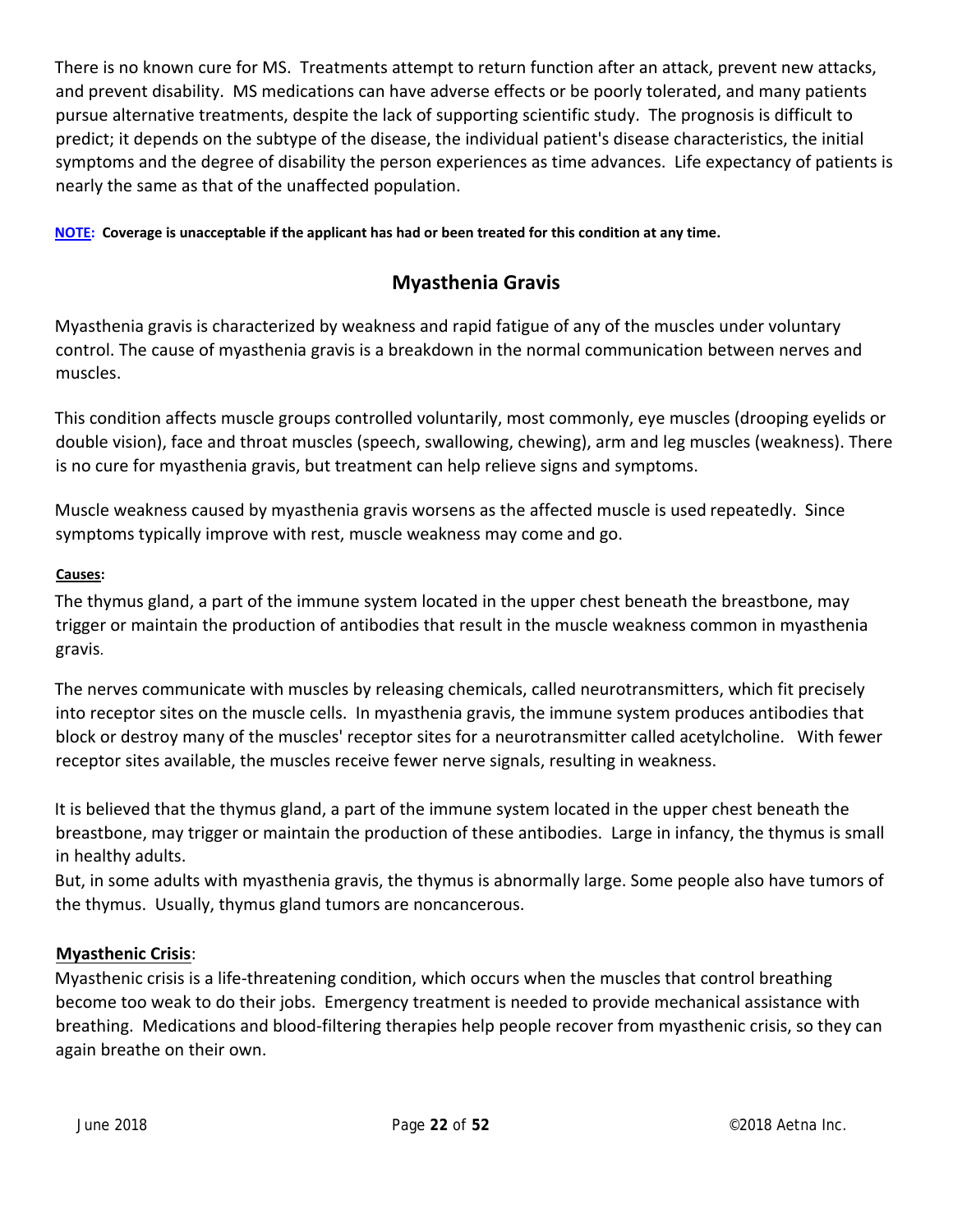NOTE: Myasthenia gravis is declinable if the applicant has been diagnosed, treated or had surgery for this condition within the **past 24 months.**

#### **Neurogenic Bladder**

(See Genitourinary)

#### **Osteoporosis with Fractures**

Osteoporosis is a disease in which bones become fragile and more likely to break. If not prevented or if left untreated, osteoporosis can progress painlessly until a bone breaks. These broken bones, also known as fractures, occur typically in the hip, spine, and wrist.

Any bone can be affected, but of special concern are fractures of the hip and spine. A hip fracture almost always requires hospitalization and major surgery.

It can impair a person's ability to walk unassisted and may cause prolonged or permanent disability or even death. Spinal or vertebral fractures also have serious consequences, including loss of height, severe back pain, and deformity.

**NOTE: Coverage is unacceptable if the applicant has had any fractures within the past 24 months.**

## **Paget's Disease**

Paget's disease, otherwise known as osteitis deformans, is a chronic disorder that typically results in enlarged and deformed bones. The excessive breakdown and formation of bone tissue that occurs with Paget's disease can cause bone to weaken, resulting in bone pain, arthritis, deformities, and fractures. Paget's Disease may be caused by a slow virus infection (i.e., paramyxovirus such as measles, canine distemper virus, and respiratory syncytial virus present for many years before symptoms appear. Most studies have pointed at either canine distemper virus or measles. There is also a hereditary factor since the disease may appear in more than one family member.

Paget's Disease is rarely diagnosed in people less than 40 years of age. Men are more commonly affected than women. Prevalence of Paget's Disease ranges from 1.5 to 8 percent depending on age and country of residence. Prevalence of familial Paget's Disease (where more than one family member has the disease) ranges from 10 to 40 percent in different parts of the world. Treatment for this disease is required by a specialist.

NOTE: Coverage is unacceptable if the applicant has been diagnosed, treated or had surgery for this condition within the past 24 months. Paget's Disease located in the breast is a rare form of breast cancer and may only be considered after 36 months from **diagnosis and/or last treatment.**

#### **Alzheimer's Disease**

Alzheimer's disease is the most common cause for dementia, which is a syndrome characterized by impairment of memory, and other areas of thinking. These impairments are severe enough to cause a decline in the individual's normal level of functioning. The main risk factor for Alzheimer's disease is age. The cause of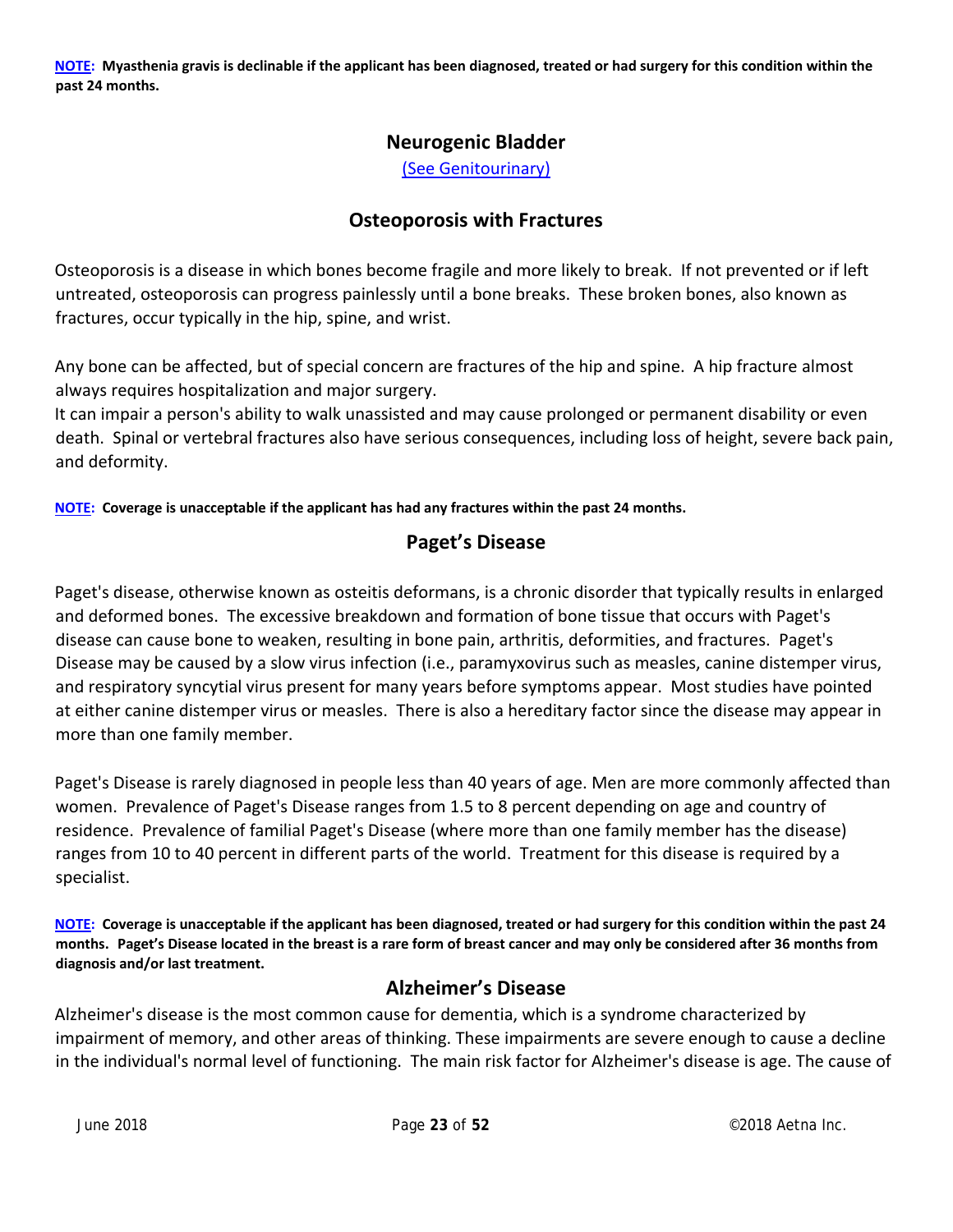Alzheimer's disease is not known. The management of Alzheimer's disease consists of medication based and non‐medication based therapies.

Since Alzheimer's has no cure and it gradually renders people incapable of tending for their own needs, care giving essentially is the treatment and must be carefully managed over the course of the disease.

NOTE: Coverage is unacceptable if the applicant has been diagnosed or treated for this condition at any time.

#### **Cerebral Palsy**

The term cerebral palsy refers to any one of a number of neurological disorders that appear in infancy or early childhood and permanently affect body movement and muscle coordination but does not worsen over time. Even though cerebral palsy affects muscle movement, it is not caused by problems in the muscles or nerves. It is caused by abnormalities in parts of the brain that control muscle movements. The majority of children with cerebral palsy are born with it, although it may not be detected until months or years later. The early signs of cerebral palsy usually appear before a child reaches 3 years of age. Treatment may include physical and occupational therapy, speech therapy, drugs to control seizures, relax muscle spasms, and alleviate pain; surgery to correct anatomical abnormalities or release tight muscles; braces and other orthotic devices; wheelchairs and rolling walkers; and communication aids such as computers with attached voice synthesizers.

NOTE: Coverage is unacceptable if the applicant has had or been treated for this condition at any time.

#### **Dementia**

#### (See Alzheimer's Disease)

Dementia describes a group of symptoms that are caused by changes in brain function. Dementia symptoms may include asking the same questions repeatedly; becoming lost in familiar places; being unable to follow directions; getting disoriented about time, people, and places; and neglecting personal safety, hygiene, and nutrition. People with dementia lose their abilities at different rates.

Dementia is caused by many conditions. Some conditions that cause dementia can be reversed, and others cannot. The two most common forms of dementia in older people are Alzheimer's disease and multi‐infarct dementia (sometimes called vascular dementia). These types of dementia are irreversible, which means they cannot be cured.

NOTE: Coverage is unacceptable if the applicant has had or been treated for this condition at any time.

#### **Huntington's Disease**

Huntington's Disease, also called Huntington's Chorea, chorea major, or HD, is a genetic neurological disorder characterized after onset by uncoordinated, jerky body movements and a decline in some mental abilities. These characteristics vary per individual, physical ones less so, but the differing decline in mental abilities can lead to a number of potential behavioral problems. The disorder itself is not fatal, but as symptoms progress, complications reducing life expectancy increase. Research of HD has increased greatly in the last few decades,

June 2018 Page **24** of **52**  ©2018 Aetna Inc.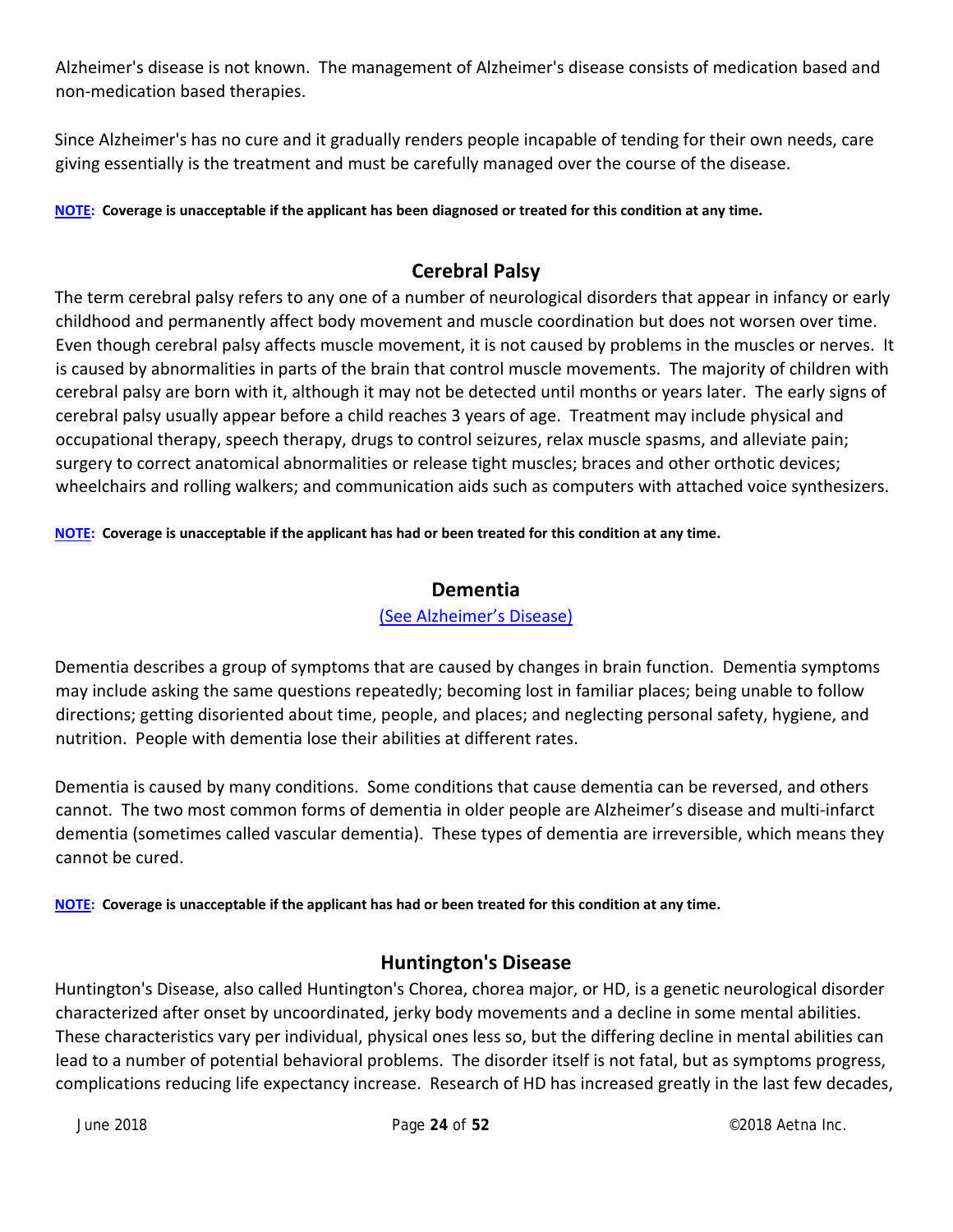but its exact mechanism is unknown, so symptoms are managed individually. Onset of physical symptoms occurs gradually and can begin at any age, although it is statistically most common in a person's mid‐forties (with a 30‐year spread). Onset before age twenty, is classified as juvenile HD.

Treatments for cognitive and psychological symptoms include antidepressants and sedatives, and low doses of antipsychotics. There is limited evidence for specific treatments aimed at controlling the chorea and other movement abnormalities, although tetrabenazine (Xenazine) has been shown to reduce the severity of the chorea, it was approved in 2008 specifically for this indication.

NOTE: Coverage is unacceptable if the applicant has had or been treated for this condition at any time.

## **Lou Gehrig's Disease/Amyotrophic Lateral Sclerosis**

Lou Gehrig's Disease (ALS) damages **motor neurons** in the brain and spinal cord. Motor neurons are nerve cells that control muscle movement. **Upper motor neurons** send messages from the brain to the spinal cord, and **lower motor neurons** send messages from the spinal cord to the muscles. Motor neurons are an important part of the body's **neuromuscular system**. The neuromuscular system enables our bodies to move and is made up of the brain, many nerves, and muscles. Things that we do every day — like breathing, walking, running, lifting, and even reaching for a glass of water — are all controlled by the neuromuscular system.

No cure has yet been found for ALS. However, the Food and Drug Administration (FDA) has approved the first drug treatment for the disease: riluzole (Rilutek). Riluzole is believed to reduce damage to motor neurons by decreasing the release of glutamate via activation of glutamate transporters. In addition, the drug offers a wide array of other neuroprotective effects, by means of sodium and calcium channel blockades, inhibition of protein kinase C, and the promotion of NMDA receptor antagonism.

NOTE: Coverage is unacceptable if the applicant has had or been treated for this condition at any time.

## **Mental Retardation**

Mental retardation is a generalized, triarchic disorder, characterized by subaverage cognitive functioning and deficits in two or more adaptive behaviors with onset before the age of 18. Once focused almost entirely on cognition, the definition now includes both a component relating to mental functioning and one relating to the individual's functional skills in their environment.

NOTE: Coverage is unacceptable if the applicant has had or been treated for this condition at any time.

## **Multiple Sclerosis**

(See Musculoskeletal)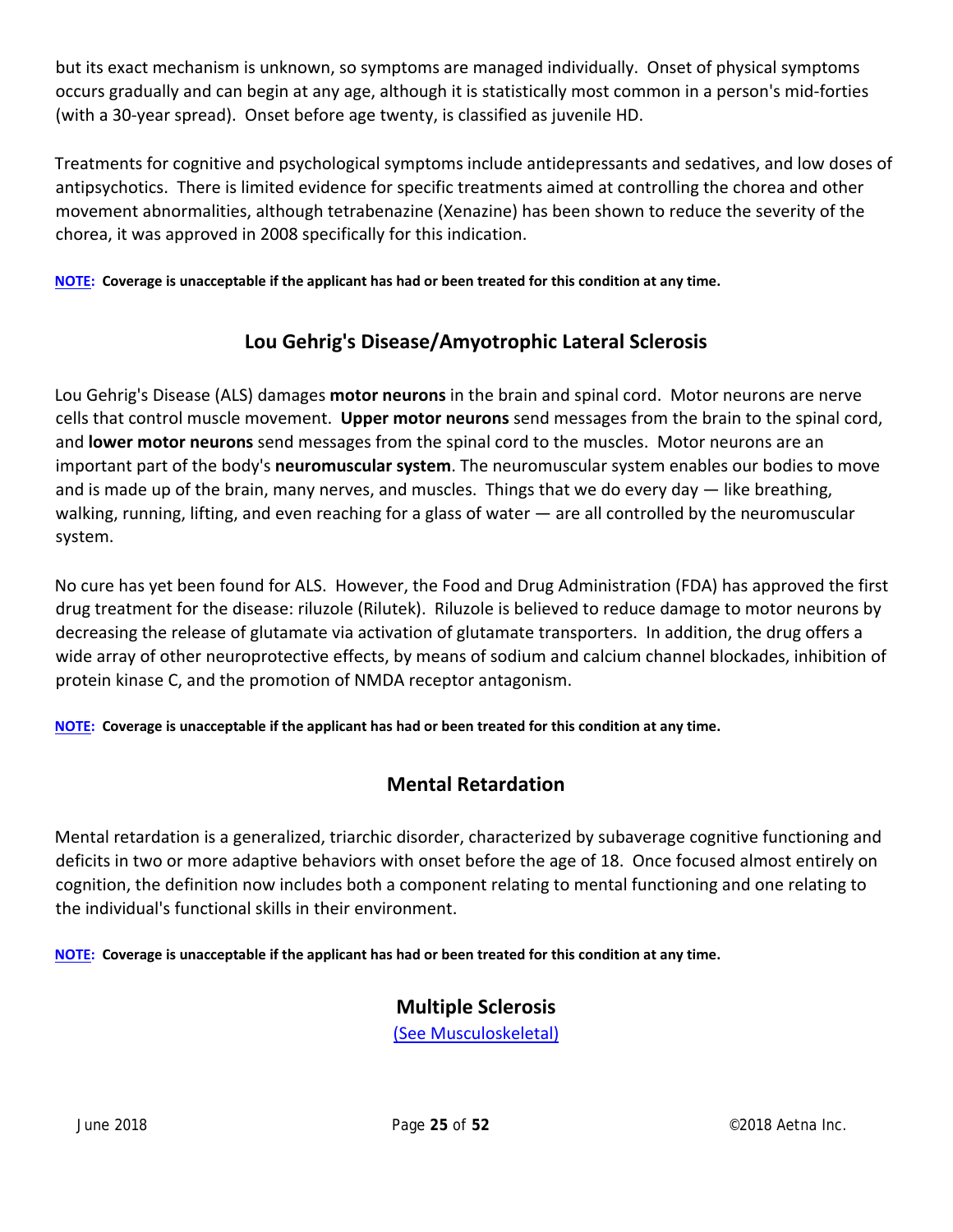## **Narcolepsy**

Narcolepsy is a chronic sleep disorder characterized by overwhelming daytime drowsiness and sudden attacks of sleep. The condition is most characterized by excessive daytime sleepiness (EDS), in which a person experiences extreme tiredness, possibly culminating in falling asleep during the day at inappropriate times, such as at work or school. A narcoleptic will most probably experience disturbed nocturnal sleep, which is often confused with insomnia, and disorder of REM (rapid eye movement) sleep.

Treatment is tailored to the individual, based on symptoms and therapeutic response. The time required to achieve optimal control of symptoms is highly variable and may take several months or longer. Medication adjustments are also frequently necessary, and complete control of symptoms is seldom possible. While oral medications are the mainstay of formal narcolepsy treatment, lifestyle changes are also important.

NOTE: Coverage is unacceptable if the applicant has had or been treated for this condition at any time.

## **Parkinson's Disease**

Parkinson's Disease also known as paralysis agitans belongs to a group of conditions called movement disorders. The four main symptoms are *tremor,* or trembling in hands, arms, legs, jaw, or head; rigidity*,* or stiffness of the limbs and trunk; bradykinesia*,* or slowness of movement; and postural instability, or impaired balance.

These symptoms usually begin gradually and worsen with time. As they become more pronounced, patients may have difficulty walking, talking, or completing other simple tasks. Not everyone with one or more of these symptoms has PD, as the symptoms sometimes appear in other diseases as well.

PD is both chronic, meaning it persists over a long period of time, and progressive, meaning its symptoms grow worse over time. It is not contagious. Although some PD cases appear to be hereditary, and a few can be traced to specific genetic mutations, most cases are sporadic — that is, the disease does not seem to run in families.

Many researchers now believe that PD results from a combination of genetic susceptibility and exposure to one or more environmental factors that trigger the disease. PD is most commonly treated with carbidopa/levodopa (Sinemet); PD can also be treated with bromocriptine (Parlodel), pramipexole (Mirapex), and ropinirole (Requip), which mimic the role of dopamine in the brain. They can be given alone or in conjunction with levodopa.

NOTE: Coverage is unacceptable if the applicant has had or been treated for this condition at any time. Essential or familial **tremors may be acceptable.**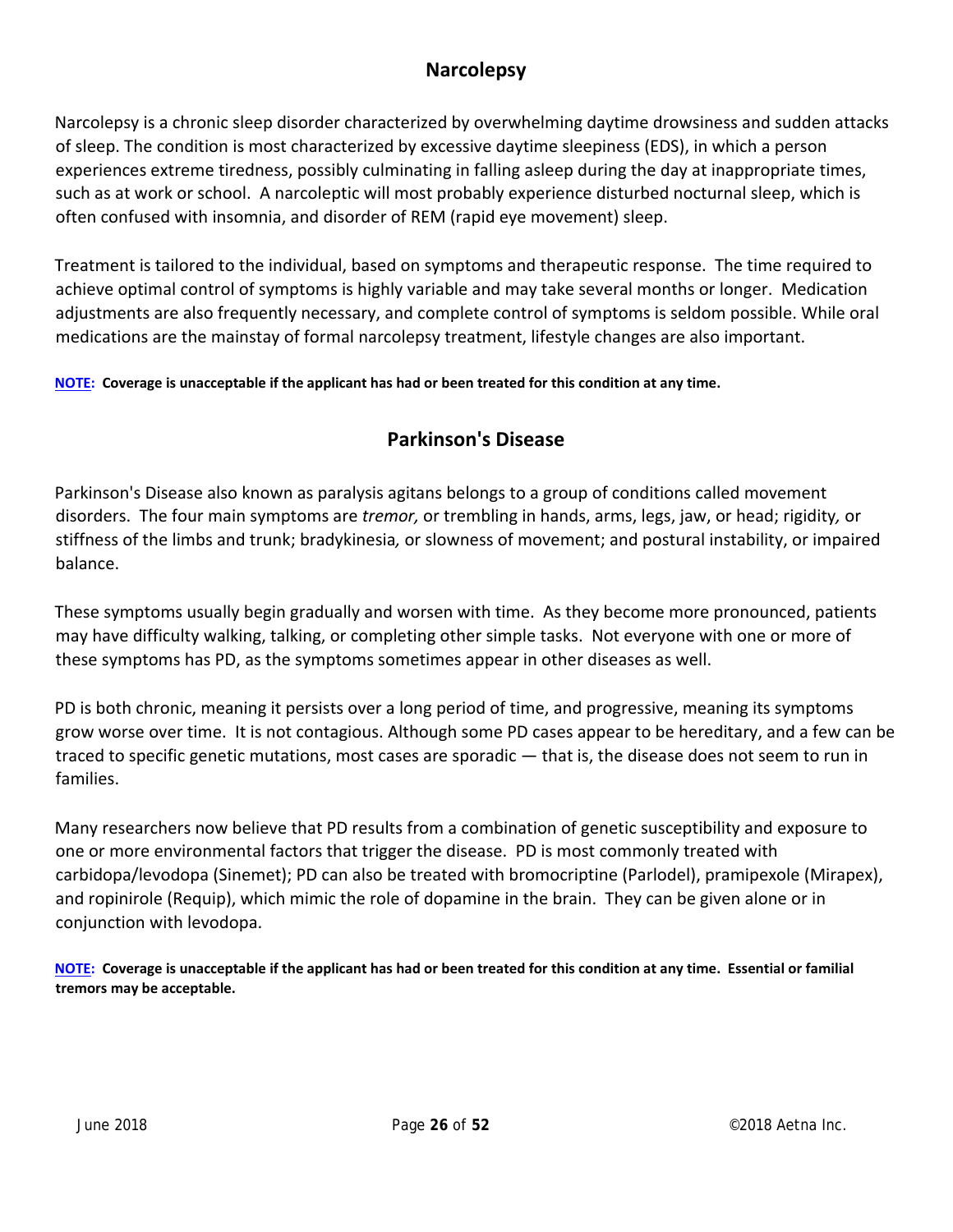## **Peripheral Neuropathy**

Peripheral neuropathy, in its most common form, causes pain and numbness in the hands and feet. The pain typically is described as tingling or burning, while the loss of sensation often is compared to the feeling of wearing a thin stocking or glove.

Peripheral neuropathy can result from such problems as traumatic injuries, infections, metabolic problems and exposure to toxins. One of the most common causes of the disorder is diabetes.

NOTE: Coverage is unacceptable if the applicant has been diagnosed, treated or had surgery for this condition within the past 24 **months. For the purpose of this guideline, medication is considered treatment and should be declined.**

## **Psychiatric Diseases**

(Bipolar Disorder, Major Depression, Schizophrenia)

**Bipolar disorder** is a psychiatric diagnosis that describes a category of mood disorders defined by the presence of one or more episodes of abnormally elevated mood clinically referred to as mania or, if milder, hypomania. Individuals who experience manic episodes also commonly experience depressive episodes or symptoms, or mixed episodes in which features of both mania and depression are present at the same time. These episodes are usually separated by periods of "normal" mood, but in some individuals, depression and mania may rapidly alternate, known as rapid cycling. Extreme manic episodes can sometimes lead to psychotic symptoms such as delusions and hallucinations. The disorder has been subdivided into bipolar I, bipolar II, cyclothymia, and other types, based on the nature and severity of mood episodes experienced; the range is often described as the bipolar spectrum.

There are a number of pharmacological and psychotherapeutic techniques used for Bipolar Disorder. Individuals may use self‐help and pursue a personal recovery journey.

NOTE: Coverage is unacceptable if the applicant has had or been treated for this condition at any time.

**Major depression** (also known as clinical depression, major depression, unipolar depression, or unipolar disorder) is a mental disorder characterized by a pervasive low mood, low self‐esteem and loss of interest or pleasure in normally enjoyable activities.

The term "major depressive disorder" was selected by the American Psychiatric Association for this symptom cluster under mood disorders in the 1980 version of the *Diagnostic and Statistical Manual of Mental Disorders* (DSM‐III) classification and has become widely used since. The general term depression is often used to describe the disorder, but as it is also used to describe a depressed mood, more precise terminology is preferred in clinical and research use.

Major depression is a disabling condition which adversely affects a person's family, work or school life, sleeping and eating habits, and general health. In the United States, approximately 3.4% of people with major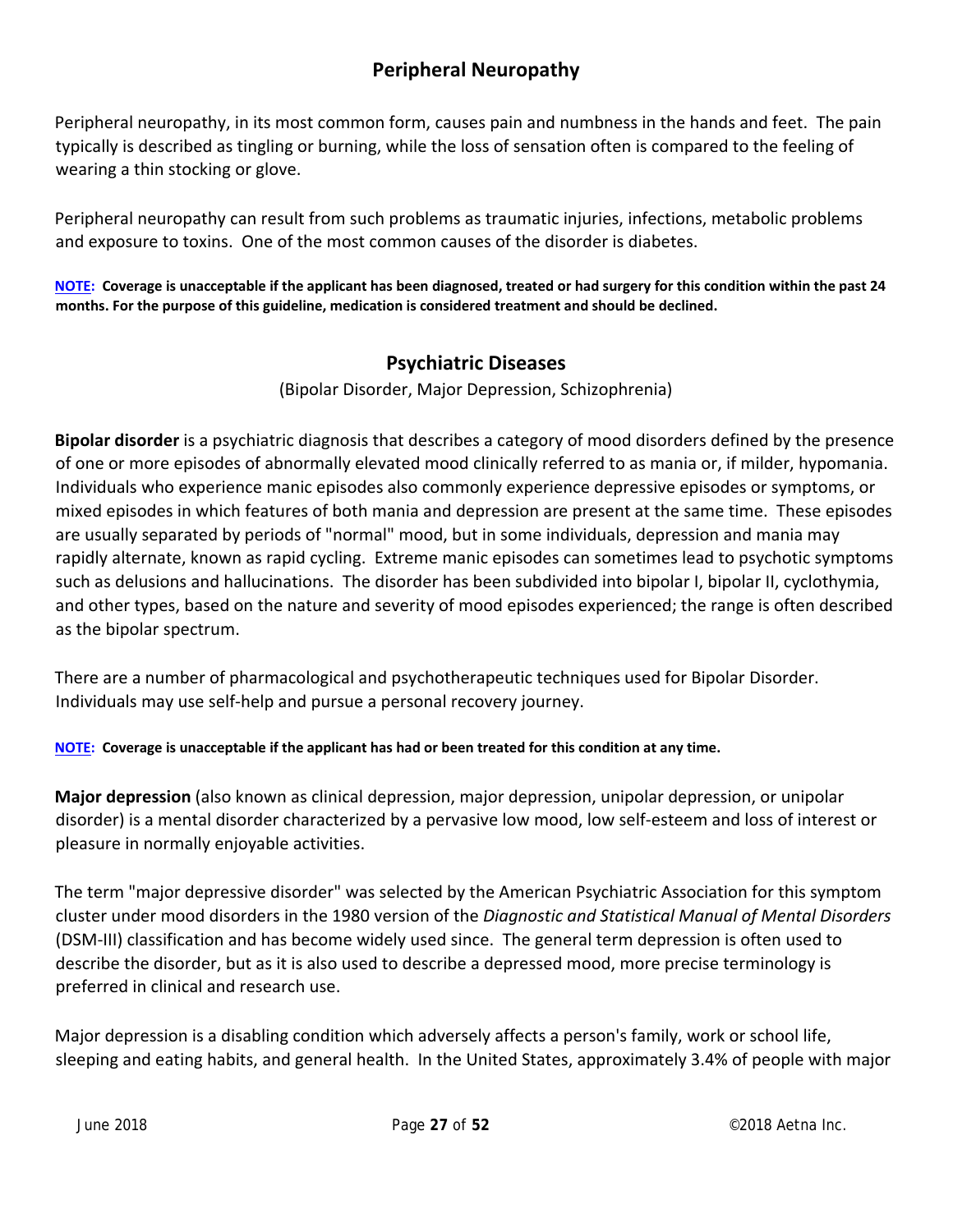depression commit suicide, and up to 60% of all people who commit suicide have depression or another mood disorder.

The three most common treatments for depression are psychotherapy, medication, and electroconvulsive therapy.

Psychotherapy is the treatment of choice for people under 18, while electroconvulsive therapy is only used as a last resort. Care is usually given on an outpatient basis, while treatment in an inpatient unit is considered if there is a significant risk to self or others.

NOTE: Coverage is unacceptable if the applicant has had or been treated for major depression at any time. Situational **depression may be acceptable as long as current treatment does not include unacceptable medications.**

**Schizophrenia** is a psychiatric diagnosis that describes a mental disorder characterized by abnormalities in the perception or expression of reality. It most commonly manifests as auditory hallucinations, paranoid or bizarre delusions, or disorganized speech and thinking with significant social or occupational dysfunction. Onset of symptoms typically occurs in young adulthood, with approximately 0.4–0.6% of the population affected. Diagnosis is based on the patient's self‐reported experiences and observed behavior. No laboratory test for schizophrenia currently exists.

#### NOTE: Coverage is unacceptable if the applicant has had or been treated for this condition at any time.

**ADHD (Attention Deficit Hyperactivity Disorde**r), is a condition with symptoms such as inattentiveness, impulsivity, and hyperactivity. The symptoms differ from person to person. ADHD was formerly called ADD, or attention deficit disorder. Both children and adults can have ADHD, but the symptoms always begin in childhood. Adults with ADHD may have trouble managing time, being organized, setting goals, and holding down a job.

#### **NOTE: Coverage is acceptable only if taking medications not included in our Drug List.**

**PTSD (Post‐traumatic Stress Disorder)** is a disorder that develops in some people who have experienced a shocking, scary, or dangerous event. It is natural to feel afraid during and after a traumatic situation. Fear triggers many split‐second changes in the body to help defend against danger or to avoid it. This "fight‐or‐ flight" response is a typical reaction meant to protect a person from harm. Nearly everyone will experience a range of reactions after trauma, yet most people recover from initial symptoms naturally. Those who continue to experience problems may be diagnosed with PTSD. People who have PTSD may feel stressed or frightened even when they are not in danger.

**NOTE: Coverage is acceptable only if taking medications not included in our Drug List.**

## **Epilepsy/Seizures**

Uncontrolled electrical activity in the brain, which may produce a physical convulsion, minor physical signs, thought disturbances, or a combination of symptoms.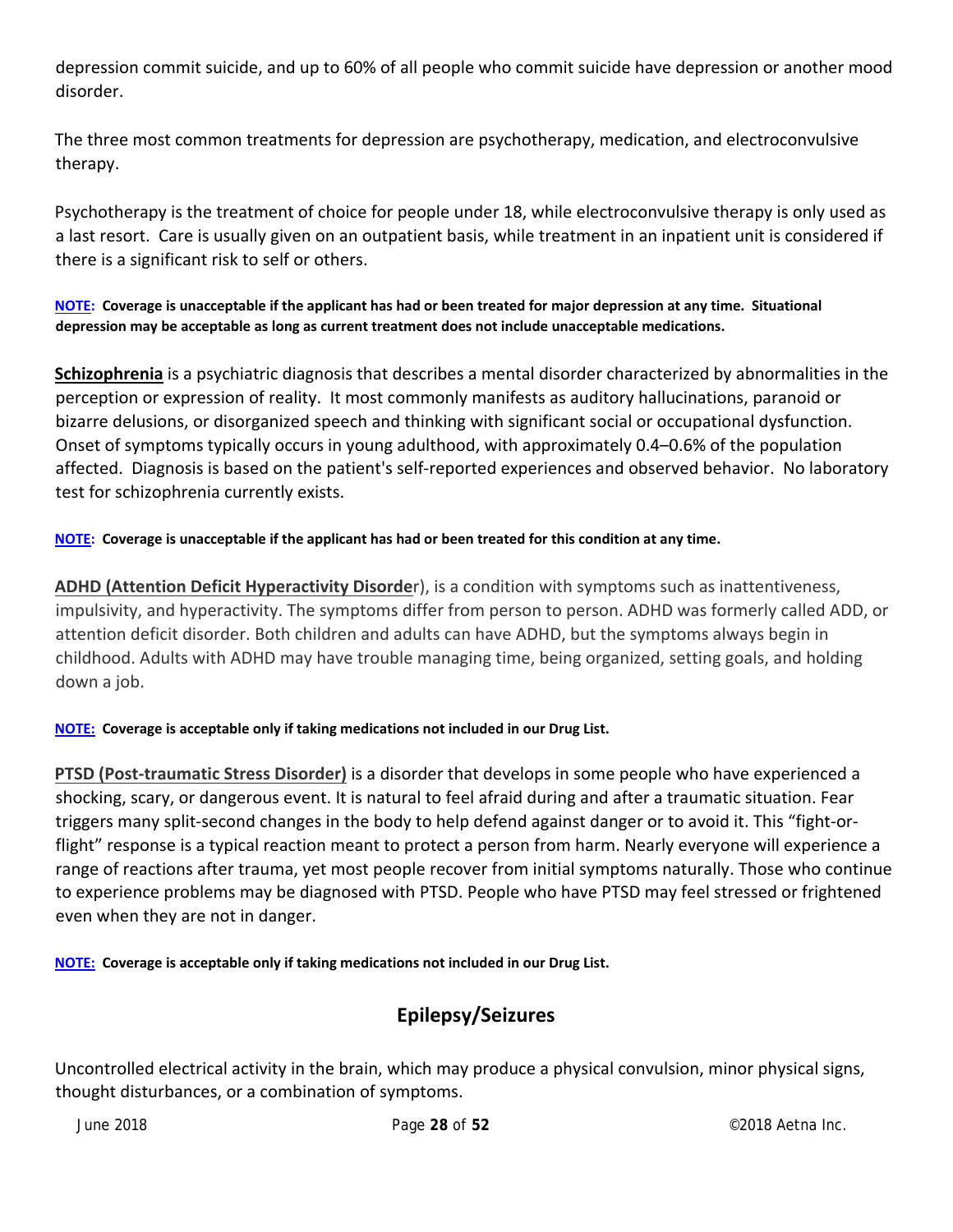The type of symptoms and seizures depend on where the abnormal electrical activity takes place in the brain, what its cause is, and such factors as the patient's age and general state of health.

Seizures can be caused by head injuries, brain tumors, lead poisoning, maldevelopment of the brain, genetic and infectious illnesses, and fevers. In fully half of the patients with seizures, no cause can yet be found.

**NOTE: Coverage is unacceptable if the applicant has had a seizure within the past 12 months.**

#### **Respiratory**

## **Chronic Lung Disease**

Chronic lung disease is often referred to as chronic obstructive pulmonary disease (COPD) also known as chronic obstructive lung disease (COLD) includes chronic bronchitis and emphysema; often both conditions occur together. Smoking is a major cause of COPD. Cystic fibrosis, lung cancer, pneumonia, and tuberculosis are all common types of lung disease.

NOTE: Coverage is unacceptable if the applicant has required treatment with a nebulizer, three or more medications or oxygen **therapy for this condition within the past 24 months; or currently uses tobacco.**

## **Lung or Respiratory Disorder**

Requiring 3 or More Medications, Nebulizer (aka: Breathing Treatment) or Oxygen or Currently Using Tobacco

This can be for any lung or respiratory disorder requiring three or more medications and/or the use of a nebulizer and/or oxygen or currently using tobacco. Sleep Apnea is not considered a lung or respiratory disorder. For questions regarding CPAP Machine use and oxygen, see Use of Oxygen.

NOTE: Coverage is unacceptable if the applicant has been treated with three or more medications, nebulizer, or oxygen within the past 24 months on a regular or intermittent basis; or used tobacco within past 12 months. Acute episodes of lung or respiratory disorder (seasonal bronchitis, seasonal allergies) may be considered if onetime treatment in emergency room or **physician office.**

**If a medication can be purchased OTC it should not be considered as one of the three medications.**

## **Tuberculosis**

Tuberculosis is a common and often deadly infectious disease caused by mycobacterium, mainly mycobacterium tuberculosis. Tuberculosis usually attacks the lungs (as pulmonary TB) but can also affect the central nervous system, the lymphatic system, the circulatory system, the genitourinary system, the gastrointestinal system, bones, joints, and even the skin.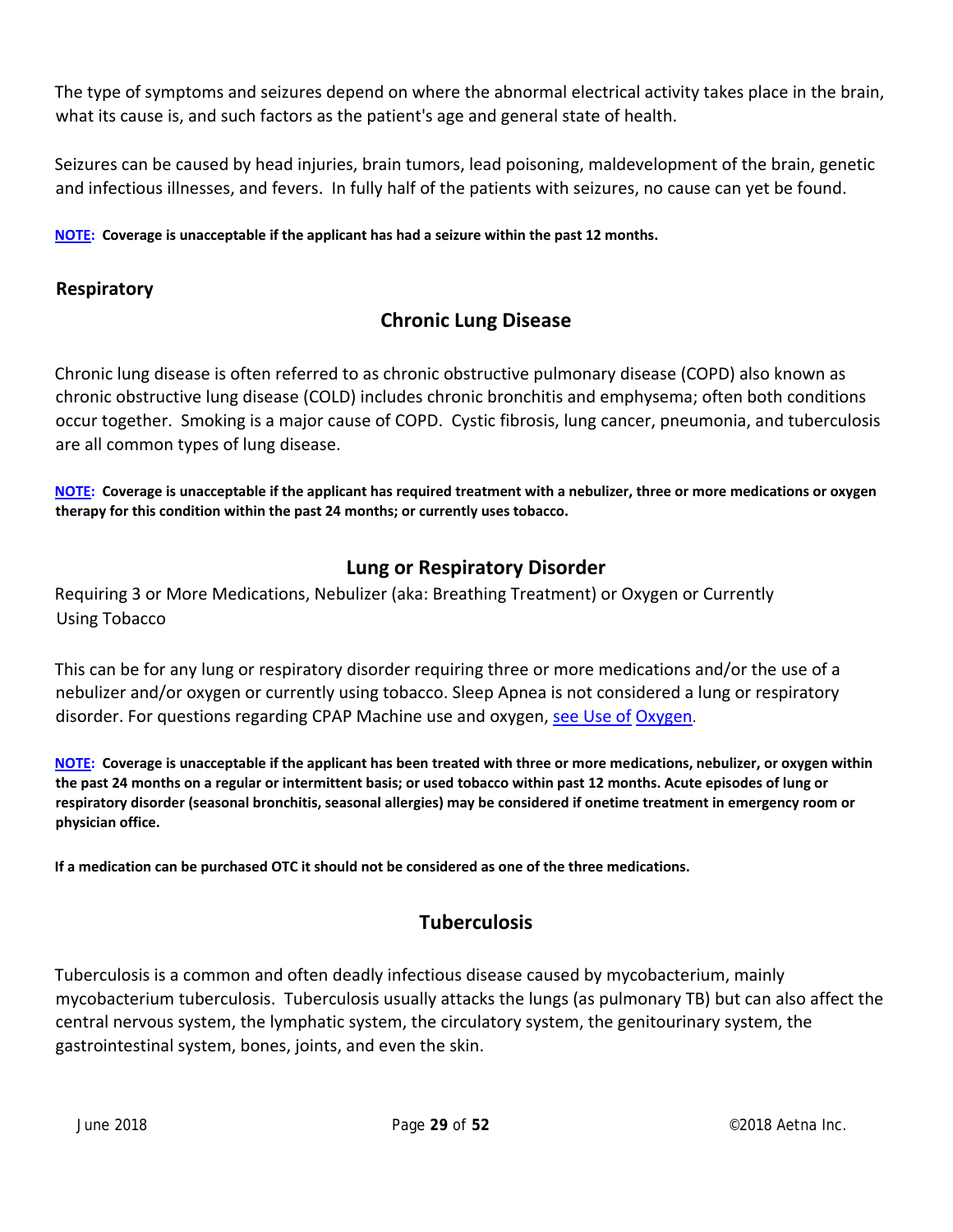Other mycobacterium such as mycobacterium bovis, mycobacterium africanum, mycobacterium canetti, mycobacterium avium, and mycobacterium microti also cause tuberculosis, but these species are less common.

Treatment for TB uses antibiotics to kill the bacteria. The two antibiotics most commonly used are rifampicin and isoniazid. However, instead of the short course of antibiotics typically used to cure other bacterial infections, TB requires much longer periods of treatment (around 6 to 12 months) to entirely eliminate mycobacterium from the body.

**NOTE: Coverage is unacceptable if the condition is active.**

## **Use of Oxygen**

Use of oxygen or oxygen therapy can indicate serious respiratory and/or lung problems.

NOTE: Coverage is unacceptable if the applicant has been treated on a regular or intermittent basis within the past 24 months. CPAP (Continuous Positive Airway Pressure) machine without O2 use may be considered. CPAP machine with O2 use is **unacceptable if regular or intermittent use within past 24 months**.

#### **General**

## **Alcoholism/Alcohol Abuse**

Alcoholism is a primary, chronic disease characterized by impaired control over drinking, preoccupation with the drug alcohol, use of alcohol despite adverse consequences, and distortions in thinking.

NOTE: Coverage is unacceptable if the applicant has been diagnosed or treated for this condition or recommended to have **rehabilitation for this condition within the past 36 months.**

## **Amputation Caused by Disease**

Amputation is a surgical procedure that involves removal of an extremity/limb (leg or arm) or a part of a limb (such as a toe, finger, foot, or hand), usually as a result of injury, disease, infection, or surgery (to remove tumors from bones and muscles). About 1.8 million individuals in the US are living with an amputation. Amputation of the leg (above and below‐knee) is the most common type of amputation procedure performed.

The most common reason for an amputation is poor circulation. The lack of circulation is caused by narrowing of or damage to the arteries (also known as peripheral arterial disease).

If diabetes in combination with amputation cause by disease, applicant should be declined for complications and cannot be considered for coverage.

NOTE: Coverage is unacceptable if the applicant has been diagnosed, treated or had surgery for this condition within the past 24 **months.**

June 2018 Page **30** of **52**  ©2018 Aetna Inc.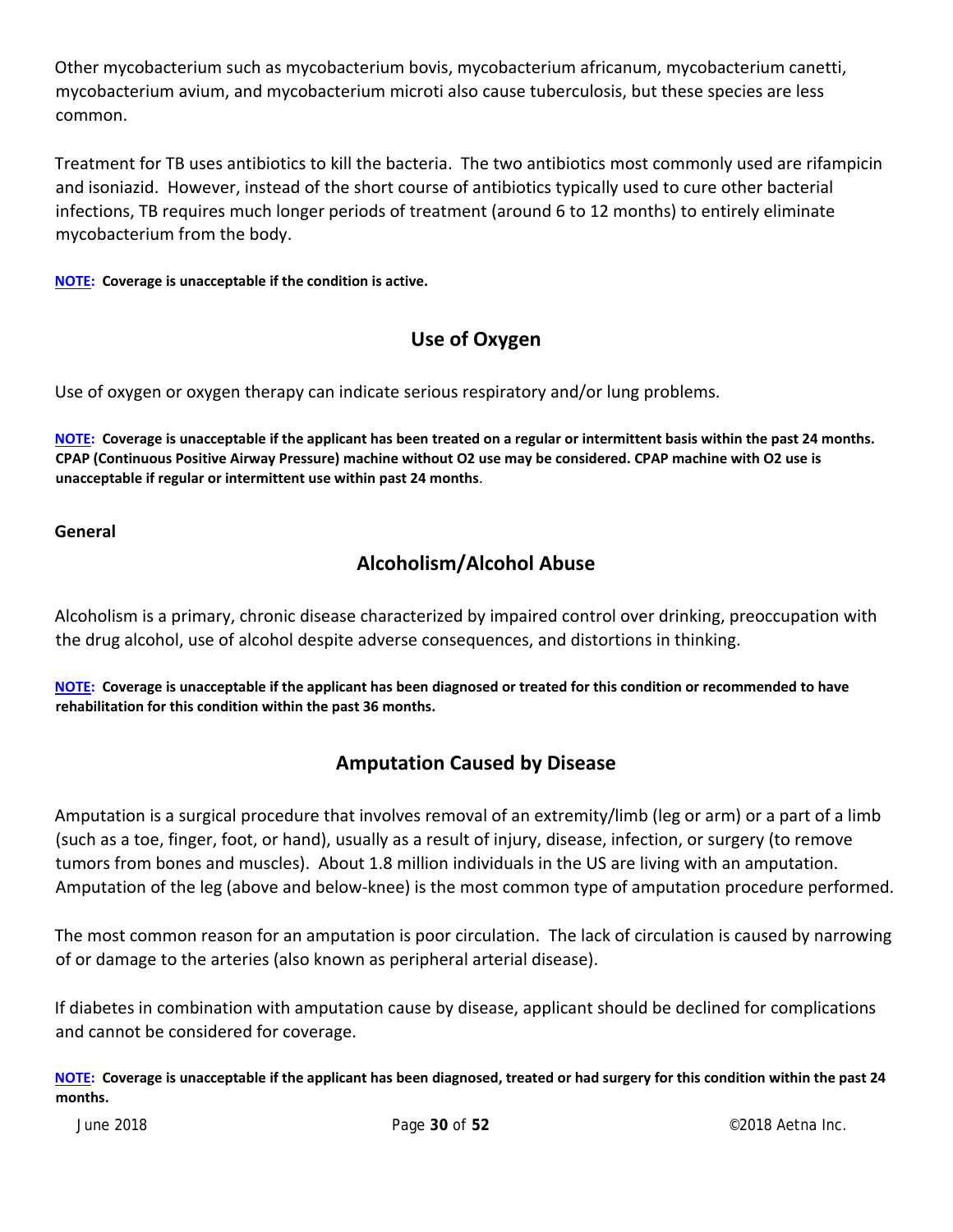## **ARC, AIDS, or Positive for HIV**

AIDS is a set of symptoms and infections resulting from the damage to the human immune system caused by the human immunodeficiency virus (HIV).

This condition progressively reduces the effectiveness of the immune system and leaves individuals susceptible to opportunistic infections and tumors. HIV is transmitted through direct contact of a mucous membrane or the bloodstream with a bodily fluid containing HIV, such as blood, semen, vaginal fluid, preseminal fluid, and breast milk.

This transmission can involve anal, vaginal or oral sex, blood transfusion, contaminated hypodermic needles, exchange between mother and baby during pregnancy, childbirth, or breastfeeding, or other exposure to one of the above bodily fluids.

There is currently no vaccine or cure for HIV or AIDS. The only known methods of prevention are based on avoiding exposure to the virus or, failing that, an antiretroviral treatment directly after a highly significant exposure, called post‐exposure prophylaxis**.**

NOTE: Coverage is unacceptable if the applicant has been diagnosed, treated or had surgery for this condition at any time.

#### **Connective Tissue Disorders**

Connective tissue disorders are any condition affecting connective tissues (tissue made up of fibers forming a framework and support structure for body tissue and organs). Subtypes of connective tissue disorders that are declinable include but are not limited to: CREST Syndrome, dermatomyositis, systemic lupus erythematosus (SLE), polymyositis, scleroderma, and Sjögren's Syndrome, Polyarteritis Nodosa (PAN).

Some Connective Tissue Disorders which may be considered are referenced in Individual Consideration Section of these guidelines. These include but are not limited to Sarcoidosis.

NOTE: These disorders are declinable if the applicant has been diagnosed, treated or had surgery for any of these disorders **within the past 24 months. For questions regarding Lupus, see Systemic Lupus Section of these guidelines.**

## **CREST Syndrome**

(Calcinosis, Raynaud's Phenomenon, Esophageal Dysmotility, Sclerodactyly, Telangiectasia) (See Scleroderma)

Primary Raynauds disease is also known as phenomenon and just refers to vasospasms that occur in the fingers or toes. The secondary kind (syndrome/disease) is associated with the more severe diseases, CREST syndrome, scleroderma, Sjogrens, rheumatoid arthritis, etc.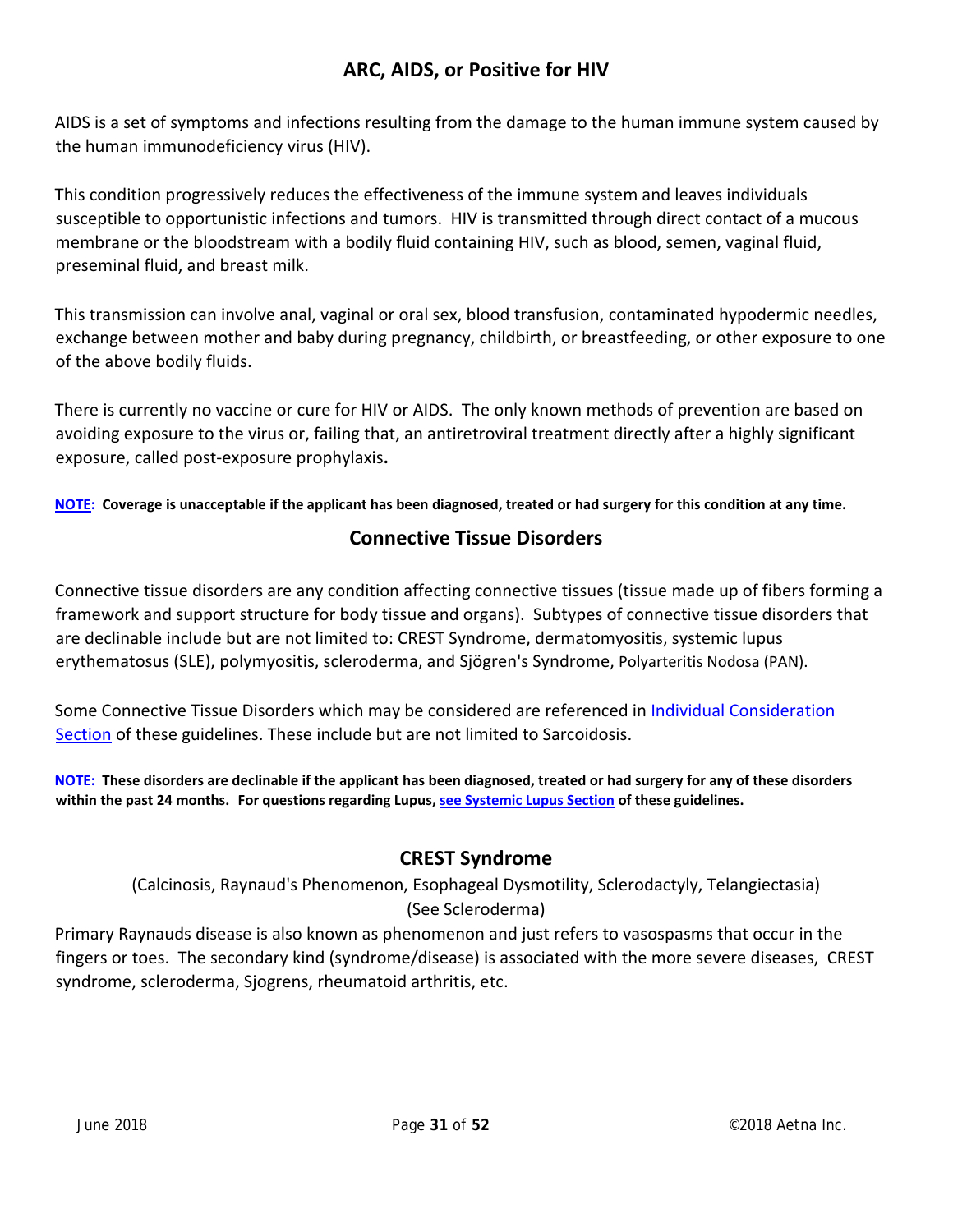## **Dermatomyositis**

Dermatomyositis (DM) is a connective-tissue disease related to polymyositis (PM) that is characterized by inflammation of the muscles and the skin. The main symptoms include skin rash and symmetric proximal muscle weakness which may be accompanied by pain. The pain may resemble the type experienced after strenuous exercise. Some DM patients have little pain, while in others (esp. in juvenile dermatomyositis (JDM), the pain may be severe. It is important to remember that this condition varies from person to person in many ways.

NOTE: Coverage is unacceptable if the applicant has been diagnosed, treated or had surgery for this condition within the past 24 **months.**

## **Systemic Lupus**

Systemic lupus erythematosus (SLE) is a chronic autoimmune connective tissue disease that can affect any part of the body. As occurs in other autoimmune diseases, the immune system attacks the body's cells and tissue, resulting in inflammation and tissue damage.

SLE most often harms the heart, joints, skin, lungs, blood vessels, liver, kidneys, and nervous system. The course of the disease is unpredictable, with periods of illness (called *flares*) alternating with remissions. The disease occurs nine times more often in women than in men, especially between the ages of 15 and 50, and is more common in those of non‐European descent.

SLE is treatable by addressing its symptoms, mainly with corticosteroid and immunosuppressants; there is currently no cure. SLE can be fatal, although with recent medical advances, fatalities are becoming increasingly rare. Survival for people with SLE in the United States, Canada, and Europe is approximately 95% at five years, 90% at 10 years, and 78% at 20 years.

Being a chronic disease with no known cure, the treatment of SLE is symptomatic. In essence, this involves preventing flares and reducing their severity and duration when they occur. Currently, medication is the main form of treatment.

**Discoid lupus** erythematosus (DLE) may be considered. If applicant is unable to distinguish between Discoid and Systemic Lupus and states only "Lupus", for purposes of this guideline we will consider the condition to be Systemic until which time medical records can be provided and reviewed for reconsideration.

NOTE: Coverage is unacceptable if the applicant has been diagnosed, treated or had surgery for this condition within the past 24 **months.**

## **Polymyositis**

Polymyositis is a type of inflammatory myopathy, related to dermatomyositis and inclusion body myositis. Polymyositis means many muscle inflammations. Polymyositis tends to become evident in adulthood, presenting with bilateral proximal muscle weakness, often noted in the upper legs due to early fatigue while

June 2018 Page **32** of **52**  ©2018 Aetna Inc.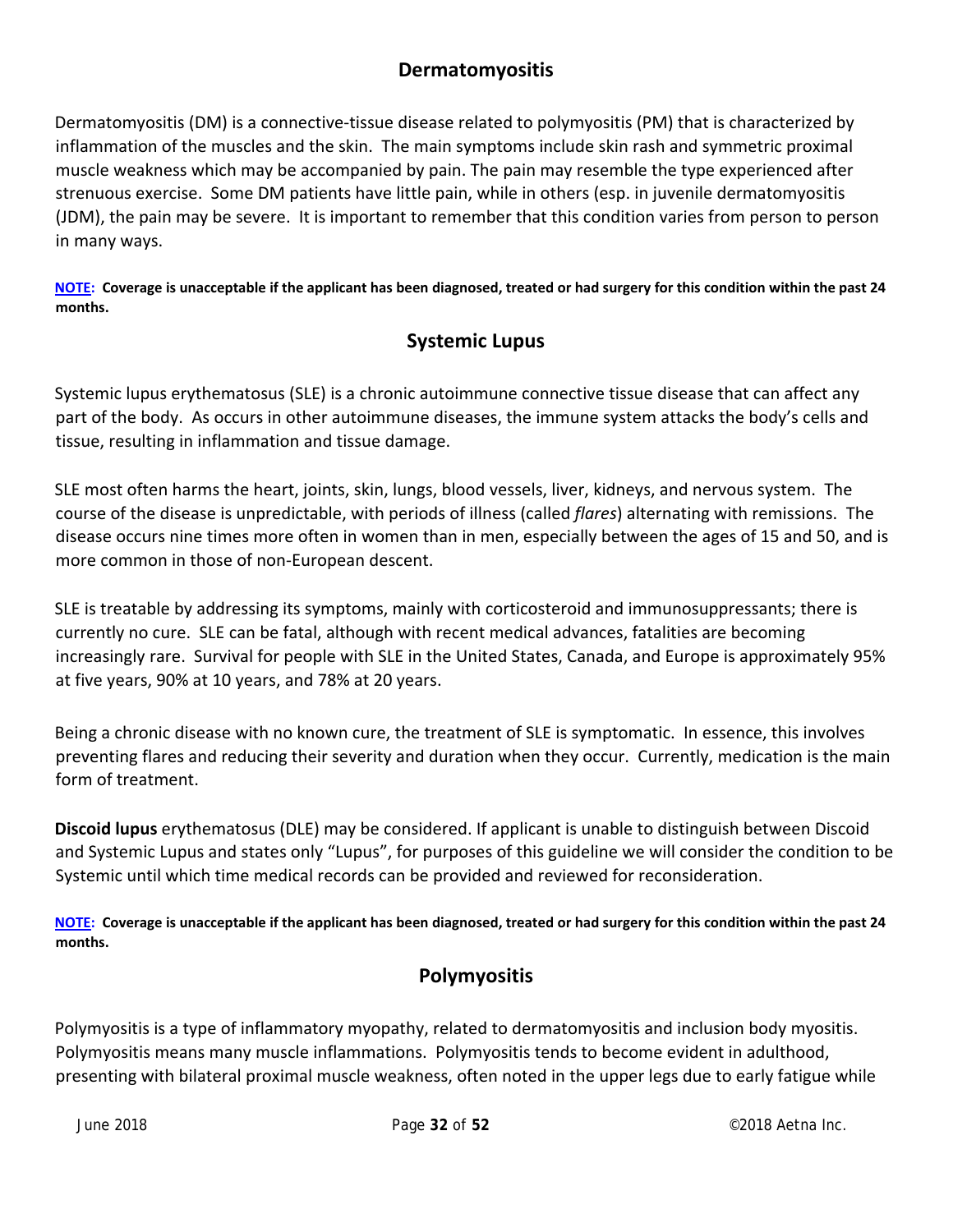walking. Sometimes the weakness presents itself by the person being unable to rise from a seated position without help, or inability to raise arms above head.

The weakness is generally progressive, accompanied by lymphocytic inflammation (mainly cytotoxic T8 lymphocytes).

Polymyositis, like dermatomyositis, strikes females with greater frequency than males. The skin involvement of dermatomyositis is absent in polymyositis.

NOTE: Coverage is unacceptable if the applicant has been diagnosed, treated or had surgery for this condition within the past 24 **months.**

## **Scleroderma**

Scleroderma is a chronic autoimmune disease characterized by a hardening or sclerosis in the skin or other organs. The localized type of the disease, known as morphea, while disabling, tends not to be fatal. The systemic type or systemic sclerosis, the generalized type of the disease, can be fatal, as a result of heart, kidney, lung or intestinal damage. It is currently not fully understood what exactly causes this disease, although there are various theories.

There is no cure for every patient with scleroderma, though there is treatment for some of the symptoms, including drugs that soften the skin and reduce inflammation. Some patients may benefit from exposure to heat.

NOTE: Coverage is unacceptable if the applicant has been diagnosed, treated or had surgery for this condition within the past 24 **months.**

## **Sjogrens Syndrome**

Sjögren's Syndrome is an autoimmune disorder in which immune cells attack and destroy the exocrine glands that produce tears and saliva.

Nine out of ten Sjögren's patients are women and the average age of onset is late 40s, although Sjögren's occurs in all age groups in both women and men. It is estimated to strike as many as 4 million people in the United States alone making it the second most common autoimmune rheumatic disease.

There is neither a known cure for Sjögren's Syndrome nor a specific treatment to permanently restore gland secretion. Instead, treatment is generally symptomatic and supportive. Moisture replacement therapies such as artificial tears may ease the symptoms of dry eyes (some patients with more severe problems use goggles to increase local humidity or have punctal plugs inserted to help retain tears on the ocular surface for a longer time. Additionally, cyclosporine (Restasis) is available by prescription to help treat chronic dry eye by suppressing the inflammation that disrupts tear secretion. Evoxac, pilocarpine (Salagen) can treat dry mouth symptoms.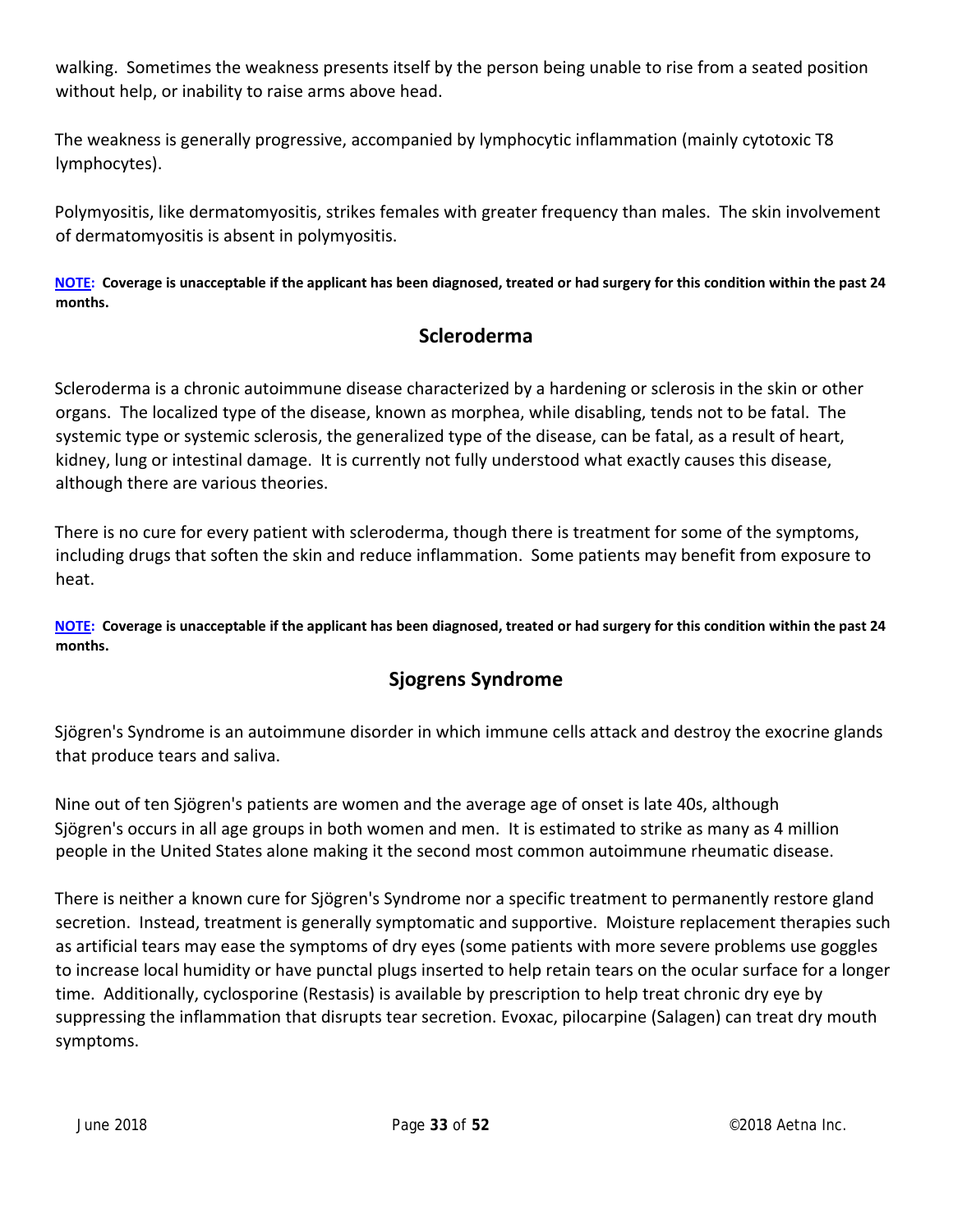NOTE: Coverage is unacceptable if the applicant has been diagnosed, treated or had surgery for this condition within the past 24 **months.**

## **Drug Abuse**

Drug or chemical dependency means addiction to one or more drugs, including both prescription and street drugs. Dependency implies (l) *psychological craving, (2) physiologic dependency,* including withdrawal symptoms when the drug is discontinued, and *(3) tolerance,* which means the need to increase the dose to obtain the desired effect.

Drug administration includes oral, nasal snorting, inhaling, smoking, or intravenous. Complications including overdose are frequent. Treatment requires *total abstinence.*

NOTE: Coverage is unacceptable if the applicant has been diagnosed, treated or had surgery for this condition or recommended **for rehabilitation for this condition within the past 36 months.**

## **Hodgkin's Disease (Hodgkin's Lymphoma)**

Hodgkin's Disease is characterized by the orderly spread of disease from one lymph node group to another, and by the development of systemic symptoms with advanced disease. The disease is characterized by the presence of Reed‐Sternberg cells (RS cells) on microscopic examination.

Hodgkin's Lymphoma was one of the first cancers which could be cured using radiation therapy and, later, it was one of the first to be cured by combination chemotherapy.

NOTE: Coverage is unacceptable if the applicant has been diagnosed, treated or had surgery for this condition within the past 36 **months.**

**Non‐Hodgkin's Lymphoma is all other Lymphoma and discussed in Lymphoma Section of this guideline.**

#### **Internal Cancer**

Internal cancer includes, but not limited to breast, colon, lung, and prostate. Any of these types of cancer is declinable if the applicant has been diagnosed, treated or had surgery for it within the past 36 months. For specifics surrounding each type of cancer, please see below.

For purposes of this guideline, internal precancerous cells/precancerous polyps follow Internal Cancer Guidelines.

**Breast cancer** is a cancer that starts in the cells of the breast in women and men. Worldwide, breast cancer is the second most common type of cancer after lung cancer (10.4% of all cancer incidence, both sexes counted) and the fifth most common cause of cancer death. In 2005, breast cancer caused 502,000 deaths worldwide (7% of cancer deaths; almost 1% of all deaths). Breast cancer is about 100 times as frequent among woman as among men, but survival rates are equal in both sexes. The mainstay of breast cancer treatment is surgery

June 2018 Page **34** of **52**  ©2018 Aetna Inc.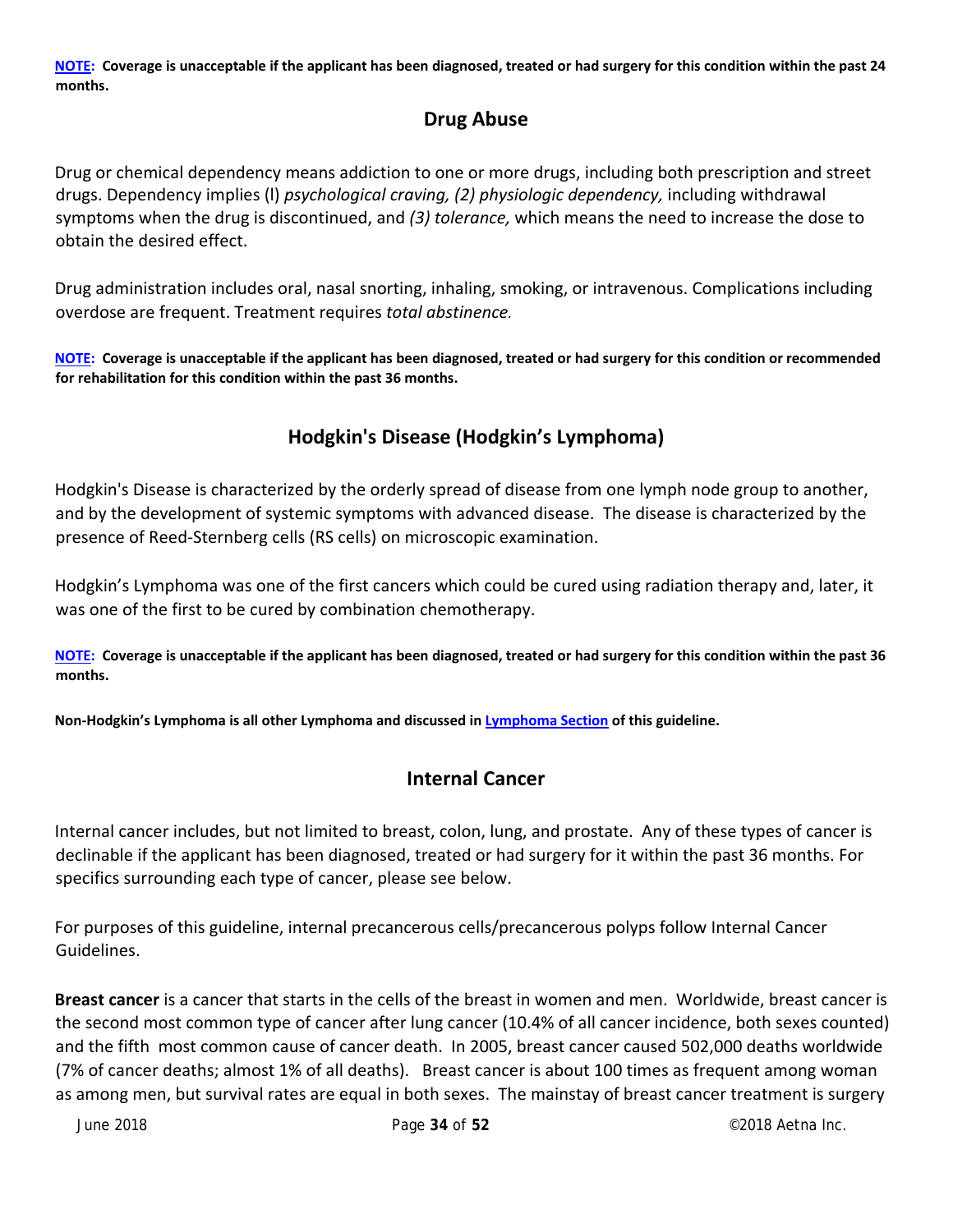when the tumor is localized, with possible adjuvant hormonal therapy (with tamoxifen (Soltamox) or an aromatase inhibitor such as anastrozole (Arimidex), or with chemotherapy or radiation therapy. If being treated with Aromasin (exemestane) or Tamoxifen applicant may be considered if initial diagnosis of cancer is outside 36 months.

Reconstructive Surgery is not considered treatment for breast cancer. Applicants will need to have been released from care before being considered for coverage.

**Colorectal cancer**, also called colon cancer or large bowel cancer, includes cancerous growths in the colon, rectum and appendix. With 655,000 deaths worldwide per year, it is the third most common form of cancer and the second leading cause of cancer-related death in the Western world. Many colorectal cancers are thought to arise from adenomatous polyposis in the colon.

These mushroom‐like growths are usually benign, but some may develop into cancer over time. The majority of the time, the diagnosis of localized colon cancer is through colonoscopy. Therapy is usually through surgery, which in many cases is followed by chemotherapy.

The treatment depends on the staging of the cancer. When colorectal cancer is caught at early stages (with little spread) it can be curable. However, when it is detected at later stages (when distant metastasis is present) it is less likely to be curable. Surgery remains the primary treatment while chemotherapy and/or radiation therapy may be recommended depending on the individual patient's staging and other medical factors.

**Lung cancer** is a disease of uncontrolled cell growth in tissues of the lung. This growth may lead to metastasis, which is invasion of adjacent tissue and infiltration beyond the lungs. The vast majority of primary lung cancers are carcinomas of the lung, derived from epithelial cells. Lung cancer, the most common cause of cancer‐related death in men and the second most common in women (after breast cancer), is responsible for 1.3 million deaths worldwide annually.

The most common symptoms are shortness of breath, coughing (including coughing up blood), and weight loss. The main types of lung cancer are *small cell lung carcinoma* and *non‐small cell lung carcinoma*.

**Prostate cancer** is a disease in which cancer develops in the prostate a gland in the male reproductive system. It occurs when cells of the prostate mutate and begin to multiply out of control. These cells may spread (metastasize) from the prostate to other parts of the body, especially the bones and lymph nodes. Prostate cancer may cause pain, difficulty in urinating, problems during sexual intercourse, erectile dysfunction and other symptoms. However, those symptoms are present only in an advanced stage of the disease.

Treatment for prostate cancer may involve active surveillance, surgery, radiation therapy including brachytherapy (radiation seed implant) and external beam radiation, High Intensity Focused Ultrasound (HIFU), chemotherapy, cryosurgery, hormonal therapy, or some combination. Which option is best depends on age, the stage of the disease, the Gleason score, and the PSA level.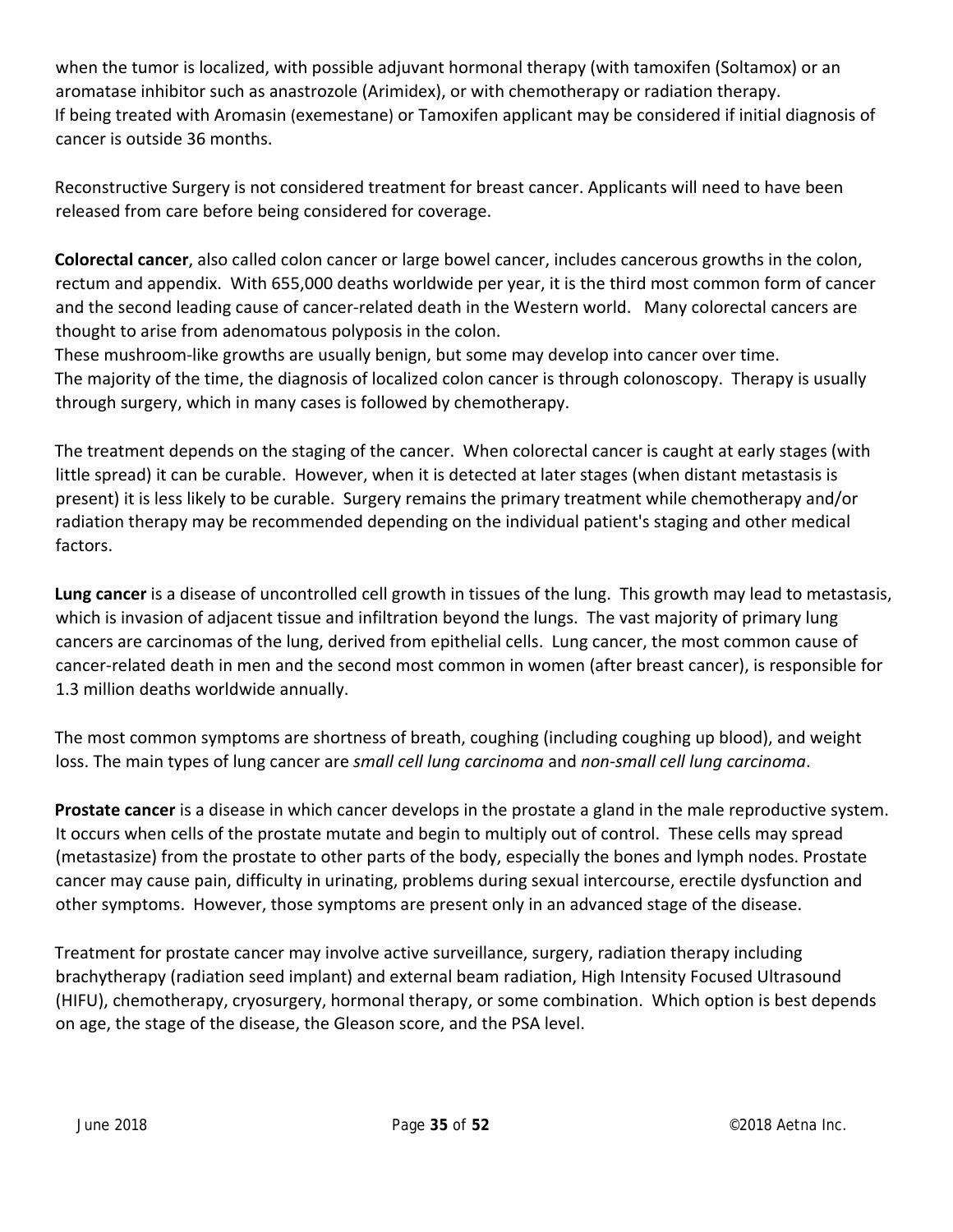If diagnosed, had treatment or surgery for prostate cancer at any time, most recent detectable PSA level must be less than 1.0. If unable to provide most recent PSA, applicant should be declined until which time a copy of the most recent PSA Lab results is provided.

NOTE: Coverage is unacceptable for any types of cancer if the applicant has been diagnosed, treated or had surgery for any type **of cancer within the past 36 months.**

#### **Leukemia**

Leukemia is a cancer of blood‐forming cells in the bone marrow. These deranged, immature cells accumulate in the blood and within organs of the body. They are not able to carry out the normal functions of blood cells.

Normal blood contains 3 major groups of cells: white blood cells, red blood cells, and platelets. All 3 types of blood cells develop from one immature cell type, called blood/marrow stem cells, in a process called hematopoiesis.

NOTE: Coverage is unacceptable if the applicant has had or been diagnosed or treated for this condition at any time.

#### **Lymphoma/Non‐Hodgkin's Lymphoma**

Lymphoma is a type of cancer involving cells of the immune system, called lymphocytes. Just as cancer represents many different diseases, lymphoma represents many different cancers of lymphocytes‐about 35 different subtypes, in fact.

Lymphoma is a group of cancers that affect the cells that play a role in the immune system, and primarily represents cells involved in the lymphatic system of the body.

The main types of lymphomas are:

- Hodgkin Lymphoma (also known as Hodgkin's lymphoma, Hodgkin Disease, or Hodgkin's Disease), which is named after Dr. Thomas Hodgkin, who first described it.
- Non-Hodgkin Lymphoma

NOTE: Coverage is unacceptable if the applicant has had or been treated for this condition at any time.

#### **Melanoma/Precancerous Melanoma**

Melanoma/Precancerous Melanoma is a malignant tumor of melanocytes which are found predominantly in skin but also in the bowel and the eye. It is one of the rarer types of skin cancer but causes the majority of skin cancer related deaths. Malignant melanoma is a serious type of skin cancer. It is due to uncontrolled growth of pigment cells, called melanocytes. Despite many years of intensive laboratory and clinical research, the sole effective cure is surgical resection of the primary tumor before it achieves a thickness greater than 1 mm.

NOTE: Coverage is unacceptable if the applicant has been diagnosed, treated or had surgery for this condition within the past 36 **months.**

June 2018 Page **36** of **52**  ©2018 Aetna Inc.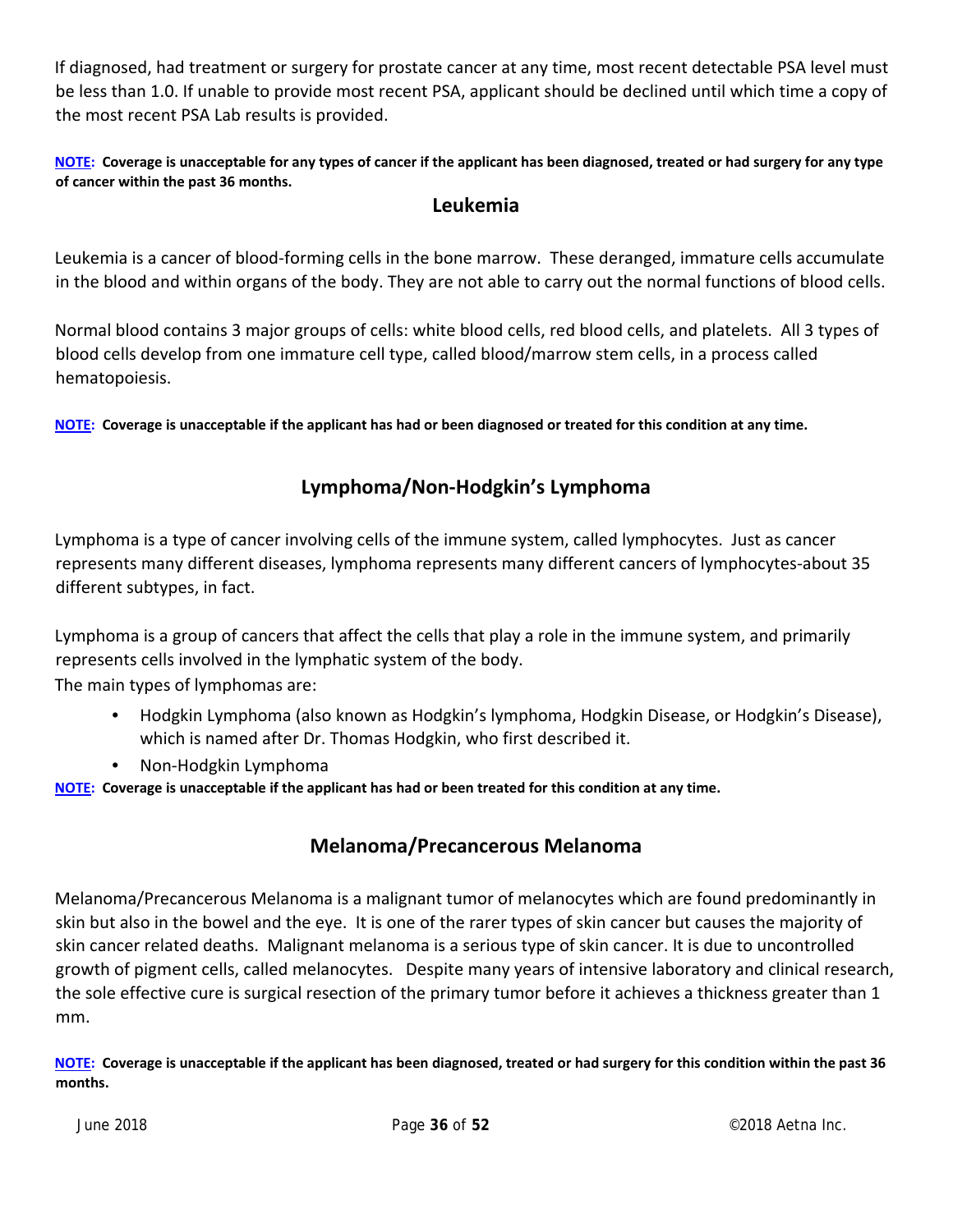Pre‐Cancerous Lesions, Basal/Squamous Cell Carcinoma and Actinic Keratosis/Actinic Tumor may be considered. If active treatment for these conditions, applicant should be declined for further evaluation, treatment or surgery and can be considered once released from care with proper documentation.

## **Multiple Myeloma**

Multiple myeloma (also known as myeloma or plasma cell myeloma) is a progressive hematologic (blood) disease. It is a cancer of the plasma cell, an important part of the immune system that produces immunoglobulins (antibodies) to help fight infection and disease. Multiple myeloma is characterized by excessive numbers of abnormal plasma cells in the bone marrow and overproduction of intact monoclonal immunoglobulin.

Hypercalcemia, anemia, renal damage, increased susceptibility to bacterial infection, and impaired production of normal immunoglobulin are common clinical manifestations of multiple myeloma. It is often also characterized by diffuse osteoporosis, usually in the pelvis, spine, ribs, and skull.

**NOTE:** Coverage is unacceptable if the applicant has had or been treated for this condition at any time.

## **Organ, Bone Marrow, or Stem Cell Transplant**

Organ transplant is the moving of an organ from one body to another (or from a donor site on the patient's own body), for the purpose of replacing the recipient's damaged or failing organ with a working one from the donor site. Organ donors can be living or deceased.

Organs that can be transplanted are the heart, kidneys, liver, lungs, pancreas, penis and intestine.

NOTE: Coverage is unacceptable if the applicant has had or been treated for this condition at any time.

## **Prostate Specific Antigen (PSA)**

Greater Than 4.5; Unless Age 70 or Over, Greater Than 6.5 With No History of Cancer

Prostate specific antigen (**PSA**) is a protein produced by the cells of the prostate gland. PSA is present in small quantities in the serum of normal men and is often elevated in the presence of prostate cancer and in other prostate disorders. A blood test to measure PSA is the most effective test currently available for the early detection of prostate cancer. Rising levels of PSA over time are associated with both localized and metastatic prostate cancer (CaP).

NOTE: Coverage is unacceptable if the applicant has had an unacceptable reading within the past 12 months with no history of cancer. If history of prostate cancer and detectable PSA reading, follow Prostate Cancer section of this guideline.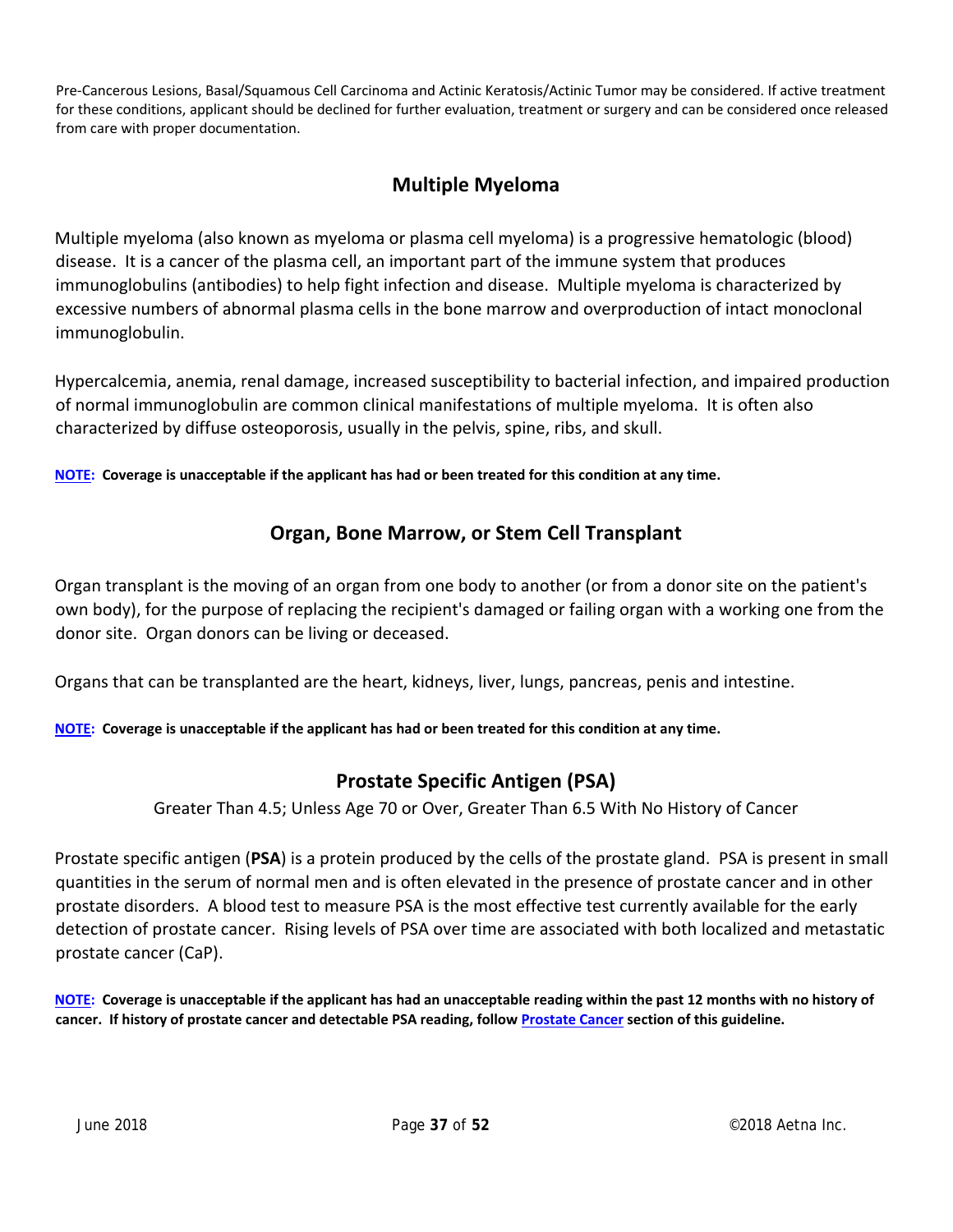## **(Motorized Mobility Device, Wheelchair)**

An applicant currently dependent on either of these devices is unacceptable.

## **Chronic Hepatitis/Hepatitis**

Chronic hepatitis, although much less common than acute hepatitis, can persist for years, even decades. In most people, it is quite mild and does not cause significant liver damage. However, in some people, continued inflammation slowly damages the liver, eventually resulting in cirrhosis (severe scarring of the liver), liver failure, and sometimes liver cancer.

NOTE: Coverage is unacceptable if the applicant has been diagnosed, treated or had surgery for this condition at any time within the past 36 months. For purposes of these guidelines, medication is considered treatment and should be declined.

## **Cirrhosis**

Cirrhosis is a consequence of chronic liver disease characterized by replacement of liver tissue by fibrous scar tissue as well as regenerative nodules (lumps that occur as a result of a process in which damaged tissue is regenerated) leading to progressive loss of liver function. Cirrhosis is most commonly caused by alcoholism, hepatitis B and C and fatty liver disease but has many other possible causes. Some cases are cryptogenic, i.e., of unknown cause, but most of these are probably due to previously unrecognized fatty liver disease.

NOTE: Coverage is unacceptable if the applicant has had or been treated for this condition at any time.

#### **Individual Consideration**

There are ten (10) medical conditions that are given "individual consideration" in the underwriting decision. These conditions must be carefully evaluated along with other factors such as, but not limited to, severity, coexisting conditions, and current treatment. Upon evaluation of the various factors a determination will be made on whether the applicant is acceptable for coverage.

Below you will find other individual consideration conditions complete with an overview and a description outlining when each condition may be acceptable and when each condition may be declinable.

## **Applicant Unable to Complete a Telephone Interview**

An interpreter from an outside firm may be used to complete interview with a non‐English speaking applicant. A family member or the agent may help with a hearing‐impaired applicant if the interviewer is able to hear the questions being asked of the applicant and his/her reply. Three (3) years of medical records are required to consider an application for an applicant who is unable to speak due to a physical impairment or an individual who is hearing impaired.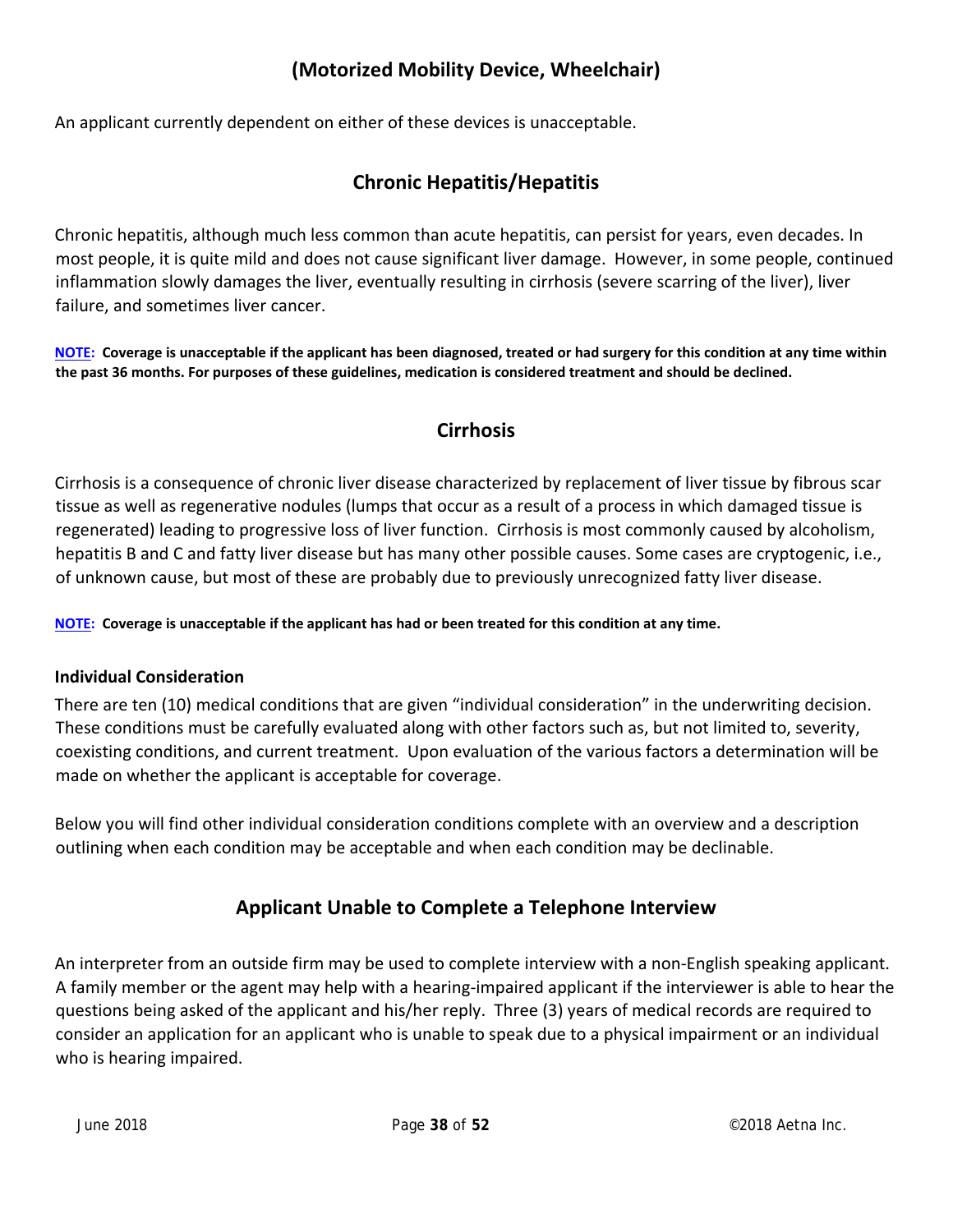## **Use of Medical Foods**

Medical foods are defined by the FDA as "a food which is formulated to be consumed or administered internally under the supervision of a physician and which is intended for the specific dietary management of a disease or condition for which distinctive nutritional requirements, based on recognized scientific principles, are established by medical evaluation."

*Some* examples (not a complete list): Axona (caprylic triglyceride) – Alzheimer's disease Banatrol Plus (banana flakes/Bimuno, Clasado's galacto‐oligosaccharide– Diarrhea Deplin (l‐methylfolate) – Depression Fosteum (genistein aglycone/citrated zinc bisglycinate/cholecalciferol) – osteopenia and osteoporosis Limbrel (flavocoxid) – Osteoarthritis Metanx (L‐methylfolate calcium/pyridoxal 5′‐phosphate/methylcobalamin) – Diabetic neuropathy Theramine (l‐arginine, 5‐htp, histidine, l‐glutamine) – Myalgia

#### Note: If an applicant is prescribed medical food for a declinable condition, the application should be declined.

#### **Crohn's Disease**

(See guidelines for Ulcerative Colitis)

## **Ulcerative Colitis**

Ulcerative colitis, an inflammatory bowel disease (IBD) that causes chronic inflammation of the digestive tract, is characterized by abdominal pain and diarrhea. Like Crohn's disease, another common IBD, ulcerative colitis can be debilitating and sometimes can lead to life‐threatening complications.

Ulcerative colitis usually affects only the innermost lining of the large intestine (colon) and rectum. It occurs only through continuous stretches of the colon, unlike Crohn's disease, which occurs in patches anywhere in the digestive tract and often spreads deep into the layers of affected tissues.

There's no known cure for ulcerative colitis, but therapies are available that may dramatically reduce the signs and symptoms of ulcerative colitis and even bring about a long-term remission.

The goal of medical treatment is to reduce the inflammation that triggers the signs and symptoms. In the best cases, this may lead not only to symptom relief but also to long‐term remission. Ulcerative colitis treatment usually involves either drug therapy or surgery.

Doctors use several categories of drugs that control inflammation in different ways. But drugs that work well for some people may not work for others, so it may take time to find a medication that works. In addition, because some drugs have serious side effects, patients need to weigh the benefits and risks of any treatment.

NOTE: Individuals treated with anti-inflammatory medications, not underweight and no recent or frequent hospitalizations are acceptable. Those who have required surgery in the past but are currently asymptomatic are acceptable. Individuals who require

June 2018 Page **39** of **52**  ©2018 Aetna Inc.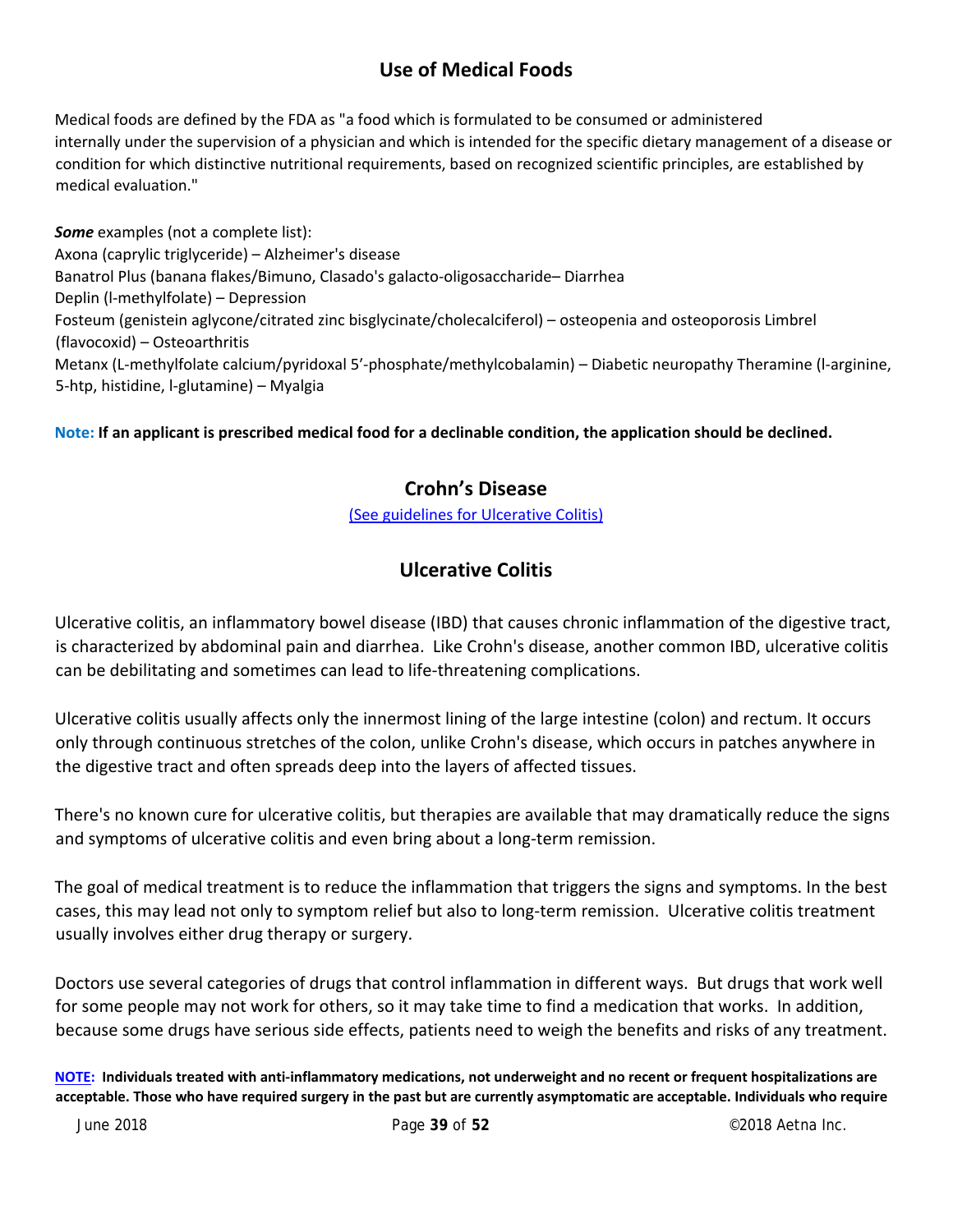treatment with immune system suppressors (some of these medications are included in our "Drug Information List"); **underweight or recently hospitalized should be declined.**

#### **Connective Tissue Disorders**

(Fibromyalgia, Polymyalgia, Rheumatoid Arthritis)

**Fibromyalgia***:* Acceptance or declination would depend on severity of symptoms and treatment required. Fibromyalgia is often triggered by anxiety and stress and is treated with tranquilizers and antidepressants. Pain is usually treated with anti inflammatories or with narcotic analgesics as well as trigger point injections.

Individuals with fibromyalgia that is disabling and requires regular narcotic treatment are unacceptable. Those with mild, non‐disabling symptoms controlled on intermittent pain medication and psychotropic medications are acceptable. Follow up is usually conducted by a rheumatologist or a pain management specialist.

**Polymyalgia:**Polymyalgia rheumatica usually runs its course in a year or two. Symptoms include moderate to severe aching and stiffness in the muscle of hips, thighs, shoulders, upper arms and neck, fatigue, unintentional weight loss, weakness or a general feeling of being unwell, sometimes a slight fever, anemia (low red blood count). In most cases, the usual polymyalgia rheumatica treatment is low, daily dose of an oral corticosteroid drug such as Prednisone.

Polymyalgia rheumatica is unacceptable early in the onset of the condition; however, when oral steroids are decreased to a very low dose 1‐3 mg daily and the sedimentation rate is normalized indicating inflammation is resolving the condition is acceptable. Follow up is usually conducted by a rheumatologist.

**Rheumatoid Arthritis***:* Acceptance or declination depends on whether the condition is crippling or disabling as well as the type of treatment required. Often treatment is with medications that suppress the immune system. Many of these are listed on the not insurable "Drug Information List".

Individuals treated with medications on the not insurable "Drug Information List" are unacceptable. Mild symptoms requiring treatment with non-steroidal anti-inflammatory drugs are acceptable.

NOTE: If an applicant under medical advice has discontinued use of any unacceptable medications for these conditions, applicant **may be considered after 24 months.**

**Prednisone dose to treat these conditions is limited to the following daily maximums; Women: 7.5mg Men: 10mg**

## **Interstitial Cystitis**

June 2018 Page **40** of **52**  ©2018 Aetna Inc. Interstitial cystitis is chronic inflammation of the bladder. About 1 million Americans have interstitial cystitis, most of whom are women. People who have interstitial cystitis have a bladder wall that is inflamed and irritated (red and sore). This inflammation can scar the bladder or make it stiff. A stiff bladder can't expand as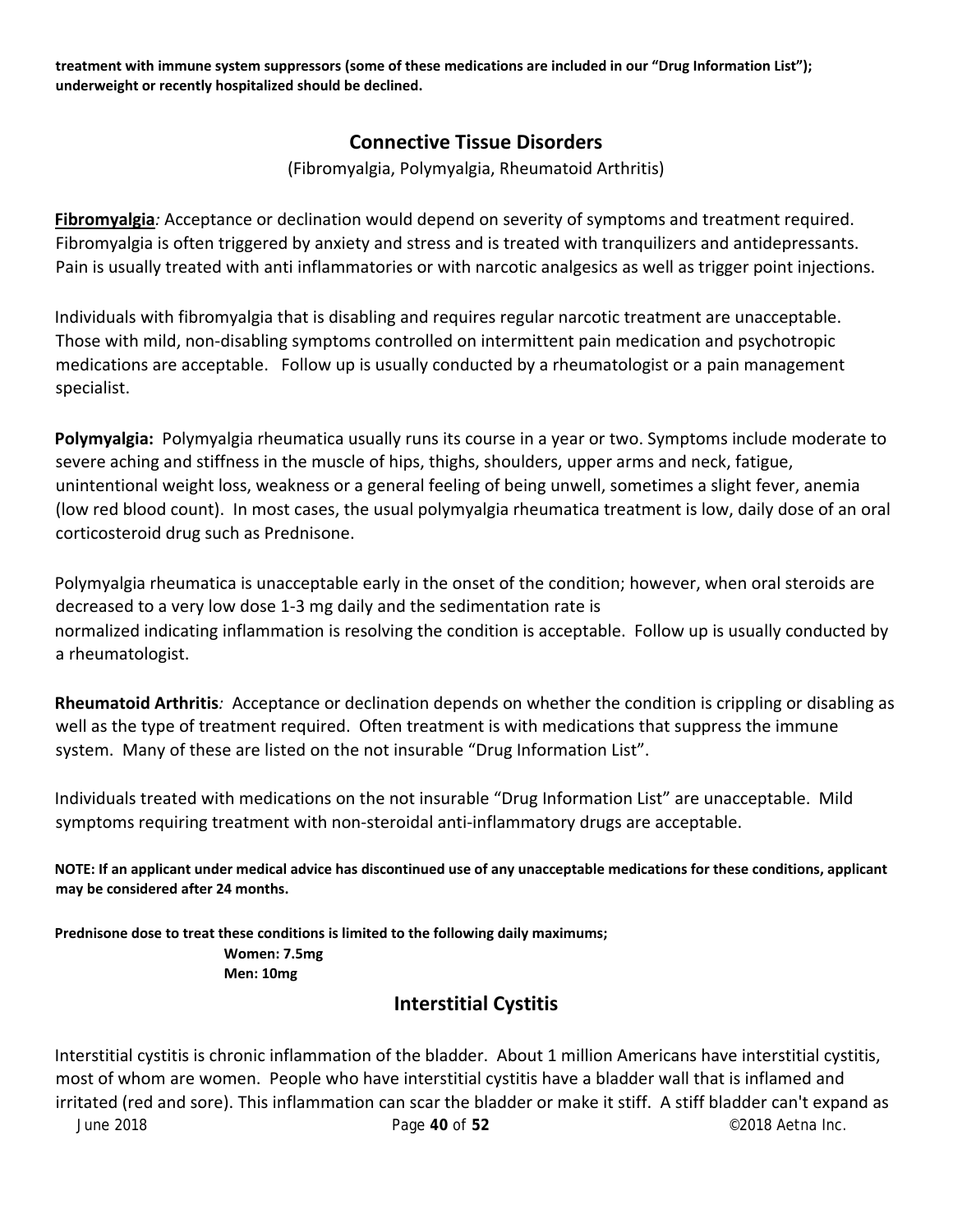urine fills it. In some cases, the walls of the bladder may bleed slightly. A few people get sores in the bladder lining.

#### **Medications used to treat IC are administered by different methods:**

- 1. Systemic medication drugs taken orally
- 2. Local medication medication instilled directly into the bladder via a catheter
- 3. Chronic pain medications

#### **Systemic Medication:**

Pentosan polysulfate sodium *(*Elmiron*)* is the only oral medication approved by the Food and Drug Administration (FDA) for IC. It is thought to prevent irritating elements in the urine from affecting the cells that line the bladder, but its precise method of action is unknown. Since Elmiron is chemically similar to glycosaminoglycan (GAG), it is thought to help rebuild the epithelium by coating the bladder wall. It may take up to 6 months to provide relief from symptoms, although 25% of patients experience significant symptom relief in as few as 4 weeks. Elmiron must be taken on a long-term basis to keep symptoms from recurring.

Hydroxyzine *(*Vistaril, Atarax*)* is an antihistamine and mild anti‐anxiety drug. It prevents mast cell degranulation, which is thought to play a role in IC, particularly in patients who have a history of allergies, migraine, and irritable bowel syndrome. Hydroxyzine decreases nighttime urination, frequency, pain, and bladder pressure.

Oxybutynin chloride (Ditropan XL, Detrol, and a combination of atropine, hyoscyamine, methenamine, methylene blue, phenyl salicylate, and benzoic acid (Urised) may reduce bladder spasms that cause frequency, urgency, and nighttime urination. Valium and other muscle relaxants may also be used to reduce spasms associated with IC. Amitriptyline (Elavil) and doxepin (Sinequan) are tricyclic antidepressants that help to block pain, calm bladder spasms, and reduce inflammation; they may be useful in small doses.

#### **Local Medication:**

Dimethyl sulfoxide *(DMSO, Rimso‐50)* may be instilled (intravesical) through the urethra and directly into the bladder via a catheter. It is the only FDA‐approved instillation treatment for IC. It enters the bladder wall and reduces inflammation, pain, and painful muscle contractions; it may be mixed with heparin, steroids, or local anesthetics.

**Chronic Pain Medication ‐** A typical IC treatment regimen includes medication for chronic pain, but not limited to:

- 1. Anticonvulsant drugs Tegretol, Neurontin
- 2. Benzodiazepines –Xanax, Ativan
- 3. Narcotics Vicodin, Percocet
- 4. Nonsteroidal anti-inflammatory drugs (NSAIDs) Advil, Aleve, Celebrex
- 5. Tricyclic and SSRI antidepressants Tofranil, Prozac

Generally, these are calming drugs. *Benzodiazepines*, for example, are used to treat anxiety; they are now thought to exert analgesic effects and reduce pelvic floor muscle spasm.

June 2018 Page **41** of **52**  ©2018 Aetna Inc.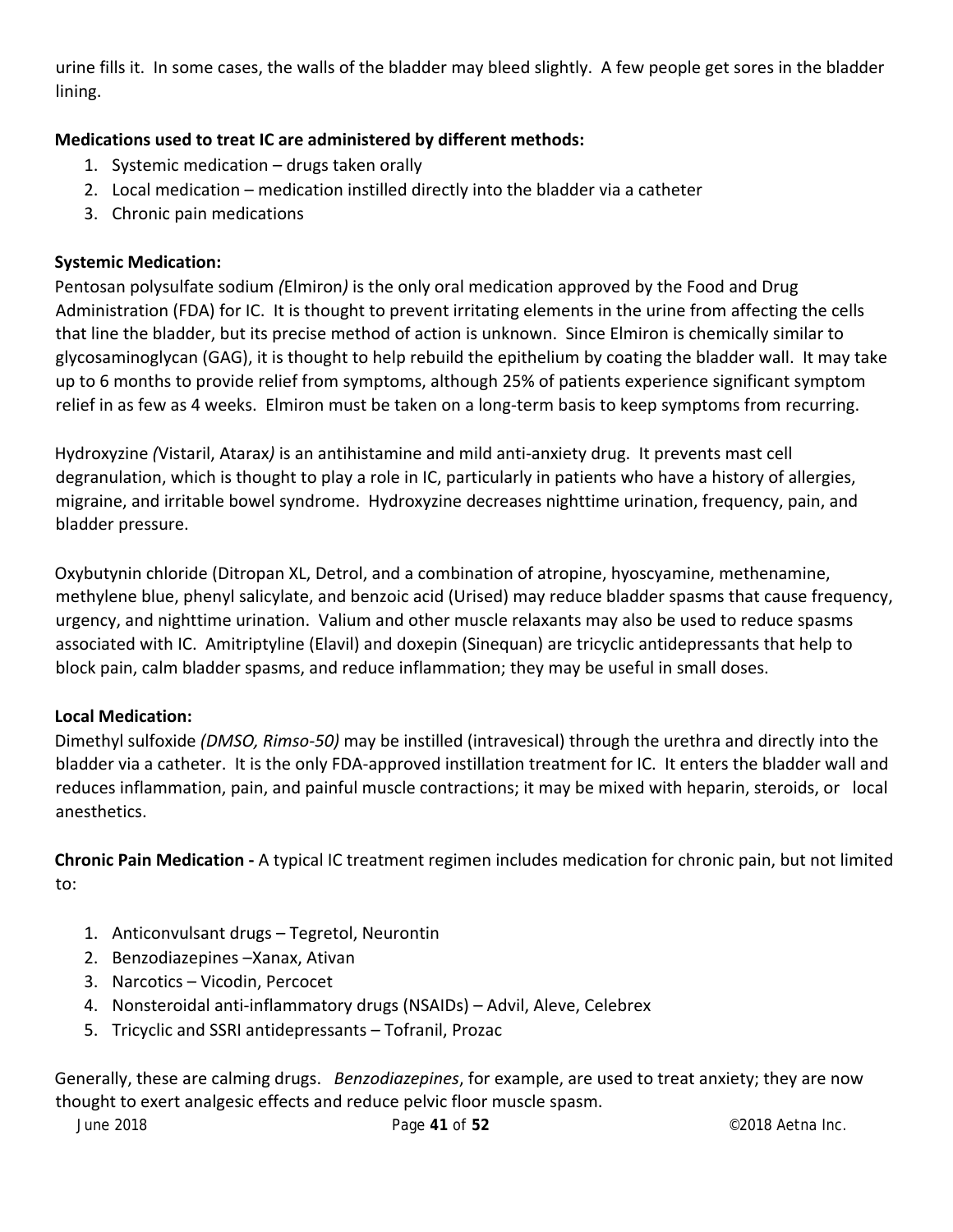Antidepressant medications affect levels of neurotransmitters in the brain, which are responsible for mood, concentration, and the ability to manage difficult situations. They, too, are used for their pain‐blocking effects.

IC sufferers typically have sensitivities to foods and drugs, which may be activated by these medications. It may be necessary to take them initially in small doses. Some may be combined, under the supervision of a physician, to control severe pain.

NOTE: Individuals treated with systemic or minimal to moderate amounts of chronic pain medications without frequent urology visits are acceptable. All others including those treated with local/instilled medication are unacceptable. If prescribed **medications which are on the unacceptable drug list, applicant cannot be considered for coverage.**

#### **Kidney Stones**

Single or intermittent episodes of kidney stones spontaneously passed or treated with lithotripsy are accepted after full recovery.

An individual, who is on medication for the prevention of kidney stones, is likely a "stone former". Some medications that are given:

**Medicine to prevent calcium stones** ‐ About 80% of kidney stones are calcium stones. Calcium stones cannot be dissolved by changing your diet or taking medicines. There are medicines that may keep calcium stones from getting bigger or may prevent new calcium stones from forming:

- 1. Thiazides (such as hydrochlorothiazide, chlorthalidone) and potassium citrate (Urocit‐K) are commonly used to prevent calcium stones.
- 2. Orthophosphate (Neutra‐Phos) is sometimes used. It has more side effects than thiazides or potassium citrate.

**Medicine to prevent uric acid stones ‐** About 5% to 10% of kidney stones are made of uric acid, a waste product that normally exits the body in the urine. Uric acid stones can sometimes be dissolved with medicine.

- 1. Potassium citrate (Urocit‐K) and sodium bicarbonate (baking soda) prevent the urine from becoming too acidic, which helps prevent uric acid stones.
- 2. Allopurinol (Lopurin, Zyloprim) makes it more difficult for your body to make uric acid.

**Medicine to prevent cystine stones ‐** Less than 1% of kidney stones are made of a chemical called cystine. Cystine stones are more likely to occur in families with a disease that results in too much cystine in the urine (cystinuria).

1. Potassium citrate (Urocit‐K) prevents the urine from becoming too acidic, which helps prevent cystine kidney stones from forming.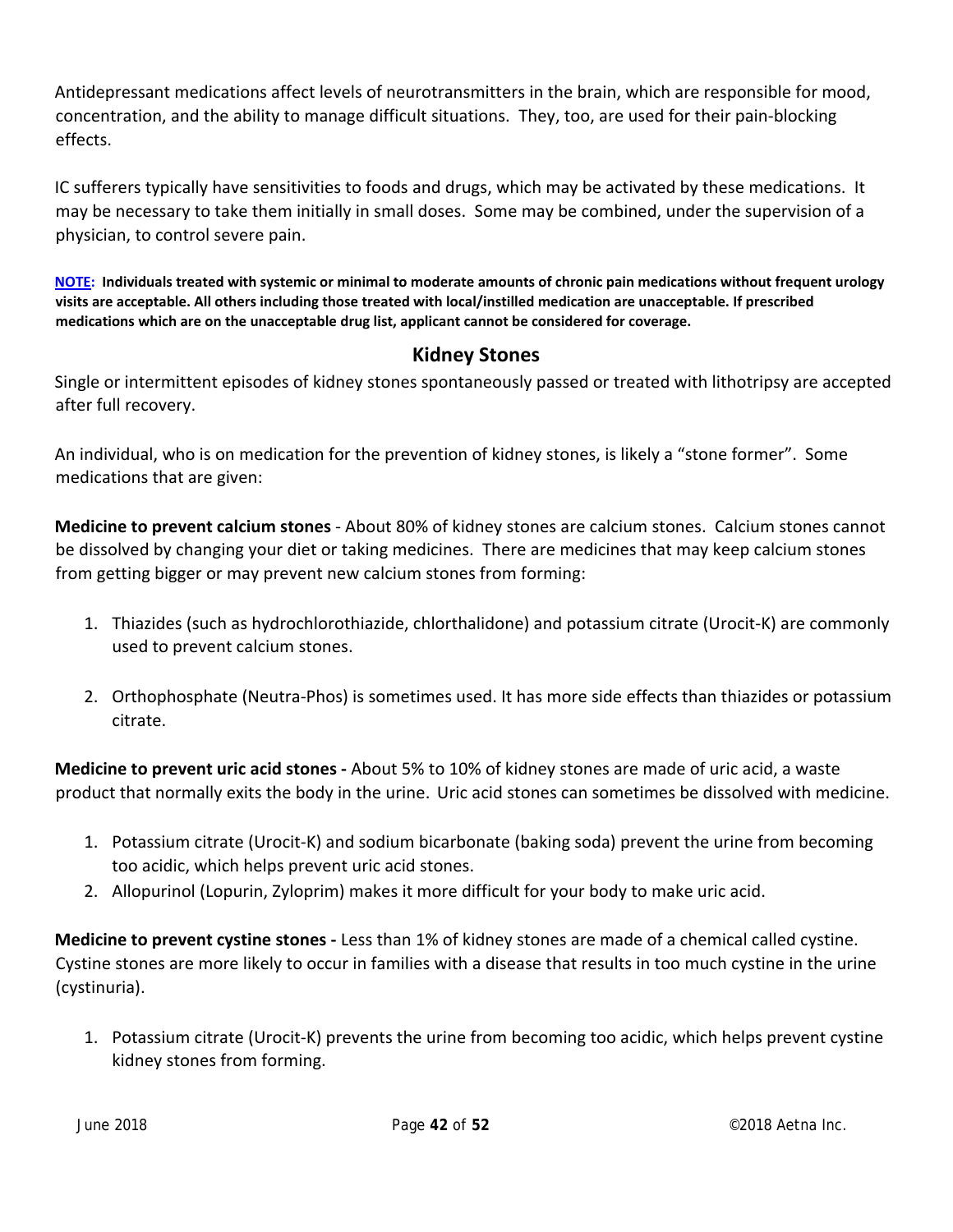2. Penicillamine (Cuprimine, Depen), tiopronin (Thiola), and captopril (Capoten) all help keep cystine dissolved in the urine, which makes cystine‐type kidney stones less likely to form.

**Medicine to prevent struvite stones ‐** About 10% to 15% of kidney stones are struvite stones. They can also be called infection stones if they occur with kidney or urinary tract infections (UTIs). These types of kidney stones sometimes are also called:

- 1. staghorn calculi if they grow large enough.
- 2. Urease inhibitors (Lithostat) are rarely used because of their side effects and poor results.

NOTE: Chronic problems with kidney stones, multiple surgical procedures within a 12 month period or an individual diagnosed as a "stone former" are unacceptable. Single or very intermittent kidney stones spontaneously passed or surgically removed are **acceptable.**

## **Thyroid Disorders – Hypothyroidism and Hyperthyroidism**

**Thyroid hormone** - A chemical substance made by the thyroid gland for export into the bloodstream. The thyroid gland needs *iodine* to make thyroid hormones. The two most important thyroid hormones are thyroxine and triodothyronine.

**Hypothyroidism** ‐ A condition caused by underproduction of thyroid hormone**.**  caused by a surgically removed thyroid, or a thyroid that has been disabled by radioactive iodine, thyroid hormone replacement is needed.

Symptoms of hypothyroidism include**:**

Fatigue, weakness, weight gain or increased difficulty losing weight, coarse, dry hair, dry, rough, pale skin, hair loss, cold intolerance, muscle cramps and frequent muscle aches, constipation, depression, irritability, or memory loss. Individuals on treatment for hypothyroidism that are stable and controlled are acceptable.

**Hyperthyroidism** ‐ A condition caused by overproduction of thyroid hormone. It can significantly accelerate the body's metabolism, causing sudden weight loss, a rapid or irregular heartbeat, sweating, and nervousness or irritability. Several treatment options are available for hyperthyroidism. Doctors use anti‐thyroid medications and radioactive iodine to slow the production of thyroid hormones. Sometimes, treatment of hyperthyroidism involves surgery to remove part of the thyroid gland. Although hyperthyroidism can be serious if ignored, most people respond well once hyperthyroidism is diagnosed and treated. Some causes of hyperthyroidism are**:**

**Graves' Disease ‐** an autoimmune disorder in which antibodies produced by the immune system stimulate the thyroid to produce too much thyroxine, is the most common cause of hyperthyroidism. Normally, the immune system uses antibodies to help protect against viruses, bacteria and other foreign substances that invade the body. In Graves' disease, antibodies mistakenly attack the thyroid and occasionally the tissue behind the eyes and the skin, often in the lower legs over the shins. Scientists aren't sure exactly what causes Graves' disease, although several factors, including a genetic predisposition, are likely involved.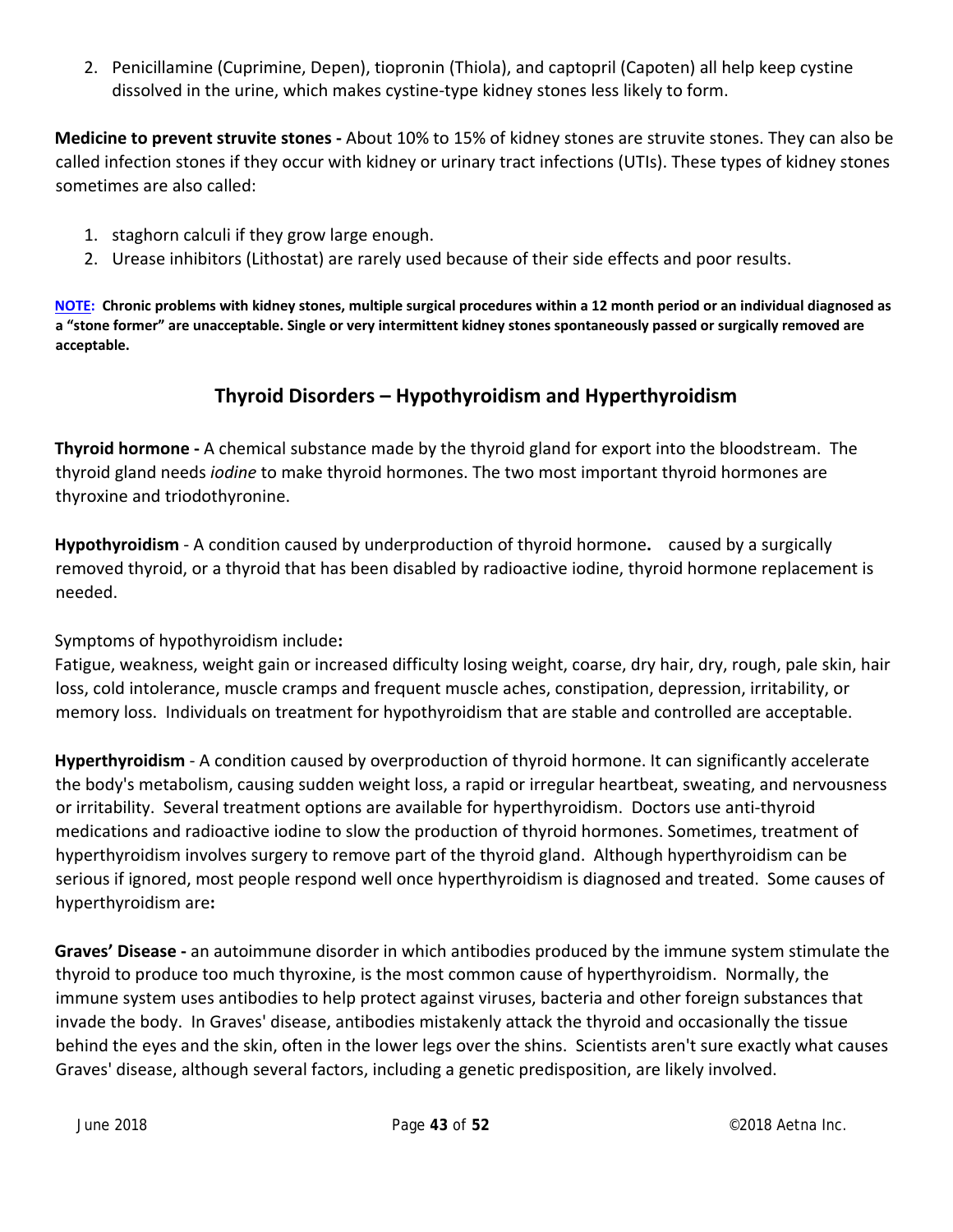**Hyperfunctioning thyroid nodules ‐** *(toxic adenoma, toxic multinodular goiter, Plummer's disease).* This form of hyperthyroidism occurs when one or more adenomas of the thyroid produce too much thyroxine. An adenoma is a part of the gland that has walled itself off from the rest of the gland, forming noncancerous (benign) lumps that may cause an enlargement of the thyroid. Not all adenomas produce excess thyroxine, and doctors aren't sure what causes some to begin producing too much hormone.

**Thyroiditis ‐** Sometimes your thyroid gland can become inflamed for unknown reasons. The inflammation can cause excess thyroid hormone stored in the gland to leak into your bloodstream. One rare type of thyroiditis, known as subacute thyroiditis, causes pain in the thyroid gland.

NOTE: Individuals who have been treated surgically, with radioactive iodine or on medications and are stable and asymptomatic **may be considered for coverage. All others are unacceptable.**

#### **Miscellaneous Treatment/Tests, etc.**

#### **Future Treatment, Evaluation, Testing, Surgery**

If the application question concerning treatment, further evaluation, diagnostic testing, or any surgery that has not been performed is answered "yes", the applicant is not acceptable. It should not be answered "yes" if routine testing is planned or scheduled. The following guide describes tests that are routine and tests that are done for diagnostic reasons.

Applicants receiving on‐going treatment with implantable devices including but not limited to stimulators, Transcutaneous electrical nerve stimulation (TENS/TNS) units, IVC Filters should be declined based on further treatment and/or the condition requiring the device.

Catheters (inlcuding self‐catheterization) are unacceptable. Applicants can be considered after which time the catheter has been removed and they have been released from care.

Colostomy: If colostomy is temporary coverage is unacceptable. Applicant can be considered after which time the colostomy has been removed and released from care. If permanent, coverage will be considered on an individual basis.

#### **Routine Testing**

#### **AGE 65 AND OLDER**

- **Abdominal aortic aneurysm screening:**
	- o Men between ages 65 ‐ 75 who have smoked should have an ultrasound done once to screen for abnormal aortic aneurysms.
	- $\circ$  Others should discuss such screening with their health care provider.
- **Blood pressure screening:**
	- o Have your blood pressure checked every year.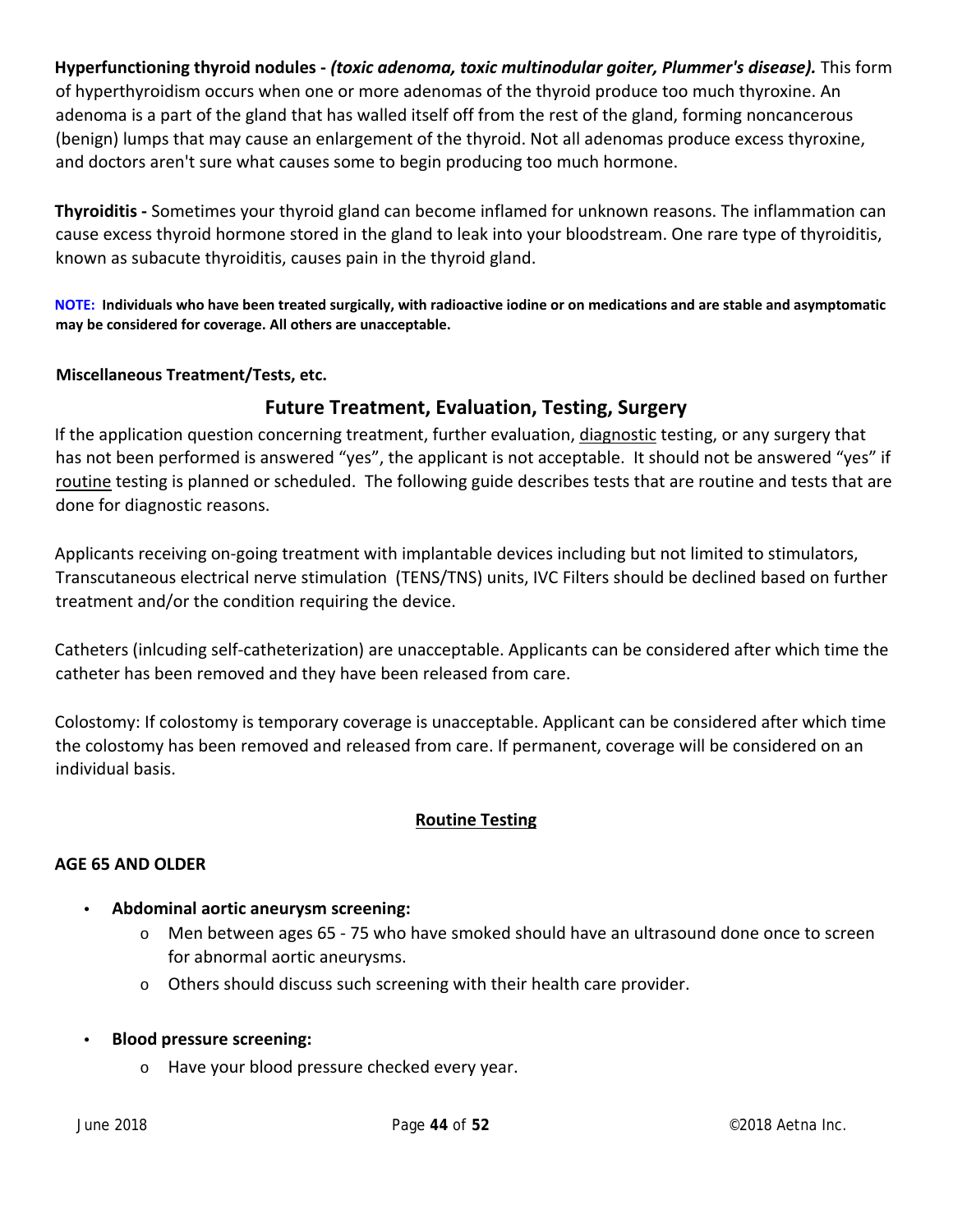- o If you have diabetes, heart disease, kidney problems, or certain other conditions, you may need to be watched more closely.
- **Cholesterol screening:**
	- o If your cholesterol level is normal, have it rechecked every 3‐5 years.
	- $\circ$  If you have diabetes, heart disease, kidney problems, or certain other conditions, you may need to be monitored more closely.
- **Colon cancer screening: One of the following screening tests should be done:**
	- o A stool test every year
	- o Flexible sigmoidoscopy every 5 years along with a stool guaiac test
	- o Colonoscopy every 10 years
	- o Computed tomographic colonography (virtual colonoscopy)

Note: Patients with risk factors for colon cancer, including long-standing ulcerative colitis, personal or family history of **colorectal cancer, or history of large colorectal adenomas may need a colonoscopy more often.**

- **Dental exam:**
	- o Go to the dentist every year.
- **Eye exam:**
	- o Have an eye exam every 1‐2 years.
	- o Make sure your health care provider checks for glaucoma.

Note: An individual may be required to have eye pressure checks more frequently than annually if diagnosed with **glaucoma. Cases will be reviewed on an individual basis.**

Macular Degeneration: coverage is unacceptable if the applicant is current receiving or has received injections for wet **macular degeneration within the past 12 months.**

- **Hearing test:**
	- o Have your hearing tested every year.
- **Immunizations:**
	- o Over 65, get a pneumococcal vaccine if you have never had before, or if you received one more than 5 years before you turned 65.
	- $\circ$  Get a flu shot every year.
	- o Get a tetanus ‐ diphtheria booster every 10 years.
	- o A shingles or herpes zoster vaccination may be given once after age 60.
- **Men: Prostate exam:**
	- o Prostate cancer screening
	- o Screening may involve a PSA test or digital rectal exam.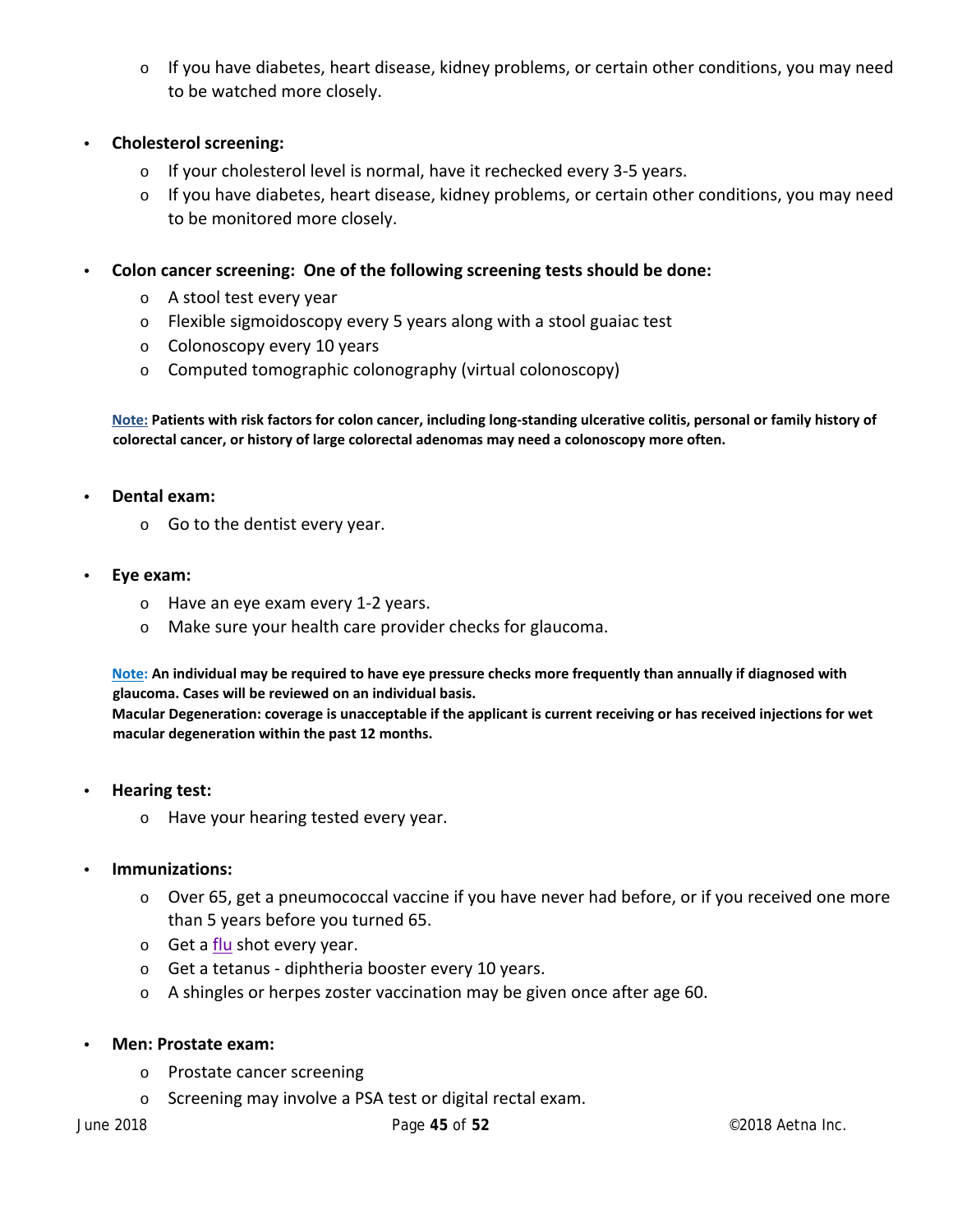#### • **Physical exam:**

- o Have a yearly physical exam.
- o With each exam, you should have your height and weight checked.
- $\circ$  Routine diagnostic tests are not recommended unless your doctor finds a problem.

#### • **Women: Breast exams:**

- o Women may do a monthly breast self‐exam.
- $\circ$  Women should contact their doctor immediately if they notice a change in their breasts, whether or not they do self‐exams.
- $\circ$  A complete breast exam should be done by a health care provider every year.

#### • **Women: Mammograms:**

o Women should have a mammogram done every 1‐2 years depending on risk factors to check for breast cancer.

#### • **Women: Osteoporosis screening:**

- o All women should have a bone density test (DEXA scan).
- o Ask your doctor about the proper calcium intake and exercise needed to help prevent osteoporosis.

#### • **Men: Osteoporosis screening:**

o All men over age 70 should have a bone density test (DEXA scan).

#### • **Women: Pelvic exam and Pap smear:**

- o Women should have a yearly pelvic exam and Pap smear done to check for cervical cancer and other disorders.
- $\circ$  If your Pap smears have been negative for 3 years in a row, your doctor may tell you that you only need a Pap smear to every 2 ‐ 3 years.
- $\circ$  Women who have had a total hysterectomy (uterus or cervix removed) may choose not to have Pap smears.
- $\circ$  If you are over 70 and your Pap smear has been normal for 10 years, or if your test results have been normal for 3 years in a row, you may choose not to have any more Pap smears.

#### Note: Under the Further Evaluation, Testing, Surgery Guideline coverage is unacceptable when any tests are performed more **frequently than is recommended for routine preventative screening. Routine preventative screening tests are acceptable.**

#### **Diagnostic Testing**

#### **Why is a Chest X‐ray performed?**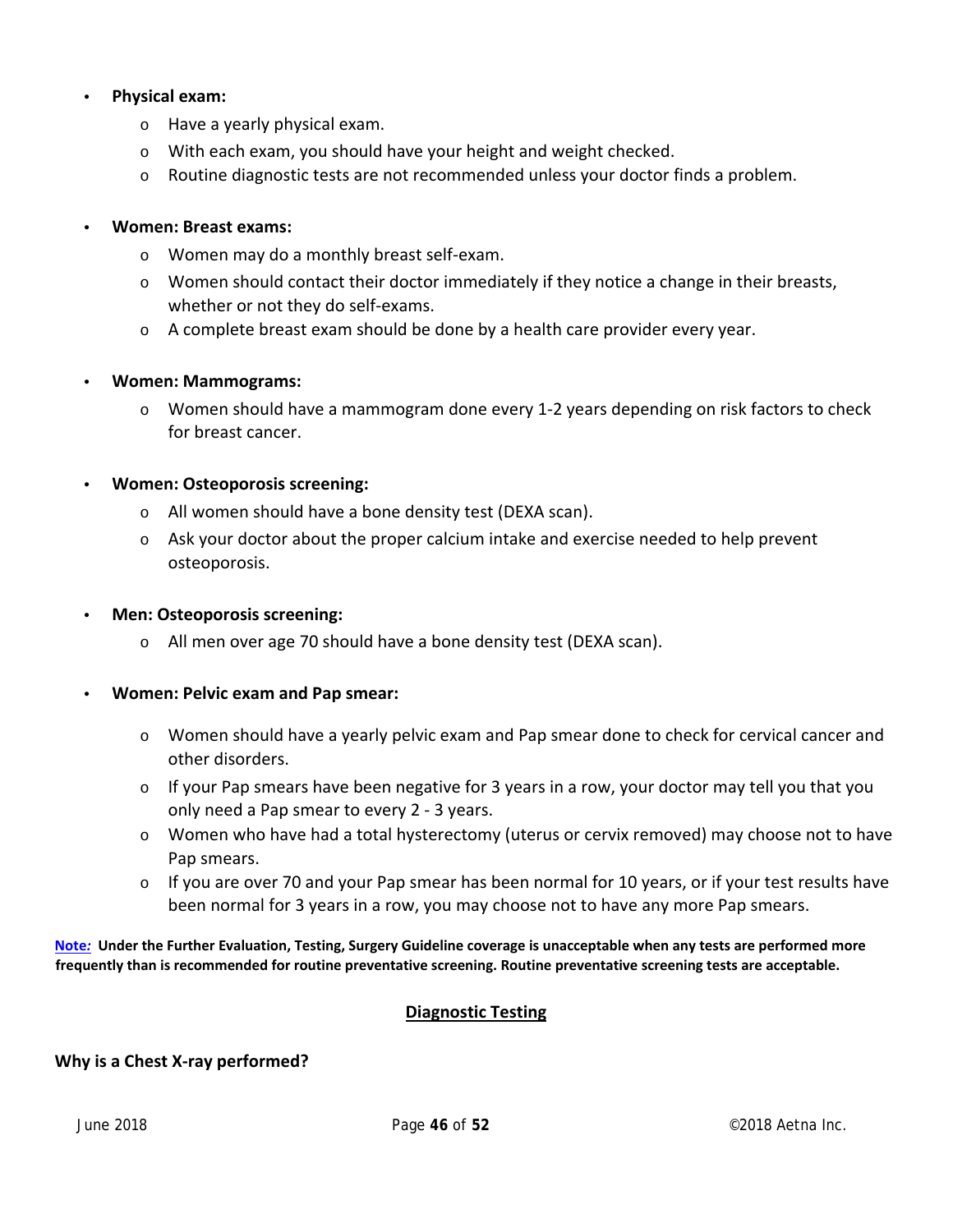Chest x‐rays may be used to assess heart status (either directly or indirectly) by looking at the heart itself, as well as the lungs. Changes in the normal structure of the heart, lungs, and/or lung vessels may indicate disease or other conditions. Conditions which may be assessed with a chest x‐ray may include, but are not limited to, the following:

- Enlarged heart (which can occur with congenital heart defects or cardiomyopathy)
- Pericardial effusion ‐ a build‐up of excess fluid in‐between the heart and the membrane that surrounds it, often due to inflammation.
- Pleural effusion ‐ a collection of blood or fluid around the lung.
- "Fluid in the lungs," known as pulmonary edema (which can occur with congenital heart disease or congestive heart failure)
- Pneumonia and other lung diseases

#### **Chest x‐rays may also be ordered:**

- As part of a physical examination.
- Before hospitalization and/or surgery.
- To assess symptoms of conditions related to the heart or lungs.
- To check the position of implanted pacemaker wires and other internal devices such as central venous catheters.
- To check status of lungs and chest cavity after surgery.

More definitive tests, such as a computed tomography (CT) scan, magnetic resonance imaging (MRI), or cardiac catheterization may be performed to make a final diagnosis of cardiac conditions.

#### **Why is an ECG performed?**

The electrical activity of the heart is measured by an electrocardiogram. A graphic representation (or tracing) of the electrical activity can be obtained by placing electrodes at specific locations on the body (chest, arms, and legs). Changes in an ECG from the normal tracing can indicate one or more heart‐related conditions.

#### Some medical conditions which may cause changes in the ECG pattern include, but are not limited to, the **following:**

- Conditions in which the heart is enlarged these conditions can be caused by various factors, such as congenital (present at birth) heart defects, valve disorders, high blood pressure, congestive heart failure, or conduction disturbances.
- Ischemia ‐ decreased blood flow to the heart muscle due to clogged or partially‐clogged arteries.
- Conduction disorders a dysfunction in the heart's electrical conduction system, which can make the heartbeat too fast, too slow, or at an uneven rate.
- Electrolyte disturbances ‐ an imbalance in the level of electrolytes, or chemicals, in the blood, such as potassium, magnesium, or calcium.
- Pericarditis ‐ an inflammation or infection of the sac which surrounds the heart.
- Valve disease ‐ malfunction of one or more of the heart valves may cause an obstruction of the blood flow within the heart.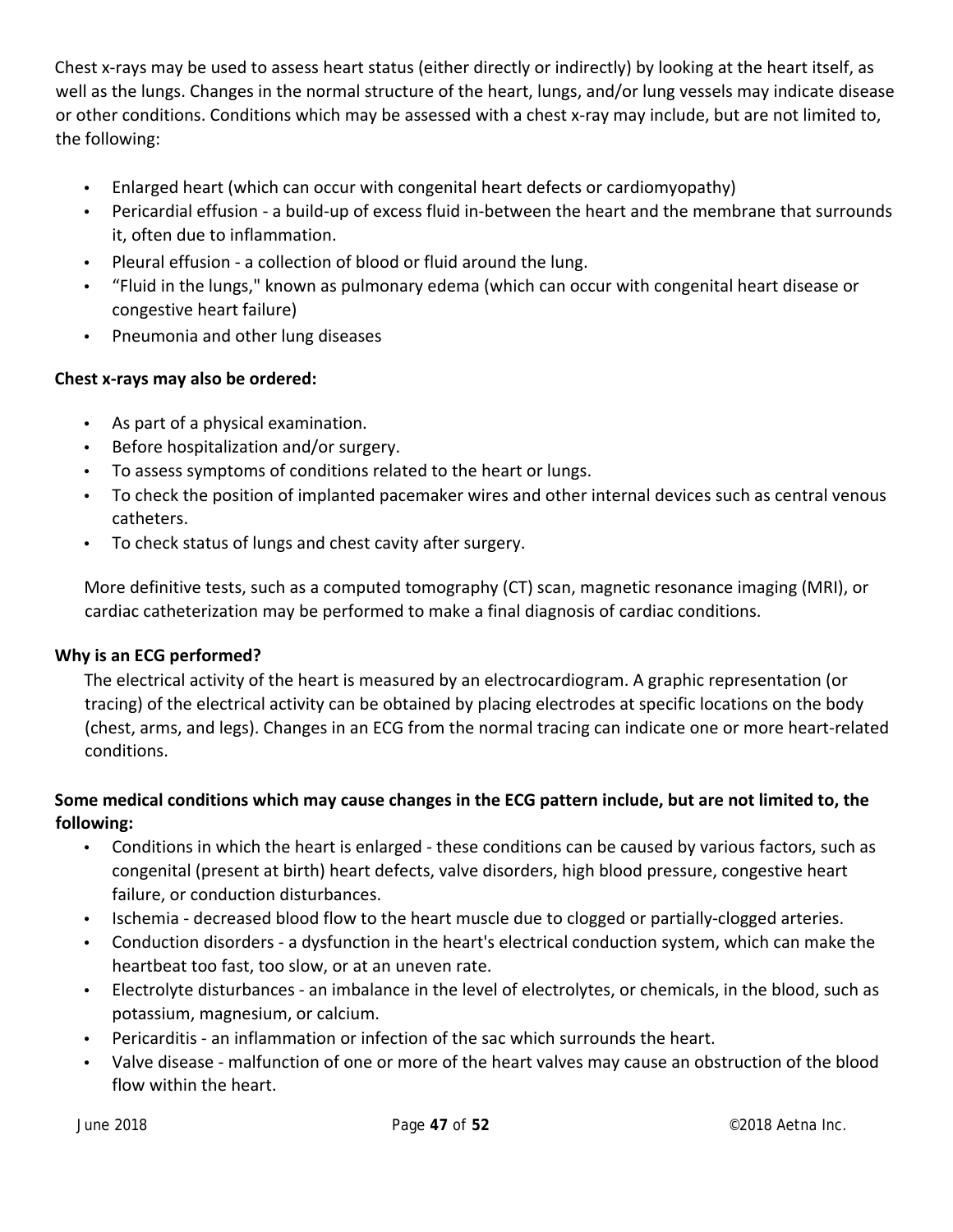• Chest trauma - blunt trauma to the chest, such as a motorist hitting the steering wheel in an automobile accident.

This list presented above is an example. It is not intended to be a comprehensive list of all conditions which may cause changes in the ECG pattern.

#### **An ECG may also be performed for other reasons, including, but not limited to, the following:**

- During a physical examination to obtain a baseline tracing of the heart's function (This baseline tracing may be used later as a comparison with future ECGs, to see if any changes have occurred.)
- As part of a work-up prior to a procedure such as surgery to make sure no heart condition exists that might cause complications during or after the procedure
- To check the function of an implanted pacemaker
- To check the effectiveness of certain heart medications
- To check the heart's status after a heart-related procedure such as a cardiac catheterization, heart surgery, or electrophysiological studies

#### **Echocardiogram**

An echocardiogram (also called an echo) is a type of ultrasound test that uses high‐pitched sound waves that are sent through a device called a transducer. The device picks up echoes of the sound waves as they bounce off the different parts of your heart. These echoes are turned into moving pictures of your heart that can be seen on a video screen.

#### **The different types of echocardiograms are:**

**Transthoracic Echocardiogram (TTE)** ‐ This is the most common type. Views of the heart are obtained by moving the transducer to different locations on your chest or abdominal wall.

**Stress Echocardiogram** ‐ During this test, an echocardiogram is done both before and after your heart is stressed either by having you exercise or by injecting a medicine that makes your heart beat harder and faster. A stress echocardiogram is usually done to find out if you might have decreased blood flow to your heart (coronary artery disease, or CAD).

**Doppler Echocardiogram** ‐ This test is used to look at how blood flows through the heart chambers, heart valves, and blood vessels. The movement of the blood reflects sound waves to a transducer. The ultrasound computer then measures the direction and speed of the blood flowing through your heart and blood vessels. Doppler measurements may be displayed in black and white or in color.

**Transesophageal Echocardiogram (TEE) ‐** For this test, the probe is passed down the esophagus instead of being moved over the outside of the chest wall. TEE shows clearer pictures of your heart, because the probe is located closer to the heart and because the lungs and bones of the chest wall do not block the sound waves produced by the probe. A sedative and an anesthetic applied to the throat are used to make you comfortable during this test.

Echo can be used as part of a stress test and with an electrocardiogram (EKG) to help your doctor learn more about your heart.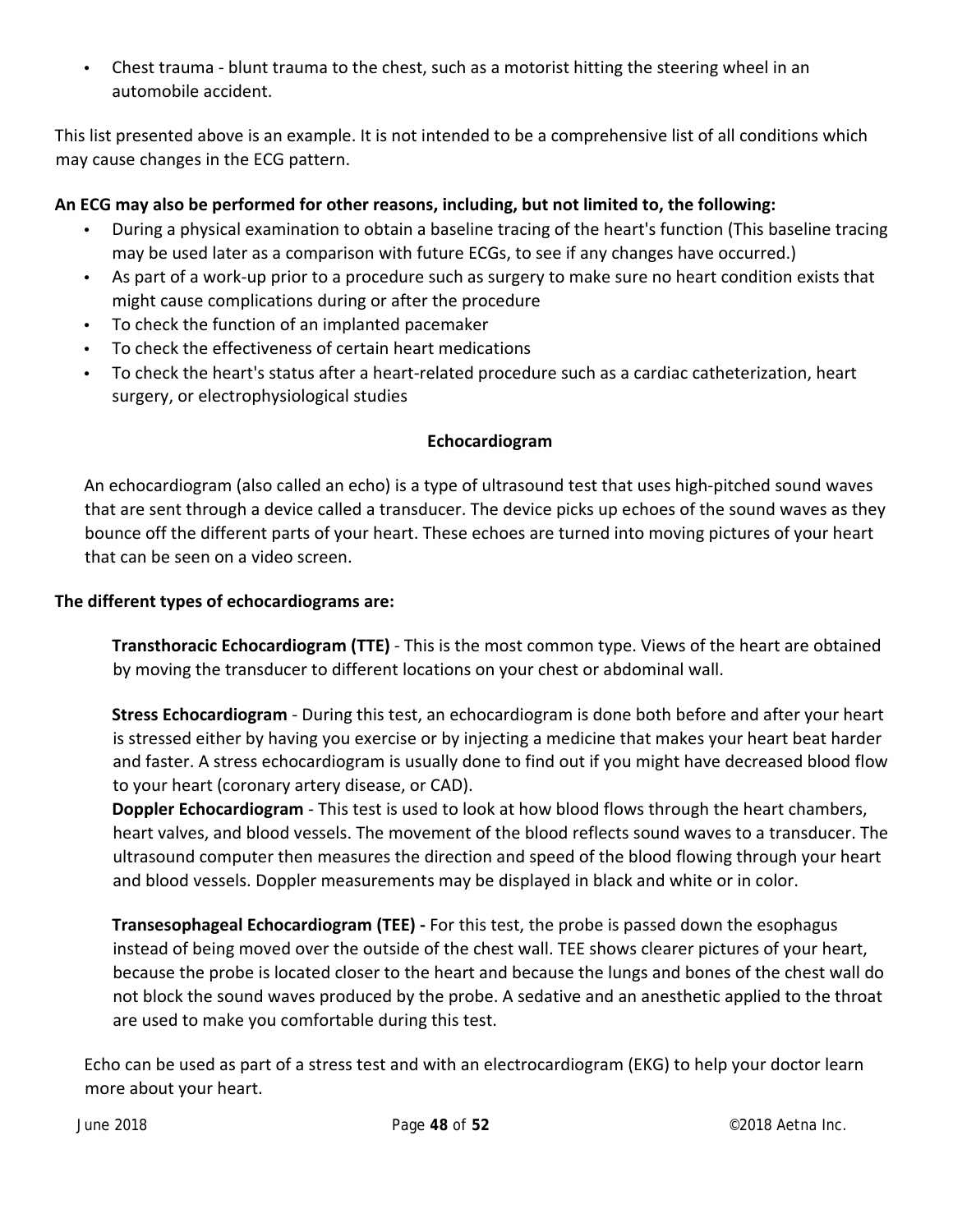#### **Why are Echocardiograms performed?**

#### **Transthoracic echocardiogram (TTE) is performed to:**

- Look for the cause of abnormal heart sounds (murmurs or clicks), an enlarged heart, unexplained chest pains, shortness of breath, or irregular heartbeats.
- Check the thickness and movement of the heart wall.
- Look at the heart valves and check how well they work.
- See how well an artificial heart valve is working.
- Measure the size and shape of the heart's chambers.
- Check the ability of your heart chambers to pump blood (cardiac performance). During an echocardiogram, your doctor can calculate how much blood your heart is pumping during each heartbeat (ejection fraction). You might have a low ejection fraction if you have heart failure.
- Detect a disease that affects the heart muscle and the way it pumps, such as cardiomyopathy.
- Look for blood clots and tumors inside the heart.
- Look for congenital heart defects or to check the effectiveness of previous surgery to repair a congenital heart defect.
- Check how well your heart works after a heart attack.
- Identify the specific cause of heart failure.
- Look for a collection of fluid around the heart (pericardial effusion) or a thickening of the lining (pericardium) around the heart.

#### **A Stress echocardiogram may be performed to:**

Identify and monitor reduced blood flow to heart muscle (ischemia). This is usually more apparent after some form of stress, such as exercise or medicine.

#### **A Doppler echocardiogram may be performed to:**

A Doppler echocardiogram can be done during a transthoracic echocardiogram (TTE), a transesophageal echocardiogram (TEE), or a stress echocardiogram to:

- Measure the speed at which blood travels through the heart.
- Measure the blood pressure and speed of blood flow through the heart valves.

#### **A Transesophageal echocardiogram (TEE) may be performed to:**

- Monitor heart function during surgery.
- Check how well an artificial heart valve works.
- Look for masses or blood clots in the upper left chamber (left atrium) of the heart.
- Identify abnormal blood flow between the chambers of the heart (cardiac shunt).
- Help find out if you have endocarditis.
- Guide procedures done during cardiac catheterization.
- Help find out if you have a tear in the aorta (aortic dissection).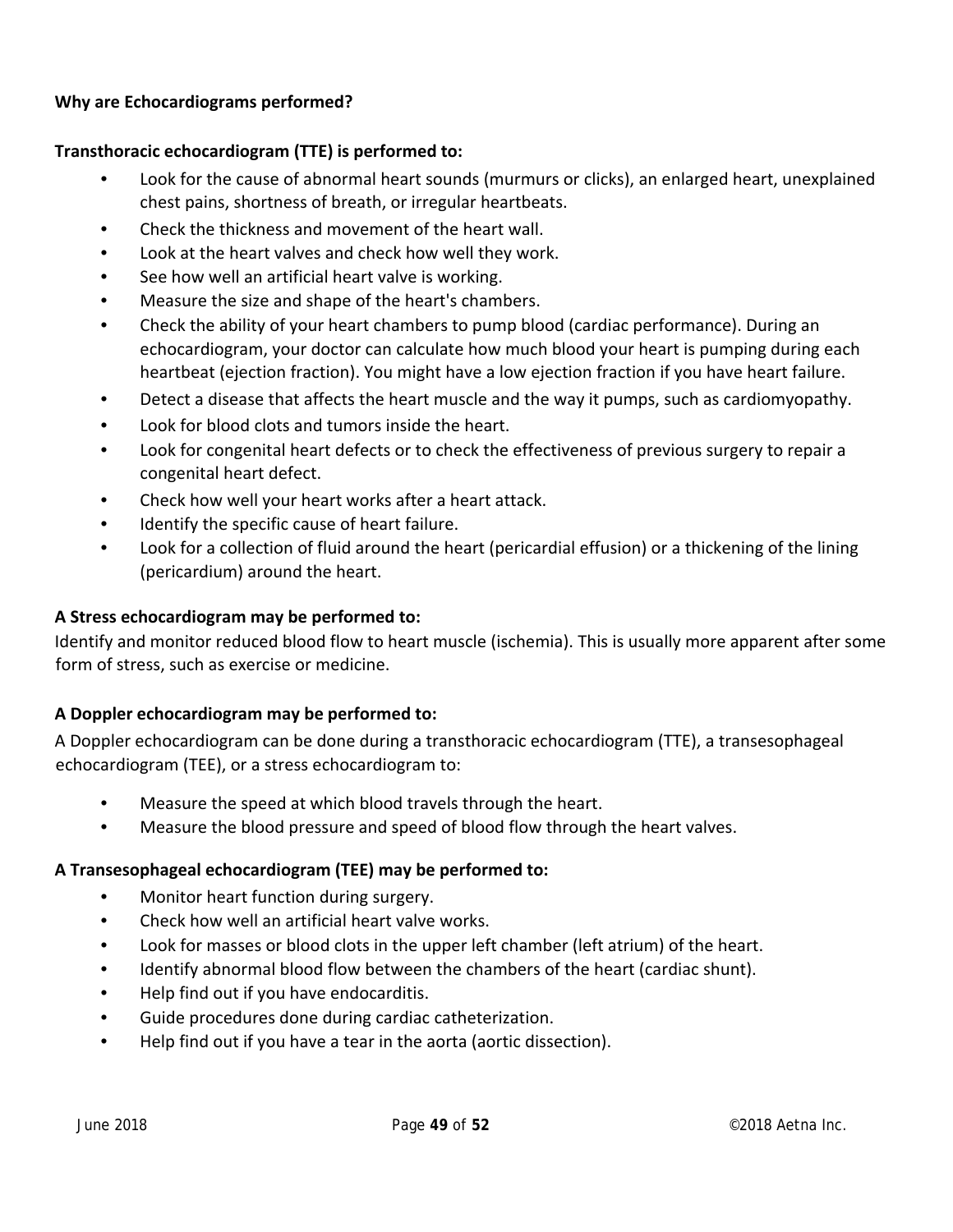#### **Stress Tests**

#### **A Stress Test may be performed to:**

Test for heart disease. Stress tests are tests performed by a doctor and/or trained technician to determine the amount of stress that the heart can manage before developing either an abnormal rhythm or evidence of ischemia (not enough blood flow to the heart muscle). The most commonly performed stress test is the exercise stress test.

#### **What Is an Exercise Stress Test?**

The exercise stress test ‐‐ also called a stress test, exercise electrocardiogram, treadmill test, graded exercise test, or stress ECG ‐‐ is a test used to provide information about how the heart responds to exertion. It usually involves walking on a treadmill or pedaling a stationary bike at increasing levels of difficulty, while electrocardiogram, heart rate, and blood pressure are monitored.

#### **Why is a Stress Test performed?**

- Determine if there is adequate blood flow to your heart during increasing levels of activity.
- Evaluate the effectiveness of your heart medications to control angina and ischemia.
- Determine the likelihood of having coronary heart disease and the need for further evaluation.
- Check the effectiveness of procedures done to improve blood flow within the heart vessels in people with coronary heart disease.
- Identify abnormal heart rhythms.
- Help you develop a safe exercise program.

NOTE: When Chest X-rays, Electrocardiograms, Echocardiograms, and Stress Tests are recommended, planned or scheduled coverage is unacceptable. These tests are sometimes performed annually to follow up on existing conditions. More frequently **than annually is an indication the individual may be having symptoms and coverage should be declined.**

#### **Why are Computerized Tomography (CT) scans performed?**

CT scans are performed to analyze the internal structures of various parts of the body. This includes the head, where traumatic injuries, (such as blood clots or skull fractures), tumors, and infections can be identified. In the spine, the bony structure of the vertebrae can be accurately defined, as can the anatomy of the intervertebral discs and spinal cord. In fact, CT scan methods can be used to accurately measure the density of bone in evaluating osteoporosis Occasionally, contrast material (an x‐ray dye) is placed into the spinal fluid to further enhance the scan and the various structural relationships of the spine, the spinal cord, and its nerves. Contrast material is also often administered intravenously or through other routes prior to obtaining a CT scan (see below). CT scans are also used in the chest to identify tumors, cyst, or infections that may be suspected on a chest x‐ray. CT scans of the abdomen are extremely helpful in defining body organ anatomy, including visualizing the liver, gallbladder, pancreas, spleen, aorta, kidneys, uterus, and ovaries. CT scans in this area are used to verify the presence or absence of tumors, infection, abnormal anatomy, or changes of the body from trauma. The technique is painless and can provide extremely accurate images of body structures in addition to guiding the radiologist in performing certain procedures, such as biopsies of suspected cancers, removal of internal body fluids for various tests, and the draining of abscesses which are deep in the body. Many of these

June 2018 Page **50** of **52**  ©2018 Aetna Inc.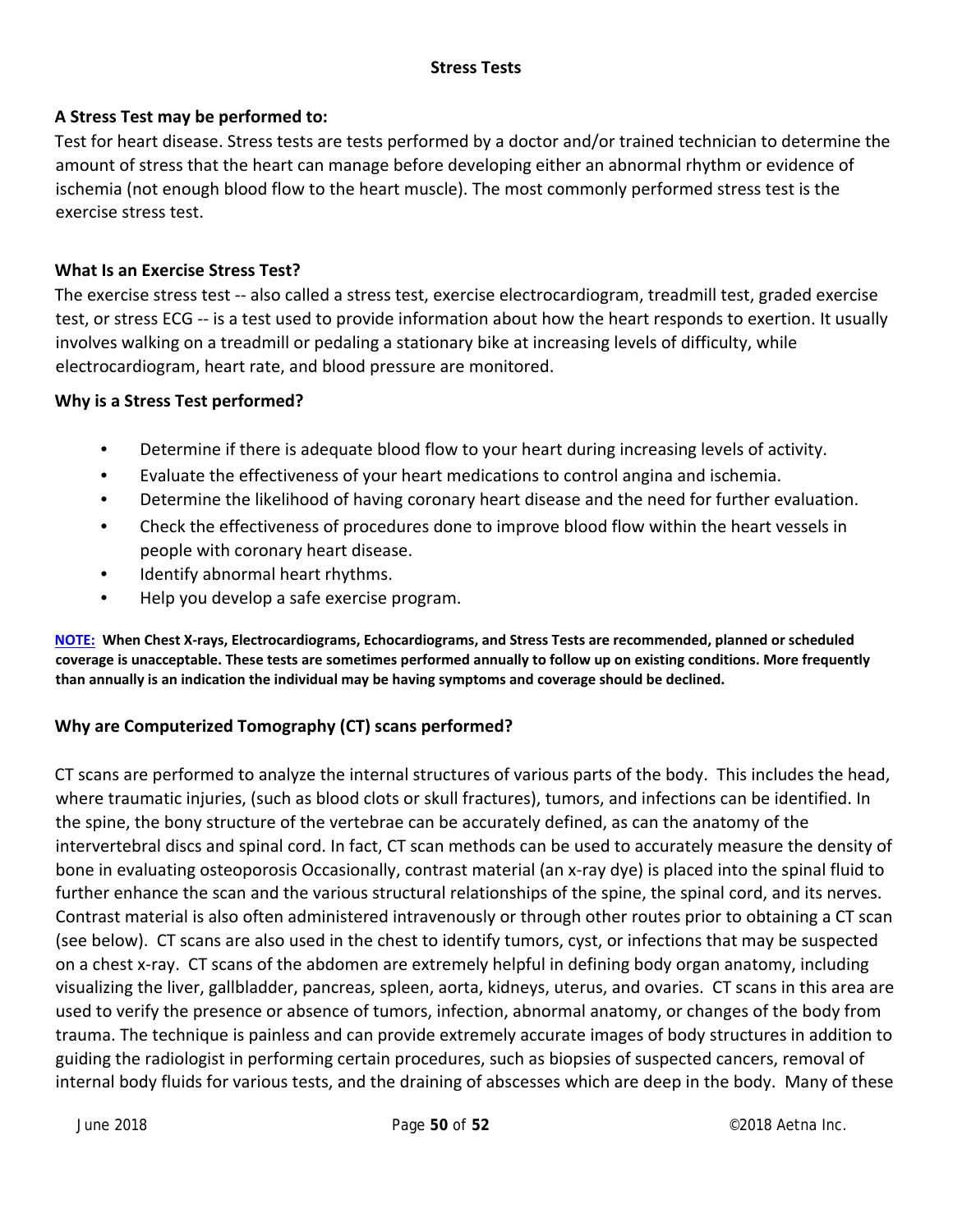procedures are minimally invasive and have markedly decreased the need to perform surgery to accomplish the same goal.

#### **When are Magnetic Resonance Imaging (MRI) scans used?**

An MRI scan can be used as an extremely accurate method of disease detection throughout the body. In the head, trauma to the brain can be seen as bleeding or swelling. Other abnormalities often found include brain aneurysms, stroke, tumors of the brain, as well as tumors or inflammation of the spine.

Neurosurgeons use an MRI scan not only in defining brain anatomy but in evaluating the integrity of the spinal cord after trauma. It is also used when considering problems associated with the vertebrae or intervertebral disc of the spine. An MRI scan can evaluate the structure of the heart and aorta, where it can detect aneurysms or tears.

It provides valuable information on glands and organs within the abdomen, and accurate information about the structure of the joints, soft tissues, and bones of the body. Often, surgery can be deferred or more accurately directed after knowing the results of an MRI scan.

NOTE: When CT Scans and MRIs are recommended, planned or scheduled coverage is unacceptable until which time medical **records can be provided indicating the results, any diagnosis and/or plans for future treatment.**

## **Underwriting Applicant Health History section of the Medicare Supplement Application**

NOTE: The numbered questions below refer specifically to the questions in Applicant Health History section of the application.

Within the past 24 months if you have been medically diagnosed, treated or had surgery for any brain, **mental or nervous disorder, provide reason and diagnosis:** When there is a disabling mental condition, current treatment with antipsychotic medications, hospitalization within 24 months, or frequent psychiatric visits, coverage is unacceptable.

Mild to moderate anxiety and depression treated with tranquilizers and antidepressants, without hospitalizations or frequent psychiatric visits may be acceptable.

For questions regarding specific mental conditions, refer to Psychiatric Diseases.

**Within the past five years if you have been hospitalized, treated at an outpatient facility, or emergency room, provide reason and diagnosis:** Applications on individuals who have had frequent hospitalizations, outpatient treatment or emergency room visits for multiple acute or chronic conditions, should be referred to a Senior Underwriter to be discussed in the Underwriting Committee.

If the admitted reason for hospitalization is a diagnosis that is covered in Section 4, the application is not acceptable. All other conditions will be reviewed on an individual basis.

**Prescribed medications/Reason for medications (diagnosis):** Applicants who have prescribed medications listed on the Drug List are usually being treated for conditions included in Sections 4 and 5 of the application and are not acceptable.